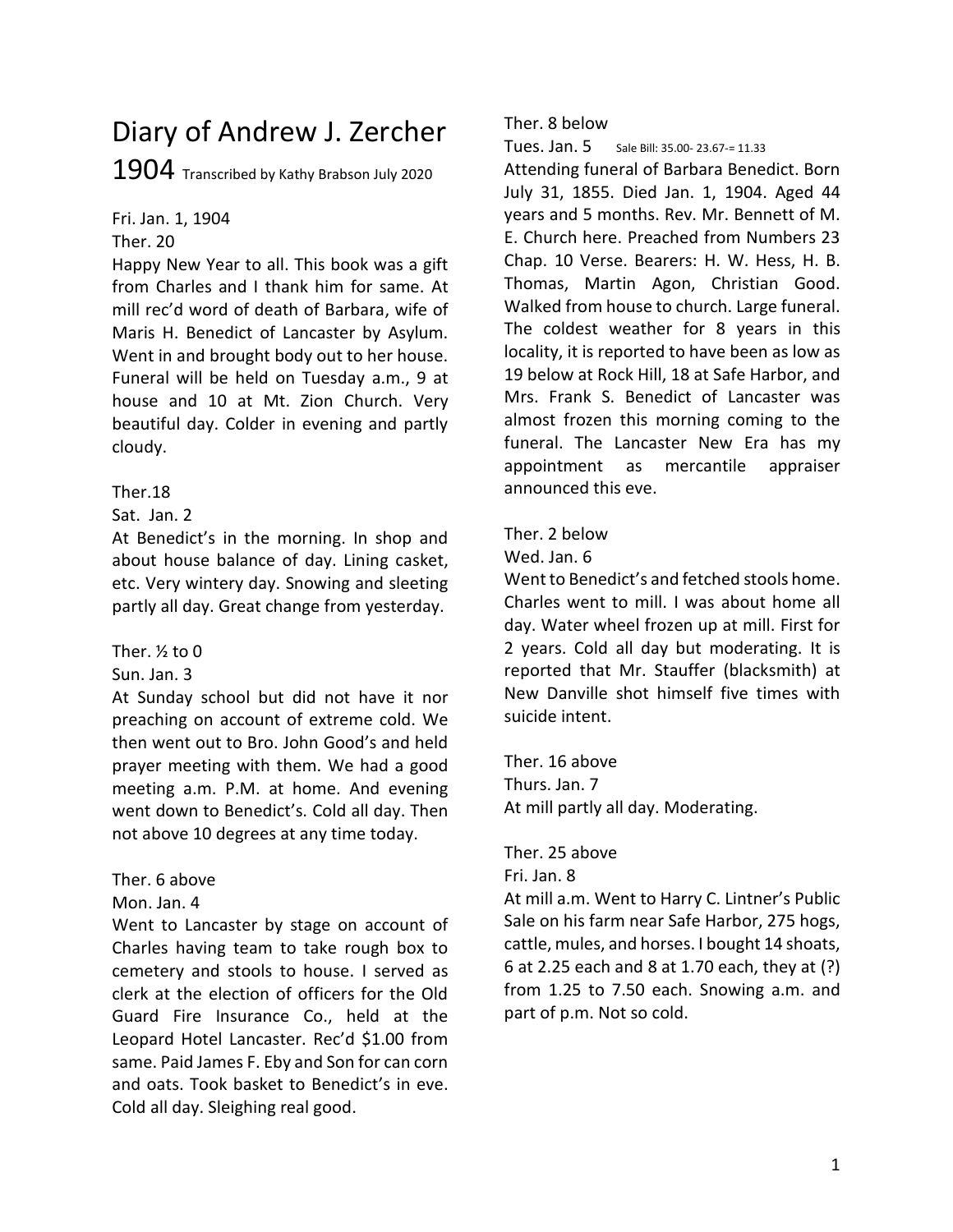### Sat. Jan. 9

At mill all day. Alfred Gardner brought 2 loads of corn on ears to mill of Chas. Locher for me. Henry Ehrisman killed last of the fat hog. It was small weighed 156 lb. live weight. At the hall in eve. The Blue Ribbon Society given by home talent characters. Charles M. Zercher, Samuel Plasterer, Roy Caldwell, Chester Pries, Edna Pries, Anna Caldwell, Suey Eckman, Organist, Miss Blanche B. Zercher. They did well, gave a good entertainment to a fair audience. Cold raw wind all day.

# Ther. 14

# Sun. Jan. 10

At Sunday School the following officers were elected. Supt. A. J. Zercher; Asst. Supt. Aldus M. Charles; Secy. Alma Fralich; Treas. Chas. R. Hill; Organist Blanche B. Zercher; Asst. organist Sadie Kendig. The Missionary Society elected the following officers: Pres. Norman Good; Vice Pres. Chas. M. Zercher; Sec'y. Chas. R. Hill; Solicitor Alma Fralich. The congregation in the eve after services elected the following trustees to serve til their successors are elected: A. J. Zercher, Aldus M. Charles, and Henry Martin. Chas, Bertha, and Lizzie Eberly were here p.m. Pleasant all day (cool).

# Ther. 18

# Mon. Jan. 11

At Lancaster all day. Bought clothing, blanket (bed), and oil for mill, oil cloth for apron on buggy. Brought books out for appraisement. Had horse shod at Lancaster. Roads icy, bought diary for Charles. Cold damp air all day. Partly cloudy.

# Ther. 16

### Tues. Jan. 12

Started for visit mother, Emmanuel and I, but was phoned for at Marticville to come home on account of the death of Adam Biegler's child. Came home, made rough box, a.m. Sent it to cemetery, p.m. Will bury tomorrow a.m., having died of diphtheria. Pleasant all day.

# Ther. 33

### Wed. Jan. 13

Attending to the burial of Benj. son of Adam and Emma Biegler, who died Monday night of diphtheria opposite the old Snavely Mill, on the old Lancaster Road. Born June 5, 1900. Died January 11, 1904. Aged 3 years, 7 months, 6 days. No funeral was held on account of disease. Burial strictly private, a.m. At house, preparing books for appraisement, p.m. Raining nearly all day. Colder in eve.

# Ther. 28

#### Thurs. Jan. 14

At mill all day. Posting books with wife, Mrs. Charles, and Mrs. Keene. Paid a visit to Rev. Shelby's this p.m. Ordered 1 ton bran and 1 ton shif from Columbia Milling Co. Cold and stormy all day.

# Ther. 20

#### Fri. Jan. 15

At mill all day. Took straw down for horses and hogs. Also iron trough. Posting books, etc. Rec'd bran and shif from Columbia Milling Company this morning. Brought feed up for M. H. Groff Butcher this eve. Rec'd pay for service. Cold and stormy all day. Not as cold during day as yesterday.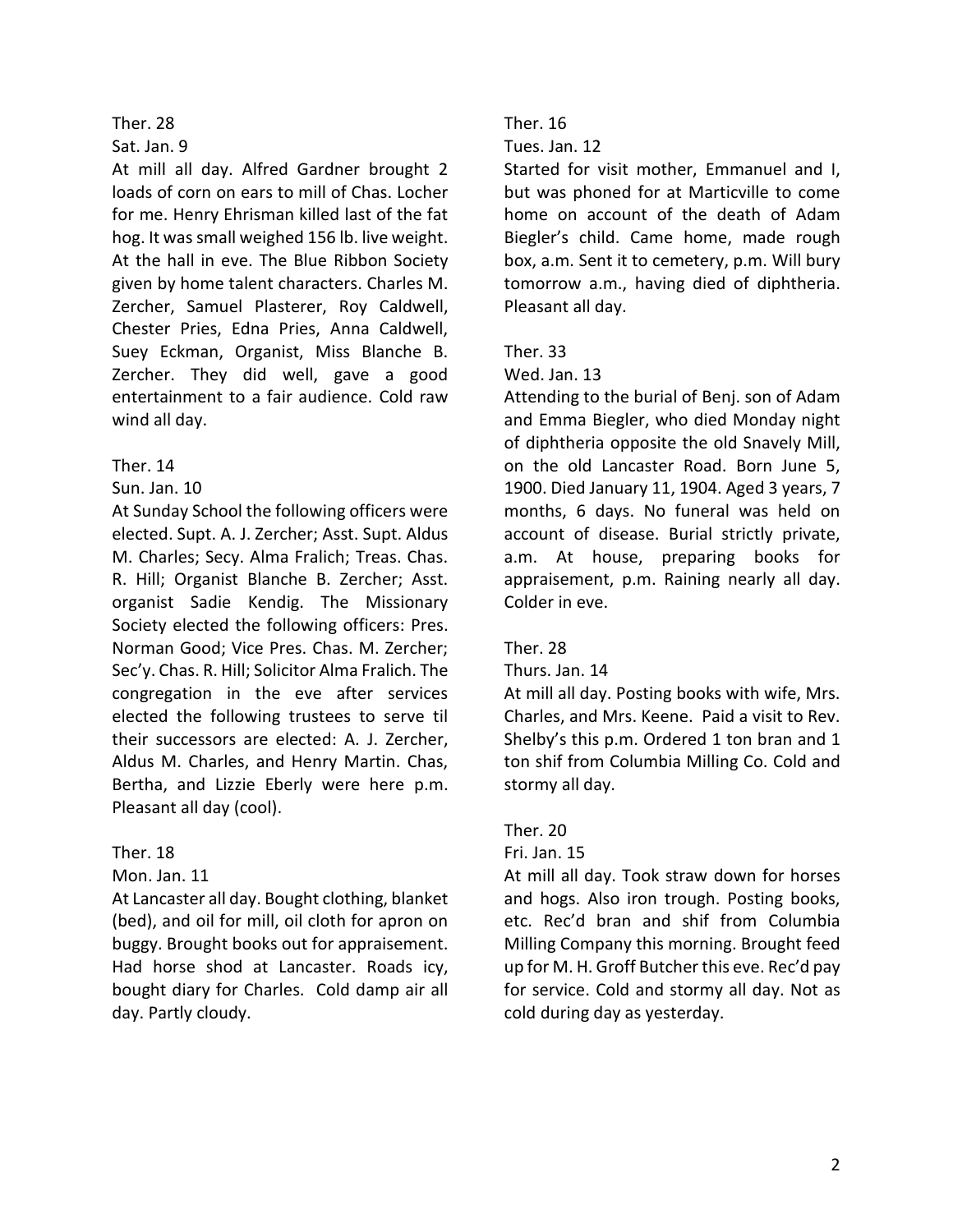#### Sat. Jan. 16

At mill all day. Posted books to date. And everything ready to start at mercantile appraisal business Monday morning. At I.O.R.M. in eve. Cold all day. Sleeting and raining partly all of p.m. Road very slippery and icy.

### Ther. 16

Sun. Jan. 17 At Sunday school and preaching a.m. At home p.m. Stormy, cold all day.

### Ther. 12

Mon. Jan. 18

Starting out at appraising this morning; made 16 calls today in Conestoga Twp. Started with Egon L. Bortzfield at mill at noon. Joseph La Spadea and men here to make arrangements for coming back on their new railroad work. They were to see me with regard to furnishing flours. Very cold all day. Roads very icy. 19 miles Ex 40c

Ther. 4 below

Tues. Jan. 19

Working up balance of Conestoga. And at mill in p.m. Very cold all day. 15 miles 10c

# Ther. 14

Wed. Jan. 20

Working Martic Twp. via Colemanville. Shoff York Furnace. McCalls Ferry (Bonview) Bethesda Rawlinsville. Mt. Nebo. Took dinner at C. F. Quade, Bonview. Very icy roads. 30 miles Ex 75c. Moderately cloudy partly all day.

### Ther. 30

Thur. Jan. 21

Finished Martic and worked Pequea. Took dinner at West Willow. Marticville. Herr's Mill (Baumgardner) Herrville Baumgardner.

West Willow, Running Pump. New Danville. Hoffman's Mill, etc. Partly cloudy. Ice softening, road sloppy. 22 miles Ex 75c

# Ther. 44

Fri. Jan. 22

At house filling up books and at mill. In eve Charles stayed down expecting ice frost. Raining nearly all day. Very damp and foggy. Snow going very fast.

# Sat. Jan. 23

About home. Rec'd word from Marticville of the death of Christian Brooks child. Went over and took charge of body, a.m. At township primary in p.m. The following were candidates: Judge John Z. Wade, 219. Inspectors: Chas. Kreider, 157; Grant Gardner, 86; Supervisor: Martin B. Good, 210; Henry H. Warfel, 81; John Hill, 42; George L. Warfel, 143; School Directors Eli Warfel, 142; M. H. Groff, 142; Wm. Caldwell, 153; Justice of the Peace E. H. Zercher, 211; Assessor Benj. B. Beach, 176; I. G. Warfel, 07; F. H. Flinchbaugh, 67; Auditor: Maynard Warfel, 174; H. W. Hess, 202; Town Clerk Theo. Jones, 219. Not as cold. Raining a.m. Damp p.m.

#### Sun. Jan. 24

At Sunday school a.m. Lined small casket and took case to M. E. Cemetery and from there to Uncle C. B. Miller to deliver a message from his daughter Myra. At preaching in eve by Mr. Collum, a student at F and M, preached a very good sermon. Blanche and I drove to Safe Harbor afterward to see ice freshet and we were very much surprised to see the river so high. The water was up in the mill about 11:30 and very much ice forced in from river. Cold raw wind all day.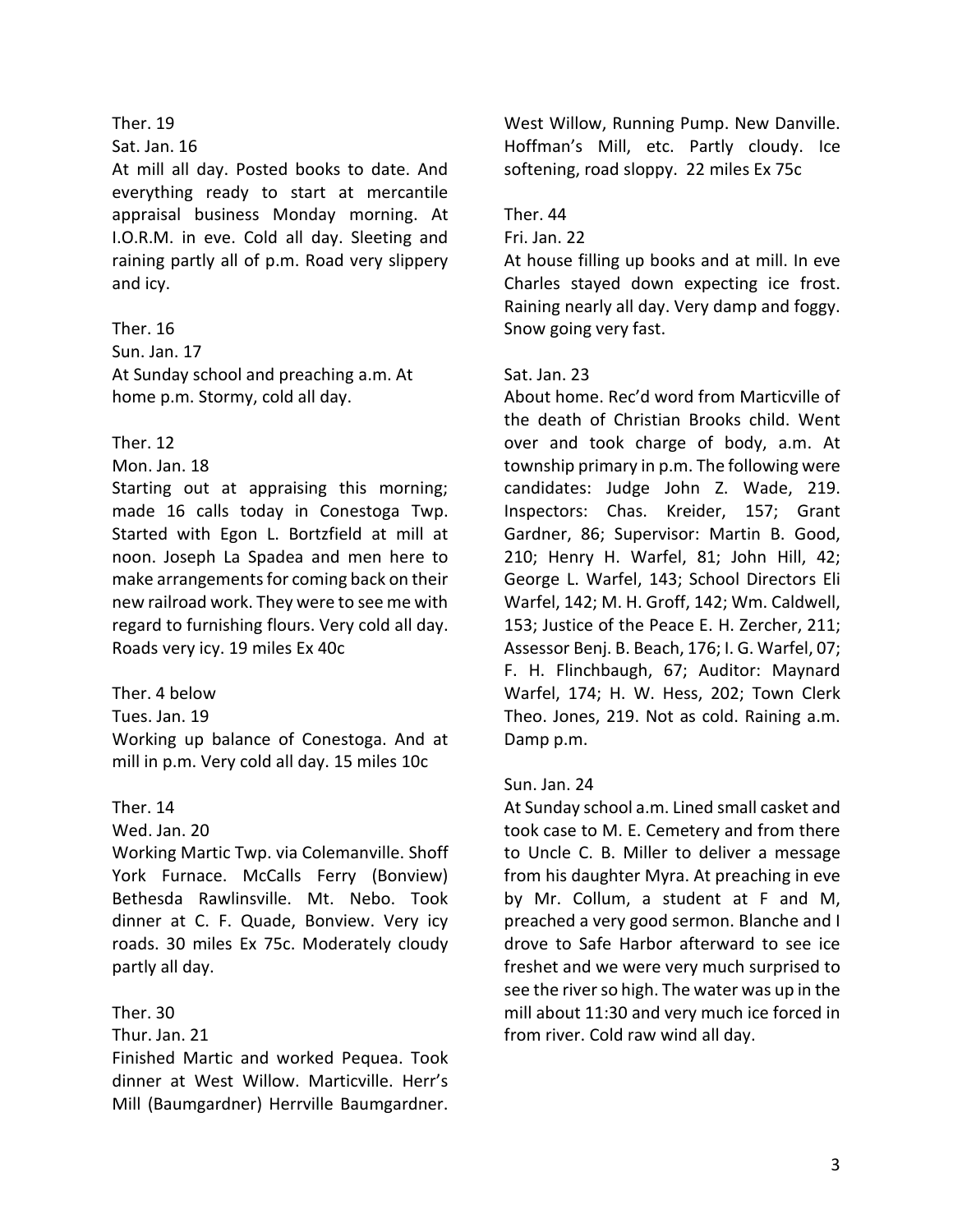Mon. Jan. 25 Cash \$10 casket

Attending funeral of Leola Augusta infant daughter of Christian and Elsie Brooks. Born December 4, 1903. Died January 23, 1904. Aged 1 month, 19 days. I counted 8 carriages. Rev. Mr. Bennet preached from St. John 14:1-2. Received word at the funeral of the death of B. F. Mundorf. Prop. of Shenk's Ferry Hotel. Went down and took charge of body. Funeral on Thursday at 8 a.m. at house and internment in Woodward Hill Cemetery in Lancaster. At Safe Harbor mill in eve. Water falling about 7 ft. Cold all day.

# Tues. Jan. 26 Cloudy

Charles went to Lancaster to bring out casket shipped from Harrisburg. Wife at Lancaster by stage, I was down at Mundorf's this a.m. in house writing and getting case ready to send to Lancaster (Woodward Hill Cemetery) tomorrow morning. Blanche and Charles over at church this eve, rehearsing for wedding tomorrow noon: Clayton B. Hill and Effie McLaughlin. Cold all day. Snowing and raining very unpleasant out.

# Ther. 16

# Wed. Jan. 27

Sent rough box to Lancaster via stage to cemetery. In shop lining casket and trimming same. Went to the wedding of Clayton B. Hill and Effie McLaughlin which took place in the Reformed Church this place. Maris B. Jones was best man. Miss Carrie Eshelman was maid of honor. Chas. R. Hill and Chas. M. Zercher were the ushers. There were 93 people present. Had a very nice wedding. Too place at 12 noon. Finished casket, had horse shod with Anna F. Martin. Paid 1.00 for same. Took casket down to house and put body in ready for tomorrow. Cold all day.

# Ther. 08

Thurs. Jan. 28 Paid \$65.00 Partly Cloudy Attending funeral of Berry Franklin Mundorf. Born Sept. 3, 1853. Died Jan. 25, 1904. Aged 50 yrs., 2 mos., 22 days. Rev. Abram B. Herr preached from Isaiah 45:25. Bearers: Jacob Ressel, Levi B. Neff, Harry Barr, Maris H. Groff. 13 teams. They buried him very nice casket and funeral attendant, \$65. Flowers, blanket, digging grave, \$11.85. Total \$76.85. Everything passed off very nicely. Took dinner at the Lincoln Hotel. Very unpleasant coming home on account of snow. A beautiful forenoon. Commenced to snow about 3 pm. Snowing this eve.

# Fri. Jan. 29 Cloudy

At Safe Harbor mill and then to Shenk's Ferry and brought home stools, etc. Rec'd pay for casket and in full. A.M. at Safe Harbor mill. Took Bro. Emmanuel along down to fix gas line, tank, etc. Snowing all day, and cold. This is President McKinley's birthday today (Carnation Day). His favorite flowers, and are very high in price. Paid \$2.25 for ½ doz.

# Sat. Jan. 30 P. Clear

About house in shop, etc. am. At sale of M. H. Benedict. Bought bedroom suit, etc. P.M, at store and home in eve. Cold but pleasant all day.

# Sun. Jan. 31 P. Clear

At Sunday school and preaching a.m. Went to Berry F. Hill's for dinner and spend the p.m. They gave a dinner in honor of the marriage of his son Clayton to Miss Effie McLaughlin. Spent a pleasant time. There were present Samuel McLaughlin; wife not there, sick; Robert Eich and wife; Jos. H. McLaughlin and wife and daughter; Chas. and Blanche Zercher; Mr. J. R. Yentzer and wife; Wm. E. Keene, and wife; and myself and wife.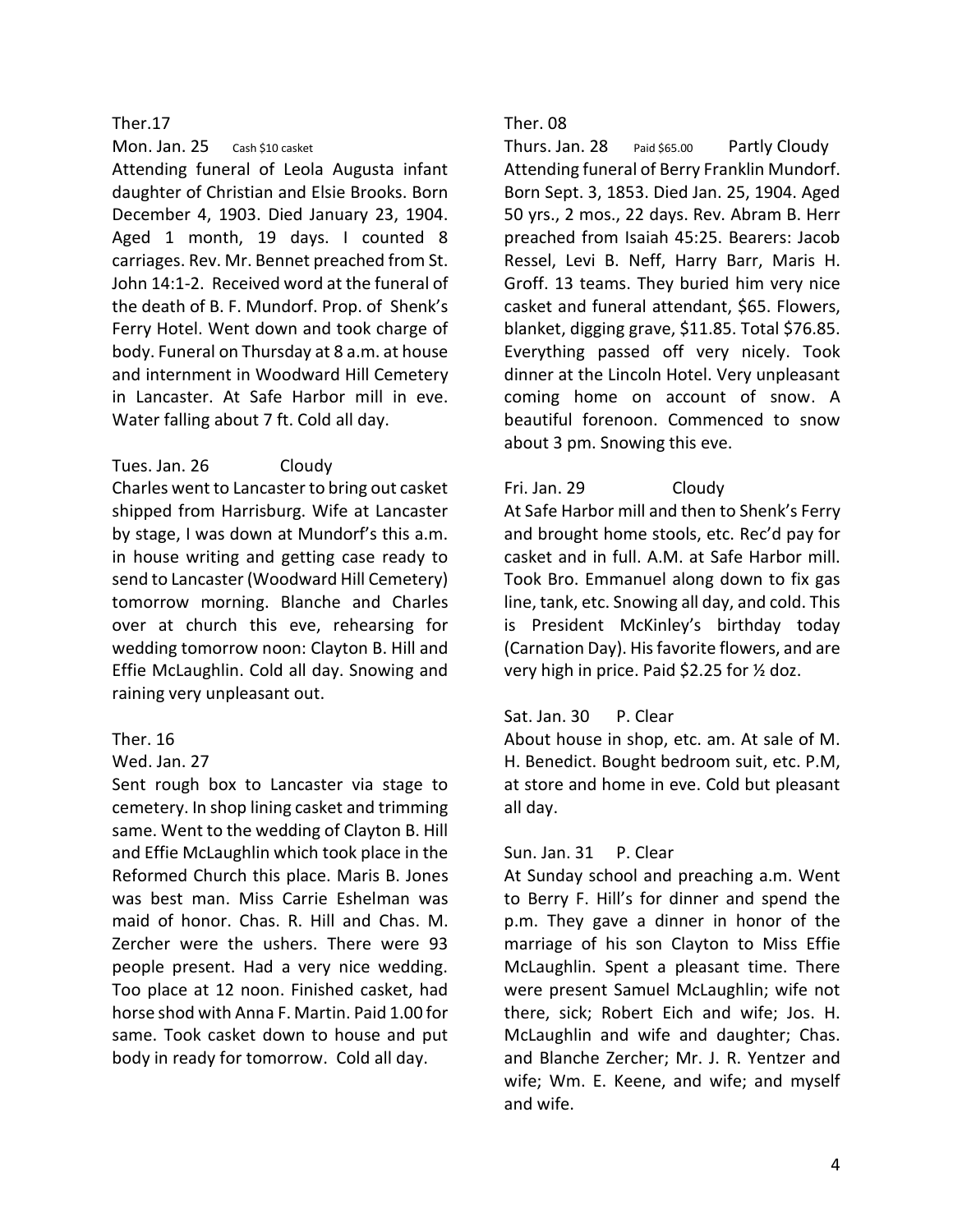# Mon. Feb. 1 P. Cloudy

Went to Lancaster this morning. Blanche along a.m. She came home on stage and I started out on my work this p.m. Left Lancaster afternoon, drove to Smithville, Providence Twp. Commenced work at O. E. Martin's Store, Frank Charles Hotel, C. W. Conrad Mill, M. H. Miller's Store, John Conrad Hotel- Union, Wm. McFalls, H. G. Wiggins. And from there to Mother's, where I stayed overnight (tired). A very high wind all p.m. Snow drifting very fast, and much colder. 20 miles. Ex 75

# Tue. Feb. 2 Cloudy

Left mother's this morning and went to New Providence. Called on F. W. Helm and Sons Gen'l Mdse., J. H. Bear and Sons G. M., Lewis Eckman Implements, J. F. Weaver Mill (Retail and Wholesale), J. P. M. Raub Hotel, Harry Edmonds Furniture, John F. Hagy Coal, E. B. Huber Harness, etc., and to sister Lizzie's for dinner. To Benj. F. Yerkes General Store, Buck; and David J. Good Hotel, Buck; Philip Schmidt Huber; J. K. Hershey, Chestnut Level; H. C. Ambler, Liberty Square; and W. Sweigart's Hotel, Fites Eddy, where I stayed overnight, and as cared for so kindly by his wife after a long and hard day's work through storm and snow drifts. Both horse and man were tired. Very cold all day. 25 miles. Ex 1.35

# Ther. 8

# Wed. Feb. 3 P. Cloudy

Left Fites Eddy for Fishing Creek. Called on J. W. Graham Gen'l Mdse.; Wm. A. Brown Feed and Coal, all of Drumore; H.C. Myers Gen'l Store, Fern Glen; Ira F. Wentz Gen'l Store, Furnice; C. C. Aument Gen'l Store, Green; F. S. J. Witaker, Peach Bottom (where I took dinner and had horse fed at Hotel). P.M.- Park B. Shenk, Peach Bottom or Peters Creek P.O.; A. E. Todd Mill, Peters Creek; Edgar F.

Fulton Gen'l Store, McSparran; D. S. Fite, J. Herr, Pleasant Grove; Eugene M. Haines, Pleasant Grove, Coal; E. J. Shoemaker Gen'l Store, Lyle (Texas); John H. McGuigan Hotel, Lyle; J. P. Fite Produce, Andrew Charles Hotel, where I put up for the night. Hard driving, but I enjoyed trip very much. Very cold all day.

# Thurs. Feb. 4

Was glad to meet Mr. Charles who I knew when a boy; keeps a fine hotel but is going out of business in the spring. His son Andrew is taking the place; he told me he never did nor does intend to take advice over his own bar or in his house. I congratulated him and said I hope he would keep his pledge. Called on F. L. Kauffman Furniture; Neal Hambleton Gen'l Store; Levi B. Brubaker Implements; A. S. Charles Hotel, all of Wakefield (Penn Hill); E. T. Housekeeper Edwin Gen'l Store; Boyd and Jenkins Gen'l Store, Hensel; Aldwin Groff Feed; D. E. Helm Gen'l Store, Mechanics Grove; B. J. Eisenberger Hotel, Unicorn, where I took dinner and feed. P.M.- H. J. Drennen Gen'l Store, Fairmount. Refer to Memorandum, # 1.

# Fri. Feb. 5 P. Clear

Accommodations medium, David L. Charles Hotel. Black Brothers Gen'l Store, Hannah E. Priest Small Items and P.O., all of Oak Hill; W. L. Whiteside Gen'l Store, Tayloria; Robert Ferguson Mill, Spruce Grove; J. K. Fairbanks and L. F. Patterson Gen'l Store, White Rock; D. L. Bunting Gen'l Store, Colerain; took dinner and feed at Kirkwood. Fine Dinner. A. D. Conner Hotel, Adams; C. Sherr Confectionary \_\_\_\_; G. Barr and Son Gen'l Store; M. N. Greenleaf Implements; F. E. Haverstick Furniture, all of Kirkwood; A. L. Stively Gen'l Store, Collins; J. H. Bair and A. J. Grissinger Mill, Comargo, Eden Twp. I then started for home at 2:30, arrived there about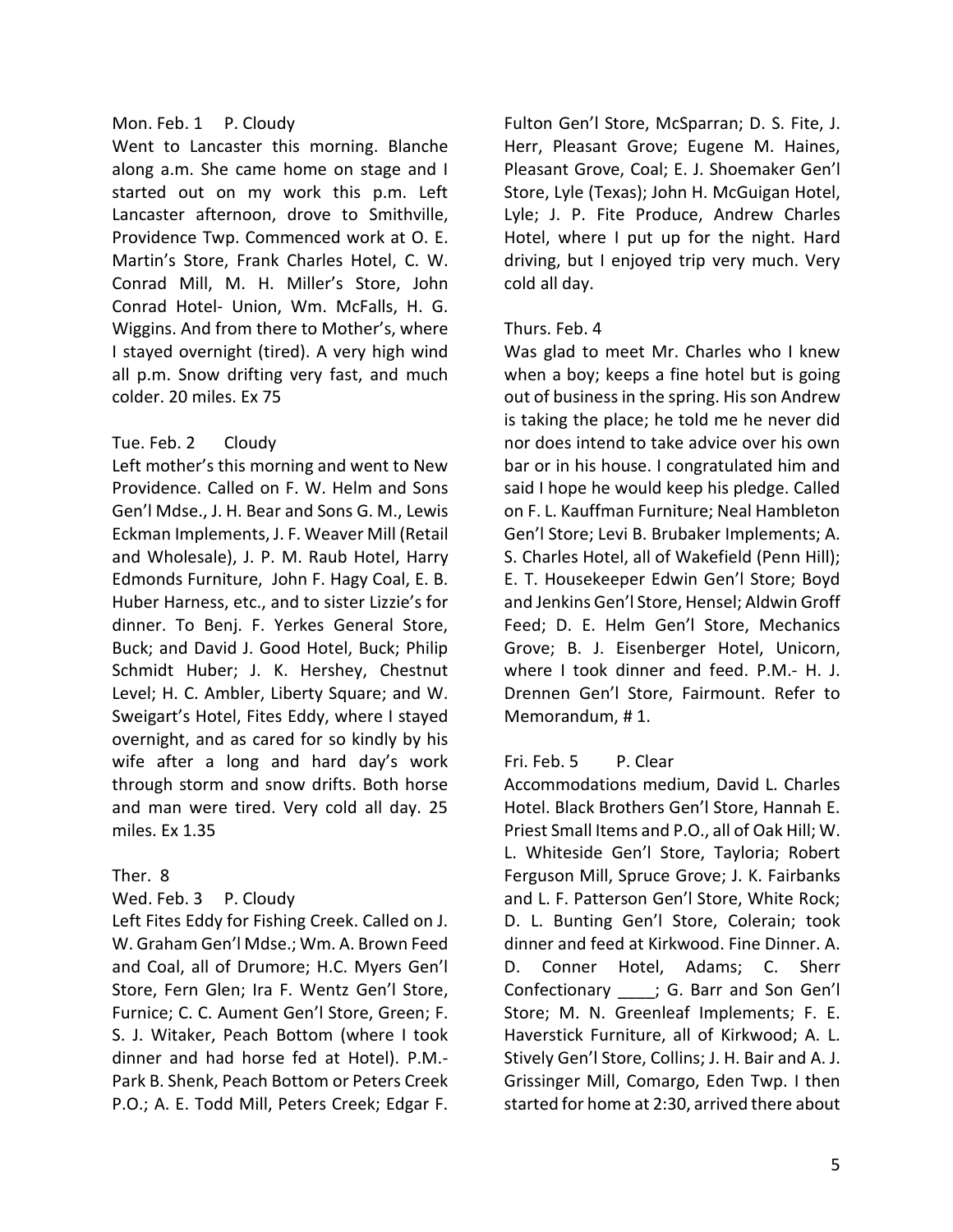6:45. Horse very tired. Moderating very much.

# Sat. Feb. 6 P. Cloudy

Glad to get back home to family. Found Blanche quite unwell in bed all day; I was down at mill all day. The business is going along all right. Car of grain in, but spoiled by becoming wet I suppose; will not receive it. Another car in this morning. All O.K., will unload Monday. Walked home from mill so that horse could rest. at A O K of M. C. in eve. Snow going, much warmer.

# Sun. Feb. 7 P. Cloudy

At Sunday school a.m., received word while there by phone of the death of another of Amos Boegler's children, the smallest. Went out and took charge of body. Funeral on Wednesday p.m. at Stone Church New Danville. At house p.m. and at church in eve. Roads very sloppy, snow melting very fast and getting muddy. Warm all day; colder in eve.

# Mon. Feb. 8 P. Clear

At Lancaster took rough box to New Danville. Attended County Committee meeting. Fixed March 5 for County Primary. Everything harmonious. Attended to other business. Paid James F. Eaby and Sons for can bran. Much colder, ground frozen hard. Did not thaw much today. Terrible fire at Baltimore. Burning block after block. Burning since yesterday and not under control at 12:00 noon today.

# Tues. Feb. 9 P. Clear

Lined small casket this a.m. At mill p.m. They finished unloading bran at noon. Charles at mill yesterday and today. Blanche up today for first since Friday. Cold all day, not thawing much today. Frigid wind all day. The papers give it that the fire at Baltimore

burned over 140 acres of area and 75 blocks, and nearly 2500 buildings. Loss estimated from \$100,000,000 to \$200,000,000, and 50,000 people are temporarily out of employment.

# Ther. 8

### Wed. Feb. 10 Paid 12.50 P. Clear

About house attending funeral of Ira G. Biegler. Born June 11, 1803. Died February 7, 1904; aged 7 months, 26 days. Those services were held for Berry Biegler, a child of this family dying January 11 of dysentery. Also, the Rev. John Harnish preached from Matthew 19:14. Rev. Ab. B. Herr spoke from Saul 3:18. Also Rev. Abr. Thomas text same. 9 carriages. Took Mrs. Newel Insley to Safe Harbor who took 3 pictures of the ice on the Conestoga Creek, 2 from Culbert at Company Station and 1 on Manor side from bridge. Charles Zercher and Martin Groff standing on ice and J. R. Yentzer in buggy. Cold all day.

# Thu. Feb. 11

Went to Safe Harbor to the following: A. A. Manning Gen'l Stone, F. S. Stoner, Highville; T.C. Kachel Gen'l Store, Cresswell; E. E. Good Hotel and Morrison and Simonds, H. M. Kauffman, Central Manor; Eli Aument Mill, Letort; A. B. Witmer Gen'l Store, H. B Frey and Co. Tobacco, B. B. Herr Tobacco; J. K. Doestler Mill, Letort; and John Jay Tripple Confectionary, Safe Harbor; and home. Cold and wind all day. River higher this eve. Water on road at H. M. Stauffer Coal yard. 25 miles, Ex 76.

# Fri. Feb. 12

At Millersville, called on A. B. Grebinger Toll Gate Keeper, Buckhart Mill, D. B. Levenite Coal, Miss Hannah Mitchener Confectionary, a.m. Brubaker Harness, Dr. M.T. Rieder, A. C.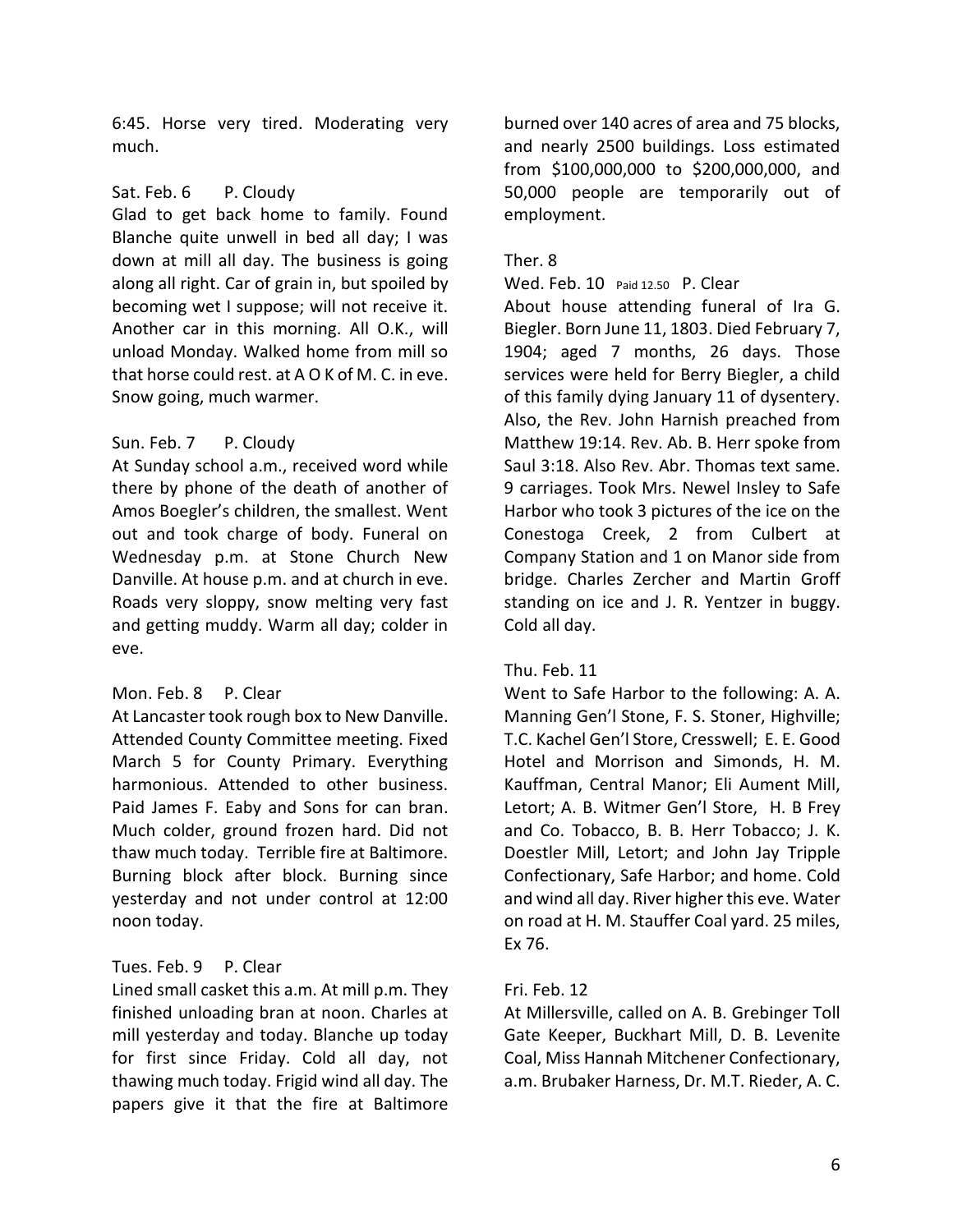Warfel Hotel, A. B. Myers Implements. 12 miles Ex. 73

### Sat. Feb. 13

Working about house, a.m. At mill posting books, p.m. At I. O. R. M. in eve. Cold all day. Charles sick in bed all day.

# Sun. Feb. 14 P. Cloudy

At Sunday school preaching a.m. At home, p.m. and eve. Charles and Blanche went over to Annie Myers for dinner and spent the p.m. Cold all day.

# Mon. Feb. 15 P. Cloudy

At Lancaster on business. Rec'd an invitation from J. M. Brinser and wife to attend a wedding anniversary, their  $15<sup>th</sup>$ , at Philadelphia. If nothing interferes, expect to attend. I have made arrangements with the Honorable Milton Heidelbaugh for transportation for self and wife. Returned home about 4:00 p.m. Moderating during the day, but much colder in eve. Senator Hannah of Ohio is reported dying of typhoid fever at his hotel in Washington D. C. My 47<sup>th</sup> birthday today.

# Ther. 2 below 0

#### Tues. Feb 16

Attending Twp. Election all day. The following were elected: Judge, John Z. Wade; Inspectors, Chas. Kreider and Grant H. Gardner; School Directors, Eli Warfel and Wm. R. Caldwell; J of P, E. H. Zercher; Supervisors, Martin B. Good and Geo. L. Warfel; Auditors, H.W. Hess, 3 years, and Maynard Warfel, 1 year; Town Clerk, Theo. Jones. Very cold all day. Ther. not above 1 at any time today.

Ther. 2 below Clear

Wed. Feb. 17

Started on my work again this morning, went to Strasburg and worked that today. I was kept hustling. Stopped at Fritz's Hotel at the square. Fine place, good accommodations. Met a great many persons among whom were Mr. Hull, Chandler, Hubertson, Rowe, etc. Cold all day. 10 miles Ex 2.50

# Ther. 10

#### Thurs. Feb. 18

Left Strasburg for Bartville via Rohrer's Mill and Ivan Jackson's Mill, Bartville, Nine Points, Greentree, Georgetown. Took dinner with M. Groff (Hotel), Nickle Mines, Smyrna, Vintage, where I put up for the night with J. H. Kurtz (Hotel). Cold. Commenced snowing this p.m. 25miles. Ex 1.7

### Fri. Feb. 19

Left Vintage to Kinzer-- Snavely Mill, Eshleman's Mill, Edwards Mill, Lemon Place, Paradise where I took dinner at Danner's Hotel. Worked Paradise after dinner and then to Gordonville where I met Wm. C. Henry as Hostlers who lived at Conestoga formerly. And then to Intercourse and worked that partly afore night to get an early start in the morning. Stopped with W. Scott Kauffman Hotel, formerly of Safe Harbor. Snowing partly all a.m. and part of p.m. 30 miles. Ex 2.5.

# Sat. Feb. 20 Clear

Left Intercourse this morning for Lancaster but worked on the way in Bird-in-Hand, arriving at the Realty Hotel Lancaster at 11:45; wife came to Lancaster by stage this morning after attending to some business. D. F. Bonner and wife, myself and wife, and Mr. Cunis of the "Segal Magnetic Mines," Conestoga, PA started for Philadelphia to attend the 15<sup>th</sup> anniversary of their wedding.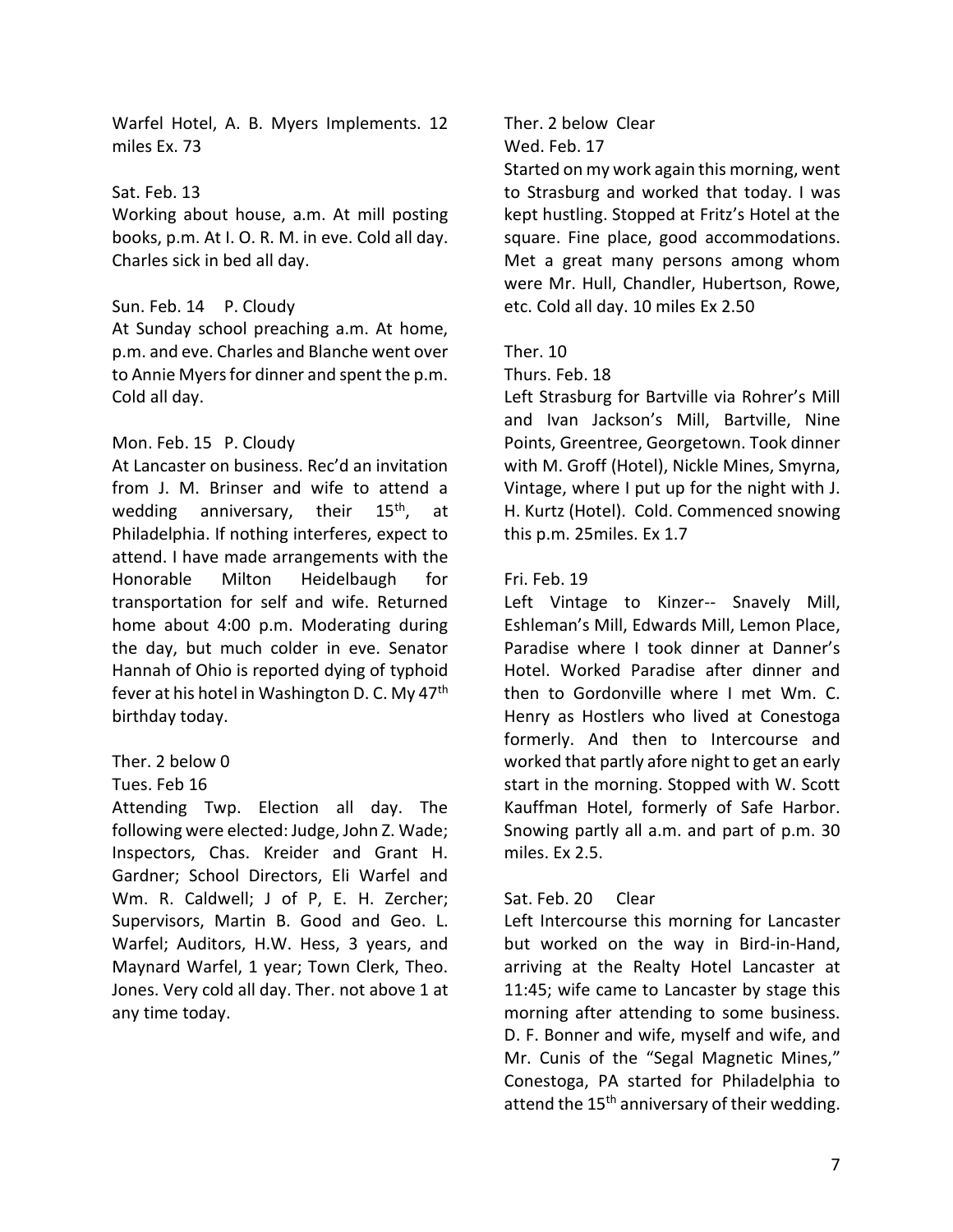Arriving there at 6 p.m., which was a swell affair. The train being crowded and we all traveling on pass furnished (mine by Senator Heidelbaugh). Mr. Cunis took us all into a Pullman car which was my first ride in them. The ladies being rested, we retired to the dinner car and had plenty to eat and lots of style.

### Sun. Feb. 21 P. Cloudy

Took a walk through the city this morning. Very sloppy. About the house balance of day. It began to rain in early eve. We left the city at 8:25 and arrived at Lancaster at 10:15 and stayed at the Realty with D. F. Bonner, Proprietor and brother-in-law. Moderating very much.

#### Mon. Feb. 22

Left Lancaster about 11 o'clock for home. Not feeling very well, and glad to get back again. Not being home since Wednesday morning. We saw a beautiful sight coming out from Lancaster—the ice breaking upon the Conestoga Creek. Went down to mill in p.m. Business going all right (apparently). Much warmer all day but colder in eve. Washington's Birthday.

#### Tue. Feb. 23

About house all day. Not feeling well. Took cold. Feeling better this eve. Moderating.

# Wed. Feb. 24

Left house this morning for Gap, via Strasburg. Took dinner at J. Lloyd Hunsecker's Hotel. Went to Christiana and worked that and returned to Gap this eve. and put up with Mr. Hunsecker's Hotel for the night. Spent the eve with my friend J. E. Futer. 25 miles. Ex 1.25 Pleasant day but getting much colder in eve.

### Thurs. Feb. 25

Worked Gap this morning and took dinner at Henry Skiles Hotel, Mt. Vernon. Worked through Cambridge Alert, Vinola; Sauders Store, Salisbury to White Horse Hotel where I put up for the night with J. F. Seldomridge, Prop., after one of the hardest day's work. Very cold and very stormy all day. Much colder this eve. Then down to 12. 25 miles. Ex 2.5

# Ther. 12

### Fri. Feb. 26

Left White Horse this morning after being cared for in A-1 style, for Eby. Vital Buyerski Vici, etc. Arriving at Bearville at 1:30 where I had dinner and horse fed. And then worked Bearville. At 4:30, it commenced snowing and I started for Lancaster. On the way decided to drive through to home. Arrived about 7:30. Horse tired and myself not much better. Cold all day but not stormy. Met Francis wife who came out to our place Wednesday eve. 39 miles. 2.25 Ex.

# Sat. Feb. 27

At mill all day, posting books, etc. Charles went to Lancaster to see Miss Chan off on train for her home Altoona (sick) from S.N.S. Millersville. At entertainment in eve, given by the young folks including Charles and Blanche. Cold all day.

# Sun. Feb. 28

At church, no Sunday school on account of rain and very icy walking, but preaching by Rev. Mr. Shelby, a.m. About home J. M. Brinser, Wm. F. Brinser, and M. F. Lefever of Phila. and Harry Brinser of Lancaster here this p.m. Damp and raining partly all day.

Mon. Feb. 29 P. Cloudy Went to Lancaster a.m. Started out for a full week's work at assessing. Left Lancaster p.m.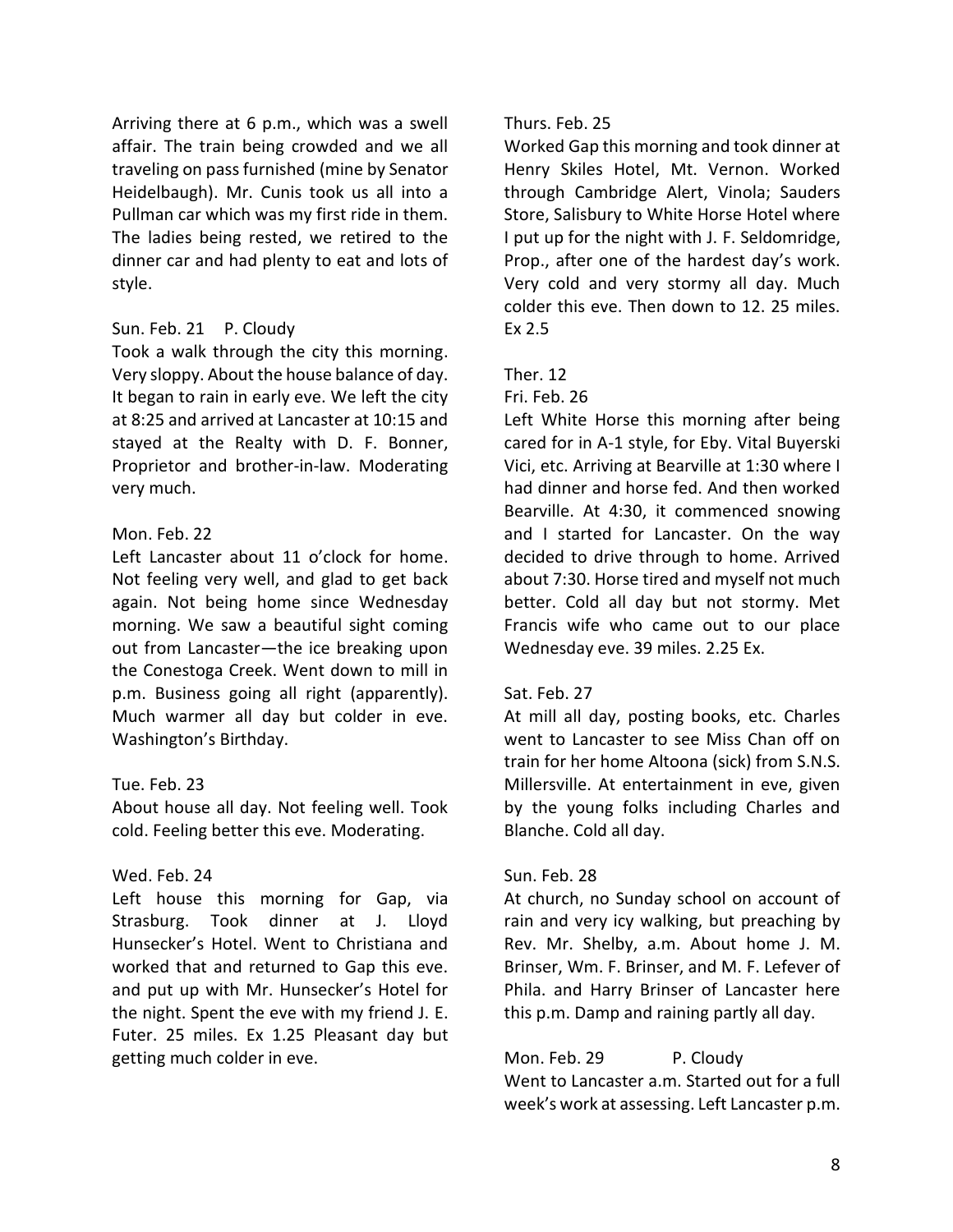and drove to Brownstown and put up for the night at Mrs. Emma Bear's Hotel. Thawing and rather bad driving. Moderating. 2.00 Ex. 25 miles

Tues. Mar. 1 Cloudy

Had a good bed and good accommodations. Started out through the rains this morning and worked the town, had horse sharpened and the left the town and worked Talmage East End Hotel. And part of Farmersville where I took dinner at Jacob Esslinger's Hotel. Finished work there and then Vogansville, Hinkletown, Martindale, Reidenbach Store, I. G. Martin and Michael Nolt Mills. Arriving at Terre Hill at dusk and put up at W. D. Ruth's Hotel for the night. Ex. 2.20 Miles 35. Am tired tonight and horse too. Worked hard. Spent eve with A. L. Heiser Merchant. (Colder)

Wed. Mar. 2 P. Cloudy

Worked Terre Hill this morning. Then to Weaverland where I met Mr. Evenger, the blind man who is certainly a remarkable person. He can walk anywhere in the neighborhood without assistance and can put up a binder without any assistance. Visited Seward Mills, Spring Grove, and Goodville where I took dinner at Lemon Witwer's Hotel about 1:30 o'clock. Then worked the town and then to Blue Ball. Worked nearly all of the town in eve and stopped at Andrew Shawback's Hotel for the night and made very welcome. Man and horse very tired. Roads getting heavy. Ex. 2.50 Miles 30

# Thurs. Mar. 3 Cloudy

Left Blue Ball after a good night's rest and well cared for, for East Earl, Green Bank, Cedar Lane, Fitterville, several Mills, Beartown, Narvon, and Churchtown, where I took dinner at John E. Boehrsinger's Hotel and was A-Number 1. Worked the town after dinner in rain then to Hertzler and Bowmansville and worked that town after night. Raining nearly all of P.M. Horse very tired. Colder in eve. 2.00 Ex. 35 miles. Stopped with J. B. Witwer (Hotel). Here I met an ex-sheriff of Berks Co.

# Fri. Mar. 4 P. Cloudy

Ground frozen hard and roads very rough and much colder. Left Bowmansville. Muddy Creek, Red Run, Stephen where I took dinner at Dr. B. Buch Hotel, and worked the town after dinner. Then to Reinhold, Blaine Sport, Cocalico. Here I was right in between the mountains and almost Sundown. (Saw the High Mountain called Millback Mountain (Inverness). And then to Schoenick where I arrived after crossing the mountain. When dark at S. B. Steely's Hotel. Tired and hungry. Also met Hon. J. A. Stober here, it being his home. 2.00 Ex. 35 miles. Cold all day and stormy.

# Sat. Mar. 5 P. Cloudy

Left Schoenick early this morning for home after working several on the way. Arrived at Lancaster (Realty Hotel) about 11:30. Attended to some business p.m. and then started for home, arriving there about 4:30 p.m. Very glad to see family and find them all well. 2.25 Ex. 30 miles. At I.O.R.M. in eve.

# Sun. Mar. 6

At Sunday school a.m. Drove over to Uncle C. B. Miller's. Wife and I to spend a short time but they were not home. At church this eve. Partly clear and not so cold.

# Mon. Mar. 7

At mill partly all day. Looking after accounts and at home in eve. Great danger anticipated at Safe Harbor on account of ice and high river.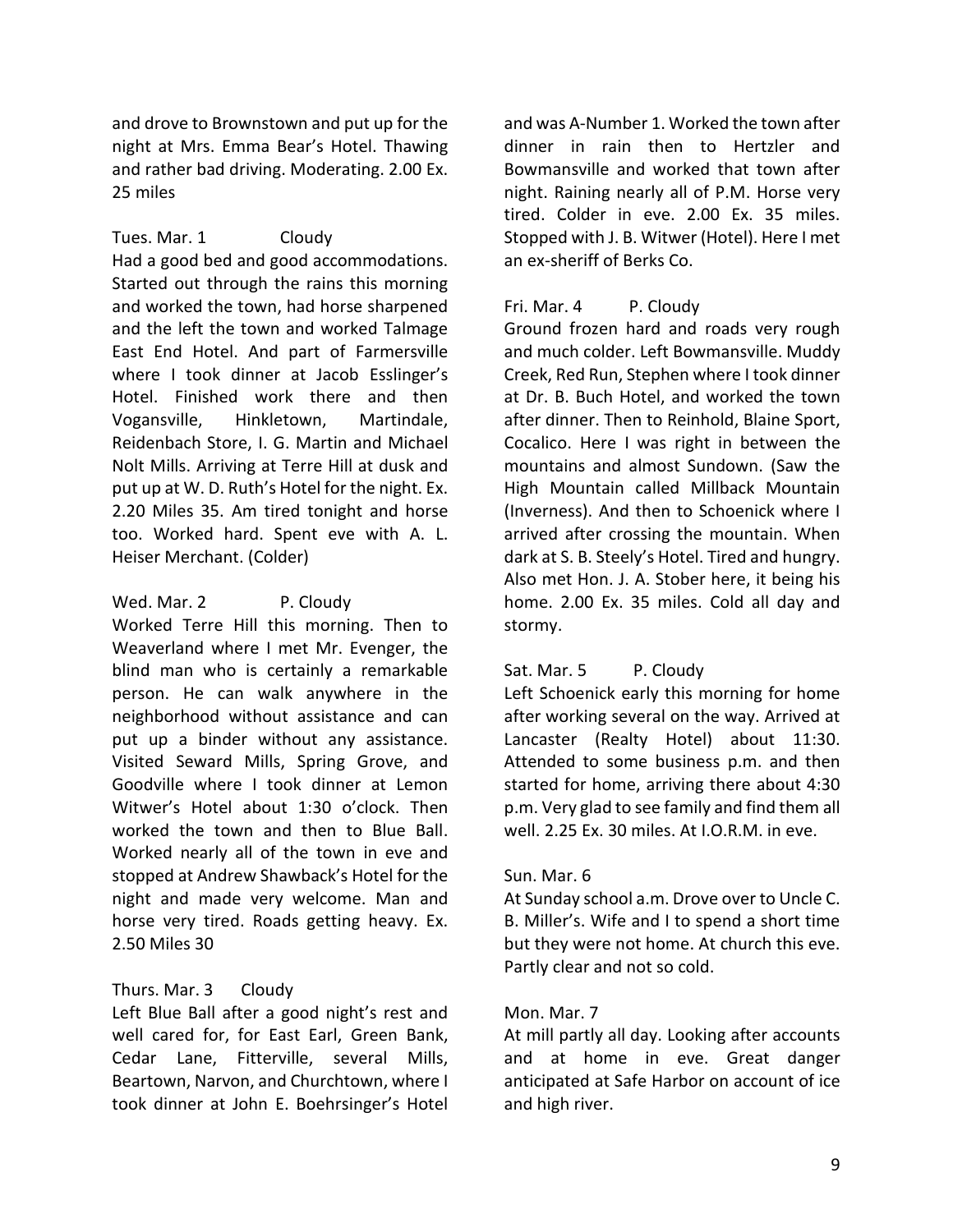# Tues. Mar. 8

Rec'd word early this morning of the death of Daniel R. Shenk, Ex Supervisor near Safe Harbor. Went down and took charge of body. Charles along. He went from there to mill. Funeral on Friday at 9:30 and 10 o'clock at Green Hill Church a.m. At Uncle C. B. Miller's sale, p.m. Bought plough slaw cutter wireless. Rec'd word that the river had risen and did great damage to property and at Safe Harbor, taking houses, barns, and in fact everything that came in the way. The water at our mill was up over the top of the window frames of the lower story of the mill. Ice is piled 35 to 40 feet deep in places, destroying a great deal of property. Cold.

# Wed. Mar. 9

Went to Safe Harbor this morning but could not get to mill and found things in terrible condition. County bridge at mill and railroad bridge at low end of town both gone. Every house on Conestoga side of creek except A. G. Hudson and H. M. Stauffer are almost a total loss. John D. Frippoli's store was a total loss. The water was never known to be so high here. Cold raw wind but moderating.

# Thurs. Mar. 10

Took case to cemetery and stools to house. On arriving home rec'd word of the death of Polly Sourbeer at Mrs. Lee's, 511 West Walnut Street, Lancaster. Went in and took charge of body. Funeral on Sunday at 12 o'clock at house and 2:30 at Conestoga Center Reformed Church. Went to county commissioners to see about arranging for a levy or any bridge at Safe Harbor, but they thought not, but will use every effort to have it up soon. Was authorized by Mr. Kirk and Sam'l Diller to go to Safe Harbor and take charge of county bridge and fasten it. Drove

to Safe Harbor and took report along and had Charles and Mart tie it.

### Fri. Mar. 11 Paid \$30.00

Attending funeral of Dan'l R. Shenk. Born 2- 21-1831. Died 3-8-94. Aged 73 and 6 mos. Rev. Roemig, Kauffman, and Groff spoke. Text Heb. 4:9. Bearers: Geo. L. Warfel, John Campbell, Miles Miller, George Warfel, Jr. Very damp and muddy all day. Getting colder.

# Sat. Mar. 12

Went to Lancaster to Ex Office and brought out casket a.m. Charles took case to cemetery and I went to Geo. Warfel sale p.m. Lined and trimmed casket in eve. Colder in eve.

# Sun. Mar.13 \$40.00 Cash-20.00= \$20.00 Bal.

Attending funeral of Polly Sourbeer. Born June 19, 1821. Died March 10, 1904. Aged 82-2-4. Rev. Mr. Shelby spoke from 2 Cor. Bearers: Barry F. Smith, H. B. Thomas, Amos Graver, and Frank Markley. 4 Carriages. Much colder this morning.

# Mon. Mar. 14

At Lancaster, Blanche along. Gave Bessie Winters \$15.00 (a loan). She giving me her gold watch and chain for security until she pays it back. If not paid, I will keep watch. Hope it may do her much good. I paid a note of \$100 to M. B. Good and one from S. B. Good for 150 and then Harry C. Lintner. Attended to some other business and then stared for home via Rock Hill. Snowing partly all day.

# Tue. Mar. 15

Had intended going to work at appraisement this morning, but rec'd word by phone of death of S. Clinton Johnson (colored) of Safe Harbor. Went down and took charge of body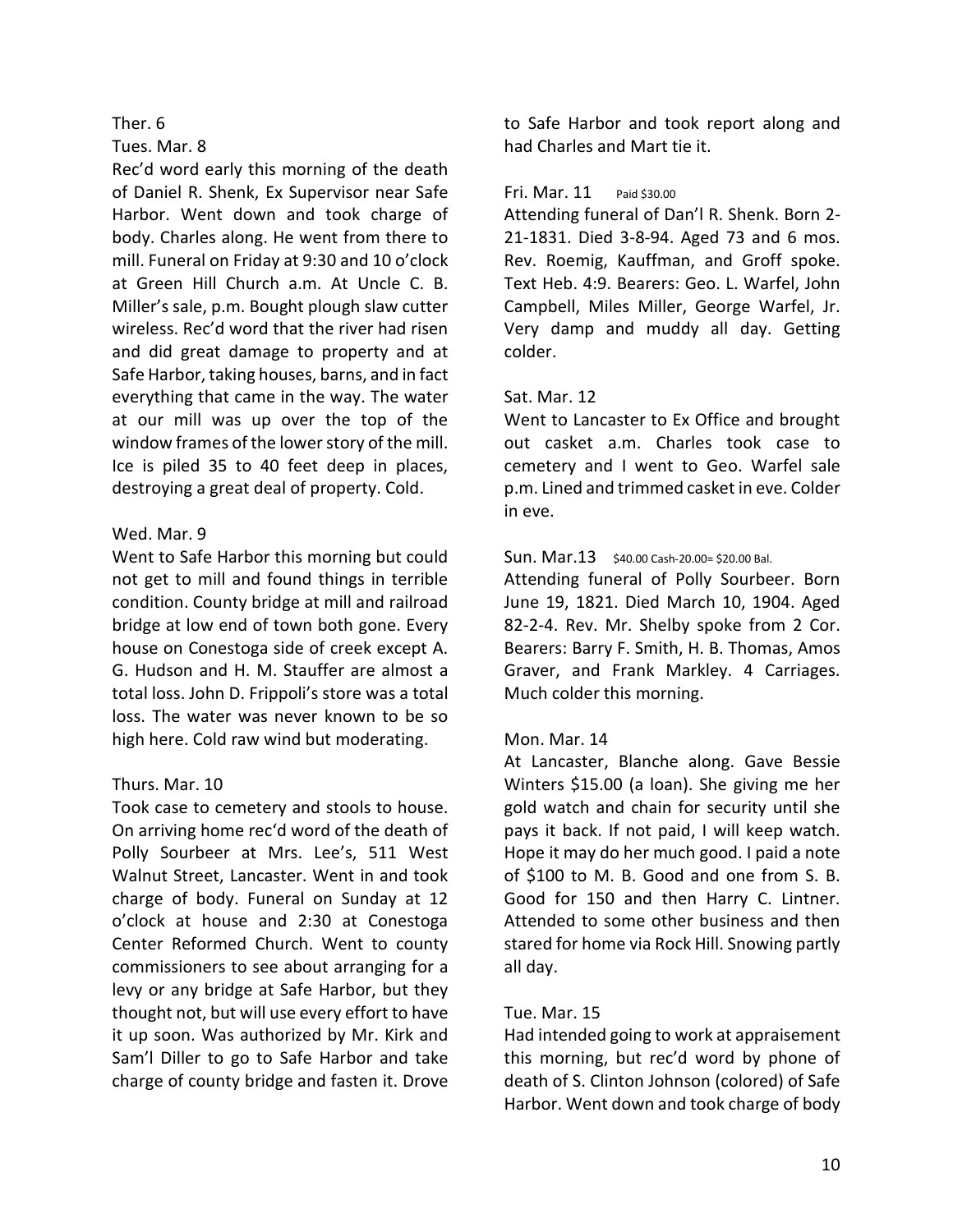and set funeral for Friday morning at Colored Church Conestoga Center, 10 o'clock, went over to mill, etc. At home p.m., making ready for funeral, etc. Cold raw wind.

### Wed. Mar. 16

Started for Adamstown this morning. Worked Adamstown, Swartzville, and Reamstown, and went to Denver this eve. Stopped at J. W. Miller's Hotel for tonight. A fine-looking place. Am very tired. Walked from Adamstown to Swartzville and then about 1 ½ miles out to see a friend and then not at home. Clear and much warmer and muddy.

# Thurs. Mar. 17

Went to work early this morning at Denver and finished till 12 o'clock noon; took train for Ephrata and trolley to Lancaster and stage house. Charles had casket and Blanche shroud ready for tomorrow. Everything very satisfactory. The Miller's Hotel is fine. Good bed and extra good meals. Can recommend it to anyone. Very pleasant day but getting colder. A fine St. Patrick.

# Fri. Mar.  $18$  \$35.00- cash 20.00=\$15.00

Attending funeral of Samuel Clinton Johnson. Born Feb. 10, 1869. Died March 15, 1904. Aged 34-11-5. Rev. Martin Groff preached from 1 James 4-14. Bearers: Samuel Bond, Jerry Casper, Simon Richardson, and Daniel Stump, 9 carriages. Snowed last night, raining this morning, but cleared about 11 a.m. Started for Quarryville and stopped to see mother and stayed at Eberley's all night. (Sister Lizzie) Was after dark till I got there. Roads very bad. Saw the first robins this a.m. as I went down the Sand Hill at East End of Center. Made it seem like spring.

# Sat. Mar. 19

Started for Quarryville from Harry Eberley's this morning about 7:30, and worked the town nearly all til noon. Took dinner and had horse fed at Fritz Hotel. Started for Martinsville and then to Refton and home p.m. Feeling tired and roads very very bad. Very nice day over head.

# Sun. Mar. 20

At Sunday school, practiced for Easter a.m. About home p.m. At preaching by Rev. Mr. Shelby in eve. Pleasant day but raw wind.

# Mon. Mar. 21

At Lancaster partly all day. Rec'd word from Mr. Stager to come in on special business which was arranged. Returned home about 6 p.m. Damp, raining, partly all day.

# Tues. Mar. 22 John Worth

Working all day sending out new notices on account of Putting Twp. and P.O. address on each one. Blanche tending store for John Worth all day. Something occurred which will end her attending to mail or store for him in future! Rather damp and chilly all day.

# Wed. Mar. 23

About house writing nearly all day. Sending out extra notices. Blanche helping partly all day. Rather damp and cold.

# Thurs. Mar. 24

At New Holland this morning. From house by stage. Worked all of it. Leola and finished Leacock and went to Lancaster and stayed all night with O. F. Bruner. Rather cold and stormy. Ex. 2.25 Miles 45.

# Fri. Mar. 25

Left Lancaster to take up work at Ephrata Boro. Worked hard all day. Came back to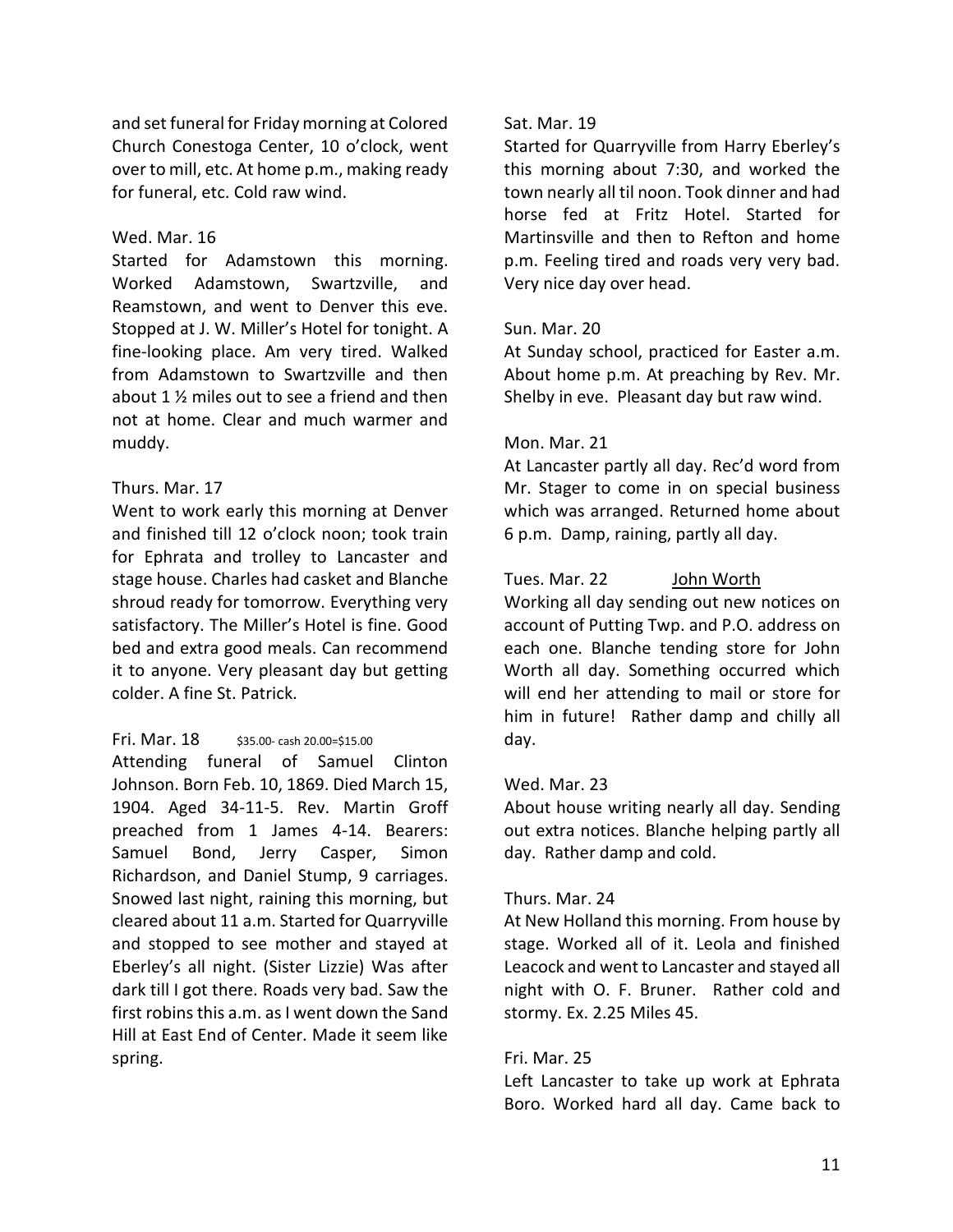Lancaster in eve. and went to lodge at Millersville and back to Lancaster and stopped at O. F. Bruner's overnight. J. M. Bruner is there from Phila. Very beautiful day. Ex. 2.00 Miles 40

# Sat. Mar. 26

Left Lancaster for Ephrata to finish work. Then came back to Lancaster @2 p.m. All ok. Took stage for home. Am feeling tired. Ex. 1.5 Miles 35. Very damp and rainy. Partly all day. moderating. At I.O.R.M. in eve. Declined for Asst. C of R and Trustee, was elected Representative of the tribe.

# Sun. Mar. 27

At Sunday school and preaching a.m.; at house p.m. quite a number of young folks gathered here to pay their regards to Blanche and partook of lunch. Spent a pleasant eve. together. Pleasant all day.

# Mon. Mar. 28

At Safe Harbor in morning and then to Lancaster. Wm. Bitts went along and will bring Jean home. After attending to some business, I went to Lititz p.m. and find it the busiest little boro I have been in yet. They certainly do a good business there. Worked p.m. and eve. Spent some time with Wm. H. Enck in eve. and stopped at the Springs Hotel. Frank Pfautz, Prop., is certainly ok. Cold raw wind all day.

# Ther. 23

# Tues. Mar. 29

Started in to work early after a good night's rest. Took walk up to the great Lititz Springs before breakfast. Worked the town. Went by trolley to Kissell Hill and then to Neffsville and Lancaster. Staid at O. F. Bruner's Hotel feeling very tired. Quite cold this morning, but beautiful day.

# Wed. Mar. 30

Started for Manheim from Lancaster. Worked very hard all day. Made 54 calls today. Stopped at Summy House. Fine hotel. This is the easiest town I worked yet. Very pleasant day. But very tired. Returned to Lancaster in eve. very tired.

# Thur. Mar. 31

At Lancaster. Went out to Binkley and finished there. Came back to Lancaster and then by Uncle C. B. Miller's home this eve. Had several men call to settle account. Raining nearly all day. Very damp.

# Fri. April 1 Cloudy

At Lancaster all day. Did fair with collections; paid interest and several bills. Bro. Emmanuel went along in with me. Raining nearly all day. Very bad roads.

# Sat. April 2 P. Cloudy

At Safe Harbor Mill a.m. About house p.m. At I.O.R.M. in eve. Dist. Deputy Great Sachem Bro Villie raised up the Chiefs of the Tribe #65. Raw cold wind all day.

# Sun. April 3 Clear

At Sunday school and practicing Easter service a.m., and practicing in p.m. Held our Easter service this eve. Large audience present. Cold all day, few flakes of snow at noon. Cold wind all day.

# Mon. April 4

Left home for Lancaster, took Blanche along. Started at my work after noon. Blanche was to go to Brunnerville, etc.; but she will go with me for the week (if she wishes to). Stopped at Akron Boro for the night at Minnich's Hotel. (fine). Pleasant today.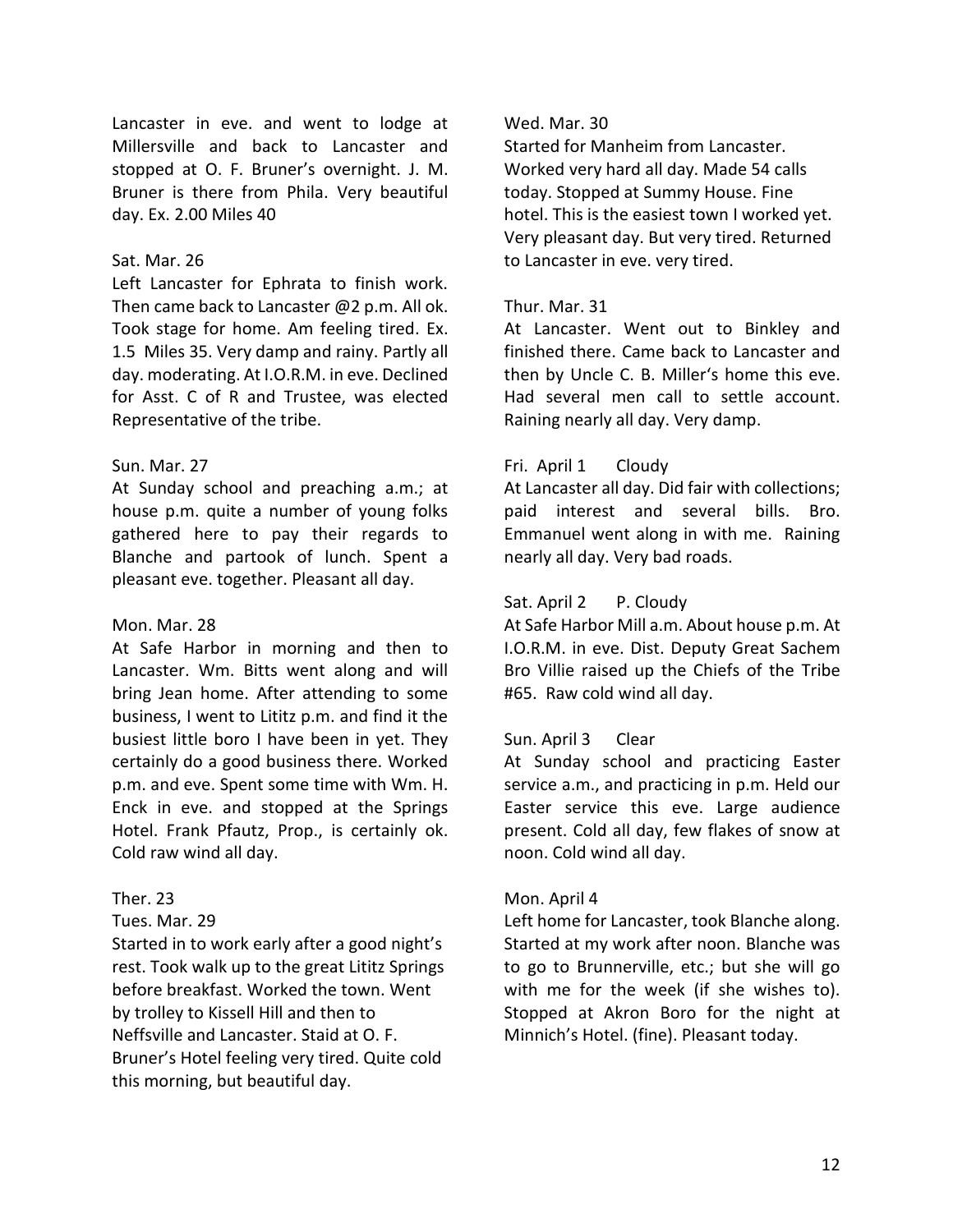# Tues. April 5

Left Akron for Munvell, Harristown, Lincoln, Weidonansville, Durlock, Mt. Airy, Hopeland, Clay, and Stafford. At Benj. L. Rohrer for the night, Brickerville. (Tired) Very pleasant day.

# Wed. April 6

Left Brickerville to Brubaker, Lexington, Brunnerville, Penn, Pennryn. Took dinner at J. A. Hoke's Hotel. Then White Oak, Elstonville, Mt. Hope. Here we drove over the private roadway of Miss Grubb, a beautiful place; saw her summer mansion, with its driveways, lawn, etc. R.F.D. routes, Farmland, to Lancaster Junction where we put up for the night with J. K. Palm Hotel. Raining partly all p.m. and eve.

# Thurs. April 7

Left Lancaster Junction. Left J. K. Palm Hotel for Sporting Hill, Old Line, Times Square, Mastersonville, a.m. Here I met an old Conestogan, Frankl Jones, where we took dinner, he having the hotel there. And then Milton Grove, Bellaire, Rheems, and Florin, where we put up for the night with H. Birch Hotel, worked the town in eve, met Mr. J. S. Carmany, our present Recorder of Deeds. Damp all day and cool.

# Fri. April 8

Left H. Birch's Hotel, Florin this morning for Bainbridge, Conoy, and Rowenna, taking dinner at Bainbridge. Shock's Mills, Falmouth, several mills, and many towns. Worked the town in eve. in rain. Rec'd word this eve of the very sudden death of Aaron Henry. Will start for home early tomorrow morning. Damp a.m. Raining p.m. and eve.

# Sat. April 9

Left Maytown Mr. Wenger's Hotel at 6:30 for home. Rec'd word last night of the sudden death of Aaron Henry. Came home via Columbia Safe Harbor, arriving about 10:45 a.m. Went down to see family, etc., p.m. At A.O.K. of M. C. in eve. Had rather a warm discussion over matter of benefits for P. A. Lefever. Partly cloudy and some cooler today.

# Sun. April 10 \$30.00

Went Henry's and put body of Aaron in casket. John C. Zercher helped. Went to church afterward. We celebrated the death of Christ by Holy Communion. Miss Alma F. Fralich and Norman B. Good were taken into the church by Confirmation and Baptism, a.m. Attended funeral of Aaron Henry, born August 1860, died April 8, 04. Aged 43-7-. Rev. C. B. Miller preached from Matthew 24- 44. Bearers: J. W. Morrison, Christ Urban, Benj. F. Hill, and Wm. E. Keene. Large funeral, buried at Reformed Cemetery. Cool all day.

# Mon. April 11

Was called out at 5 a.m. to take charge of body of John M. Smith who died very unexpectedly. John C. Zercher along. Laid out and embalmed body. Funeral will be on Wednesday at 9 and 10 o'clock at M. E. Church, this place. Went to Lancaster and brought casket along out. Had it shipped from Harrisburg Burial Case Co. and lined. Same ready for body p.m. and took case to cemetery. Cold raw wind all day.

# Tues. April 12

Went to west Lampeter Twp. And worked some at Mercantile appraisement. Took dinner at Laush Hotel. At home in eve. Cold and very stormy all day.

#### Wed. April 13 25.00- Cash 20.00= Bal. 5.00

Went out and dressed body and put it in office. John C. Zercher helped. And cleaned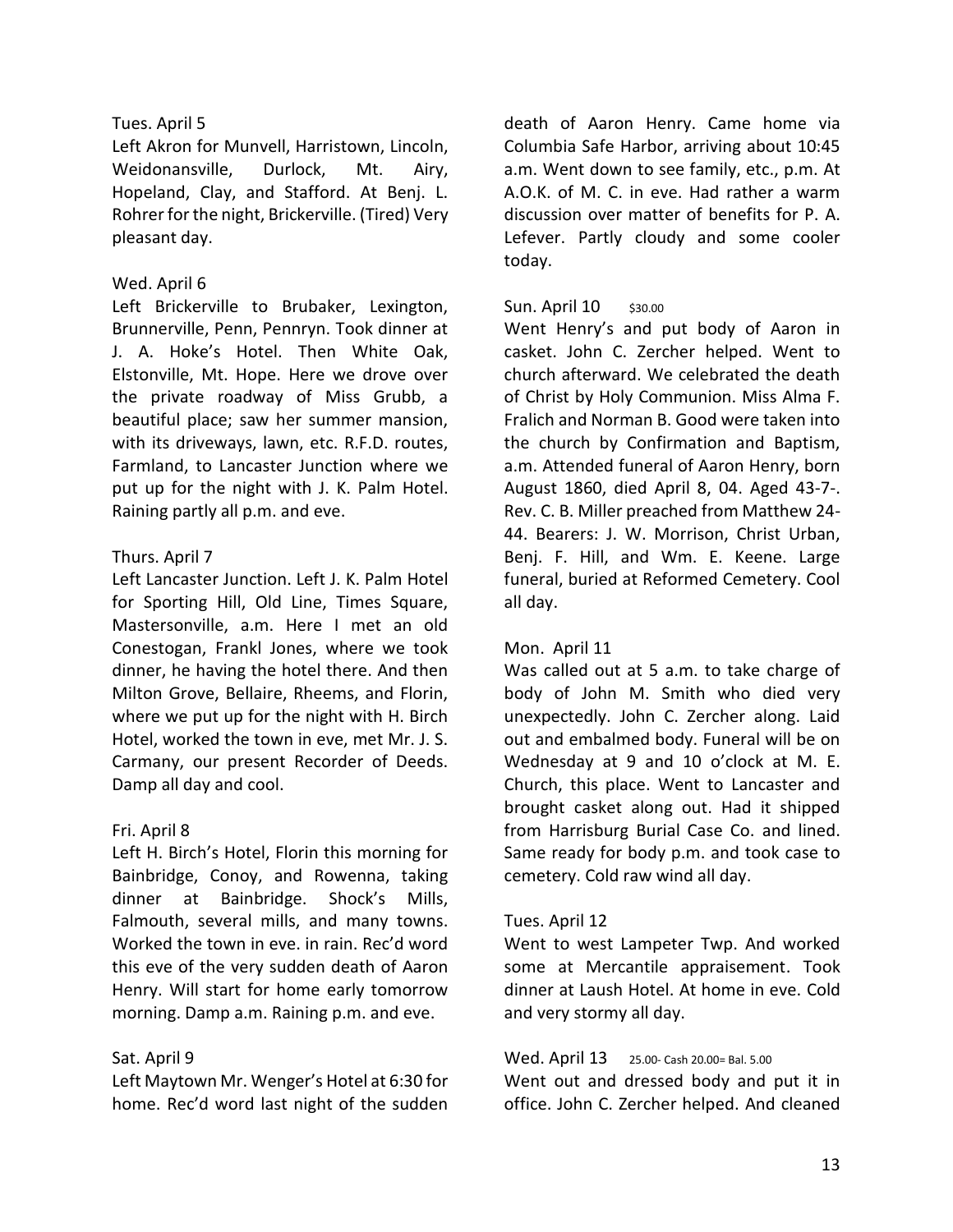part of yard, a.m. Attended funeral of John. M. Smith. Born 4-15-1857. Died 4-11-1904. Aged 46-11-26 days. Rev. John McVeigh, a former pastor of this charge M. E. Church, preached text John 7-6. Bearers: J. W. Morrison, Christ Urban, John R. Good, D. B. Warfel. Hauled body to church, friends walked. Body looked very nice. Large funeral. Cold all day, several snow squalls today.

# Thurs. April 14

About house. Brought stools from Smith's and getting ready to go to Mt. Joy. Pleasant day.

# Fri. April 15

Went to Mt. Joy this morning. Worked hard all day. Returned to Lancaster this eve. Had word at hotel that Jacob Harnish, Sr. had died very unexpectedly this eve. Took trolley to Willow Street and John Zercher fetched me. I embalmed body, etc. Pleasant all day.

# Sat. April 16

Went to Harnish to see after body and to Lancaster for coffin and case, a.m. Sent case to cemetery and lined coffin, etc., p.m. Pleasant all day.

# Sun. April 17

Went down to see after body and to Sunday school a.m. About house p.m. Pleasant all day (cool).

# Mon. April 18 Paid 38.00

Attending funeral of Jacob Harnish, Sr. Born 9-12-25. Died 4-15-1904. Aged 78-7-3. Rev. Abram B. Herr and Rev. Thomas preached from Rev. 14-13. Bearers: Henry Huber, Christian Harnish, Jacob Miller, and Isaac Harnish. 48 teams. Very Large funeral. Pleasant but cool.

# Tues. April 19

About home, fetched stools, etc., from Harnish's and working at appraisement. Getting ready to leave home for balance of week. Cool all day.

# Wed. April 20

Left home for Soudersburg via Lampeter this morning. Soudersburg, Ronks, Mascot, Groff Store, Witmer, and stopped at Lancaster overnight, Hotel Realty, O. F. Bruner, Prop. Very stormy all day and cold.

# Thurs. April 21

Left Lancaster for Manheim Twp., Rossmere, E. Petersburg, Rohrerstown, Landisville, and stopped with Israel P. Moyer (Hotel). He used to be a large contractor and builder in Lancaster city. Pleasant day, but working hard.

# Fri. April 22

Finished working Landisville, and then Salunga, Cordelia, and took dinner at Kinderhook, with Sol Zeamer who was County Commissioner when I was twp. assessor. Worked country store, then Silver Spring, Mountville, and then to Lancaster. Staid all night at Hotel Realty, O. F. Bruner, Prop. Very tired, both horse and man. Warm and dry.

# Sat. April 23

Worked balance of E. and W. Hempfield and Manor Twp. and then home by Wabank. Warm all day.

# Sun. April 24

At Sunday school and preaching a.m. About house p.m. Cold all day.

# Mon. April 25

Left home for Marietta via Lancaster. Worked nearly all of the boro today. Came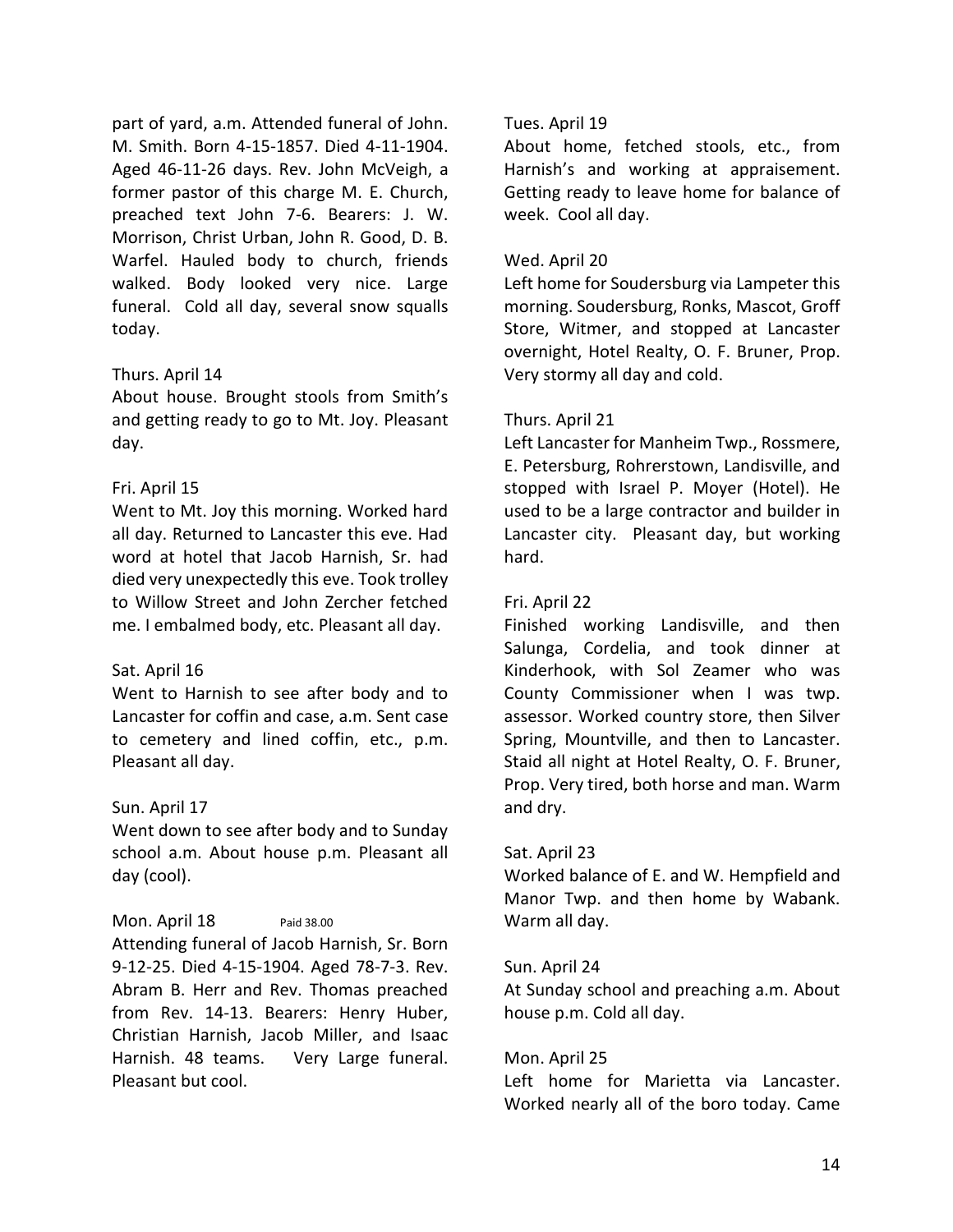back to Lancaster this eve. Worked very hard today. Took dinner and supper at J. E. Witmer Hotel. Damp, light rain along river.

#### Tues. April 26

Went to Columbia. Worked there all day. Stopped at H. G. Garber's Hotel while working there. Returned to Lancaster this eve. Pleasant day.

### Wed. April 27

Working at Columbia all day. Returned to Lancaster this eve. Raining partly all of a.m.

#### Thurs. April 28

Working at Columbia all day. Returned to Lancaster this eve. Partly damp and unpleasant.

### Fri. April 29

Finished Columbia and Little Washington today and returned to Lancaster this eve. Pleasant all day.

#### Sat. April 30

Had a few calls to make at Marietta and outskirts of Columbia this a.m. Returned home p.m. Well pleased with week's work. Sun. May 1

At Sunday School a.m. At home p.m. At church in eve. Pleasant all day.

#### Mon. May 2

Went to Lancaster to commence at city. Worked 5<sup>th</sup> Ward first today. Went better than I expected. Warmer

Tues. May 3 Worked 9<sup>th</sup> Ward today. Am very tired. Warm all day.

Wed. May 4 Worked 6<sup>th</sup> Ward today. Worked very hard to get it done. Warm.

### Thurs. May 5

Worked 8th Ward today. Still getting heavier. Very sore and tired. The pavements do not agree with me. Warm all day.

#### Fri. May 6

Worked 7<sup>th</sup> Ward today. Worked hard all day. Will not work tomorrow on account of market day. Pleasant and warm.

#### Sat. May 7

Making up books, etc., and getting ready for next week. Did a hard week's work. Am well pleased, but find it is wearing me down. A nice day.

#### Sun. May 8

At Sunday school and preaching a.m. At home p.m. and eve. I need rest very much. Pleasant day.

#### Mon. May 9

Worked in 3<sup>rd</sup> Ward, but did not get through. Raining part of the day, but worked on. Very nice; rain this p.m.

#### Tues. May 10

Worked in 4th Ward all day, and finished the 3<sup>rd</sup> Ward. Pleasant day.

#### Wed. May 11

Finished 4th Ward and worked in 2 balance of day. These are very heavy wards. Pleasant day.

Thurs. May 12 Worked in 2<sup>nd</sup> Ward all day. Pleasant day.

#### Fri. May 13

Worked in the  $1<sup>st</sup>$  Ward today all day. This is the largest day's work I have done yet, it seems. Everything just came right. I wrote out 94 papers today. Making a big day wages, the most ever I made in one day.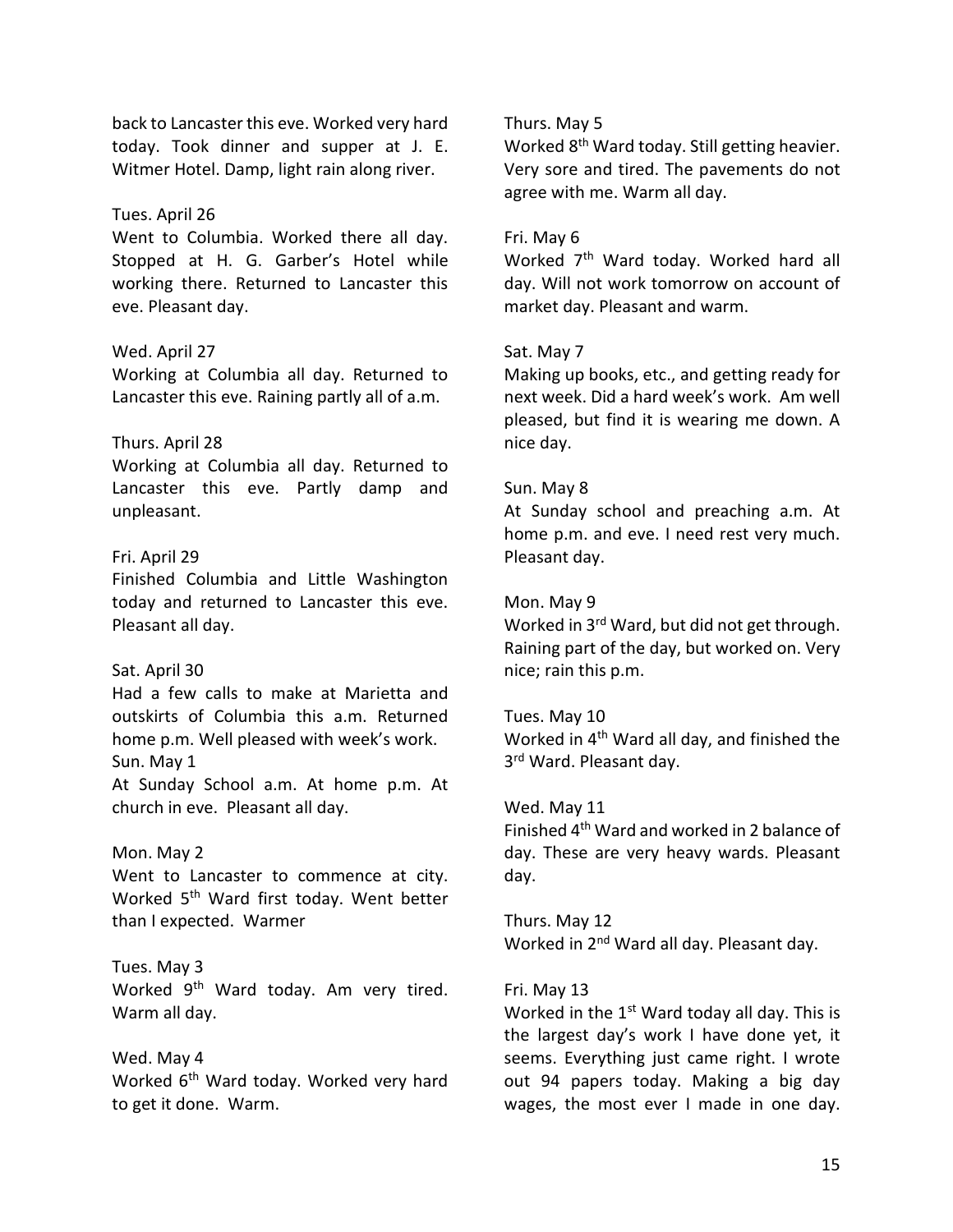\$47.00. Rec'd word this eve of the death of John Eshleman's wife (the stage driver's wife). Died about 5:30 this eve. Took trolley via Millersville, and John Zercher met me at Morton's. Charles had embalmed body when I came home. Looked after same and made arrangements for funeral for Monday. Warm all day.

#### Sat. May 14

At Lancaster for casket a.m. At Eshleman and at home p.m. At Eshleman in eve. Lined casket, etc., today. Warm all day.

#### Sun. May 15

At Sunday school and Eshleman's a.m. At home p.m. and church in eve. Warm all day.

### Mon. May  $16$  Paid \$40.00

Attending funeral of Lottie A. Eshleman, wife of John H. Born 1-14-56. Died 5-13-1904. Aged 48- 3- 29 days. Rev. Bond and Shelby preached from Rev. 15-13. Bearers: George W. Preis, Jos. M. Witmer, Addison H. Benedict, and Fed. H. Sickman. 15 carriages. Large funeral at church. Very pleasant day.

#### Tues. May 17

Fetched stools from Eshleman, etc. working about home all day. Pleasant.

#### Wed. May 18

Working in  $1<sup>st</sup>$  Ward all day. These center wards are certainly heavy. Pleasant day.

#### Thurs. May 19

Working in  $1<sup>st</sup>$  Ward. Finished it and in  $2<sup>nd</sup>$ Ward balance of day. Pleasant day.

#### Fri. May 20

Working in  $1^{st}$  and  $2^{nd}$  Wards mostly wholesale and finishing a few scattered retailers. Pleasant day.

#### Sat. May 21

Worked on the outskirts of city. Wholesale and retail. Came home on stage in eve. I certainly did a hard week's work. I am not sorry that I am so near through. Pleasant day. Blanche and Charles went down to spend tomorrow with Mother and Eberley.

# Ther. 89 Clear

#### Sun. May 22

At Sunday school and preaching a.m. At home p.m. and eve. Pleasant all day. Warm. Was called out this morning about 3 o'clock to take charge of the body of my old friend Jacob Henry who died very suddenly. Went out and embalmed body. Will have to do my very best as the funeral will not be till Thursday at 10 o'clock. Emily L. Hookey died this morning about 8:30. Funeral on Wednesday. Mr. Urban has charge (Bro-inlaw).

Ther. 91 P. Clear Mon. May 23 Blanche and I very busy at our books getting ready for Appeal Day. Very warm.

# Ther. 91 P. Clear

Tues. May 24

Working at books all day. Blanche helping, must have them for tomorrow. Mercantile Appeal Day tomorrow. Lined casket in p.m. and got everything ready for funeral.

# Ther. 93 P. Clear

Wed. May 25

At Lancaster attending Appeal for Mercantile Tax. A number were there. Mostly small stores who asked for exoneration. Quite a number were granted. Returned home in eve. Very warm all day.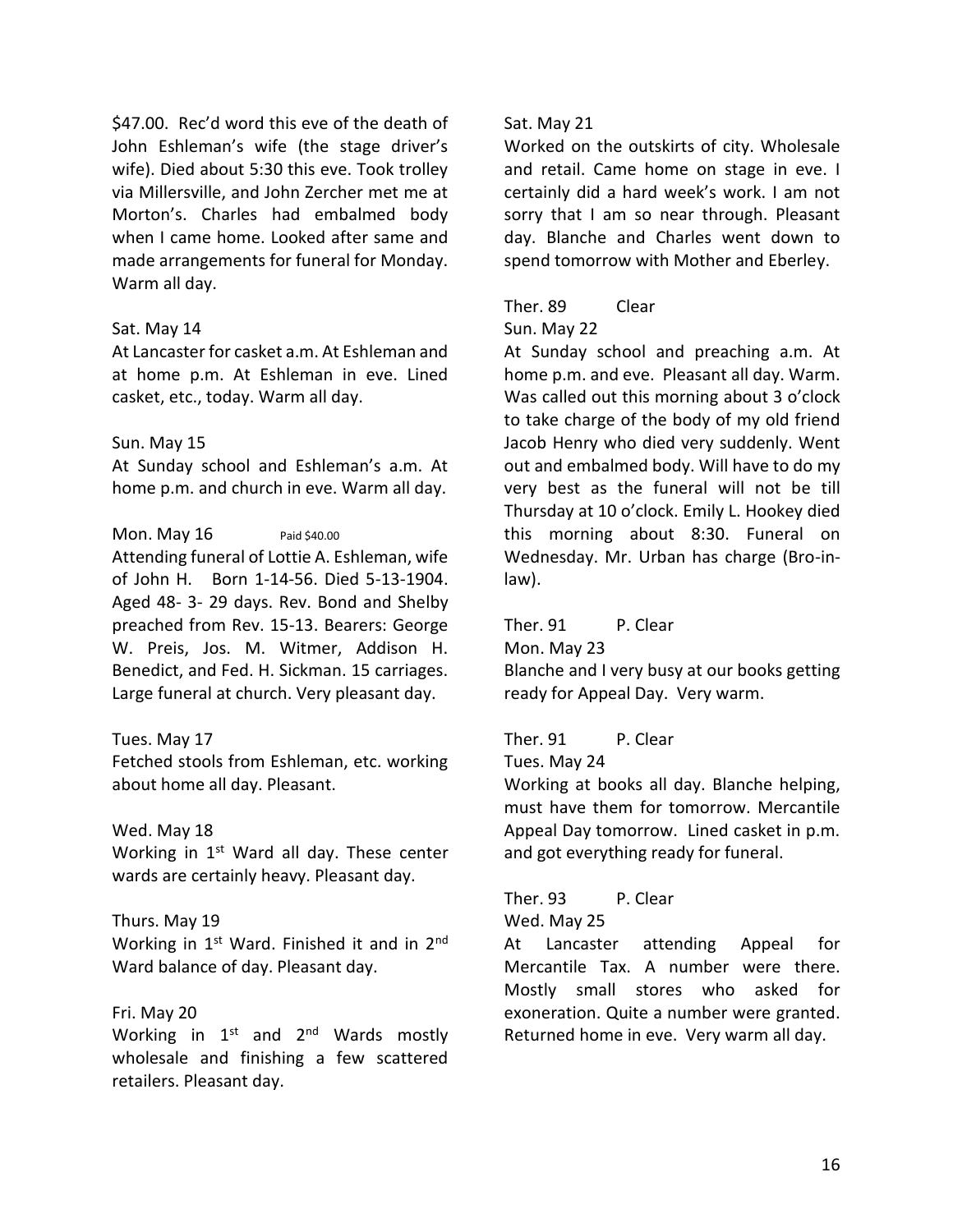# Ther. 91 P. Clear Telephone 40.00 Paid Thurs. May 26

Attending funeral of Jacob Henry. Born 3-14- 1831. Died 5-22-1904. Aged 73 years, 1 mo., and 28 days. Rev. Mr. Bond preached from Cor. 15-55. Rev. John McVeigh spoke very consoling and encouraging to the family, friends, and all. Bearers: Jos. H. McLaughling, Robert Erb, Landis Graver, Martin Henry. 28 carriages in procession. Very large funeral. I am very much pleased with the way the body kept. It was very nice; looked very natural. Very warm all day.

# Fri. May 27

At Lancaster at Treas. office making up my books from yesterday. At home by 12:30, more wrighting (*sic*) etc. p.m. Went to Millersville to lodge in eve. M. H. Groff came along home from there, and quite cold driving. Not near so warm today. Heavy hailstorm at Columbia, Manheim, etc. on Thursday eve. The paper states hail felt like hulled walnuts.

# Sat. May 28

About house all day writing, etc. Charles at mill all day posting books, etc. At I.O.R.M. in eve. The band is holding festival this eve. The Mercantile List is publishing in this eve's New Era & Intelligencer. Quite cool all day. U.S. Senator Matthew Stanley Quay died this p.m. about 3:30 o'clock.

# Sun. May 29

At Sunday school a.m. At home p.m. At preaching by Bro. Shelby in eve. Very pleasant all day. (Cool)

# Mon. May 30

About home writing partly all day. Sent a number of statements of mill account, etc. Warm all day. Very nice shower of rain this eve, which was so much needed.

# Tues. May 31

Replanting corn. The blackbirds are very bad at it. –and writing. Warm all day. Rained partly all day.

### Wed. June 1

Replanting corn, etc. Helped John C. Zercher to plant tobacco. I hold out for him. Writing balance of day. Very damp all day and rain.

### Thurs. June 2

Working in lot a.m. Went to mill p.m. and fetched Edith Handista Hudson along up from train, a friend of Blanche's (of Baltimore). Warm all day and rained showers a.m., p.m., and eve.

### Fri. June 3

Working at mercantile books partly all day. Very warm all day.

# Ther. 92

Sat. June 4

Working in lot partly all day in garden, etc. and made sweet potato rows. Very warm all day. Fred F. Brenner here to see about building shed to front of barn and a recess in church.

#### Sun. June 5

At Sunday school and preaching by Mr. Shelby who took dinner with us. We called his attention to his use of so much manuscript in preaching. He promised to use less, and try to use none, a.m. At home, p.m. Lottie Fralich was married to Hoak this p.m. Heavy rain this eve and heavy thunder.

# Mon. June 6 P. Cloudy

At Lancaster all day; Blanche along. Took mercantile books in to Treas. Office. Bought watch and chain for Charles in place of the one taken at S.N.S. Millersville some time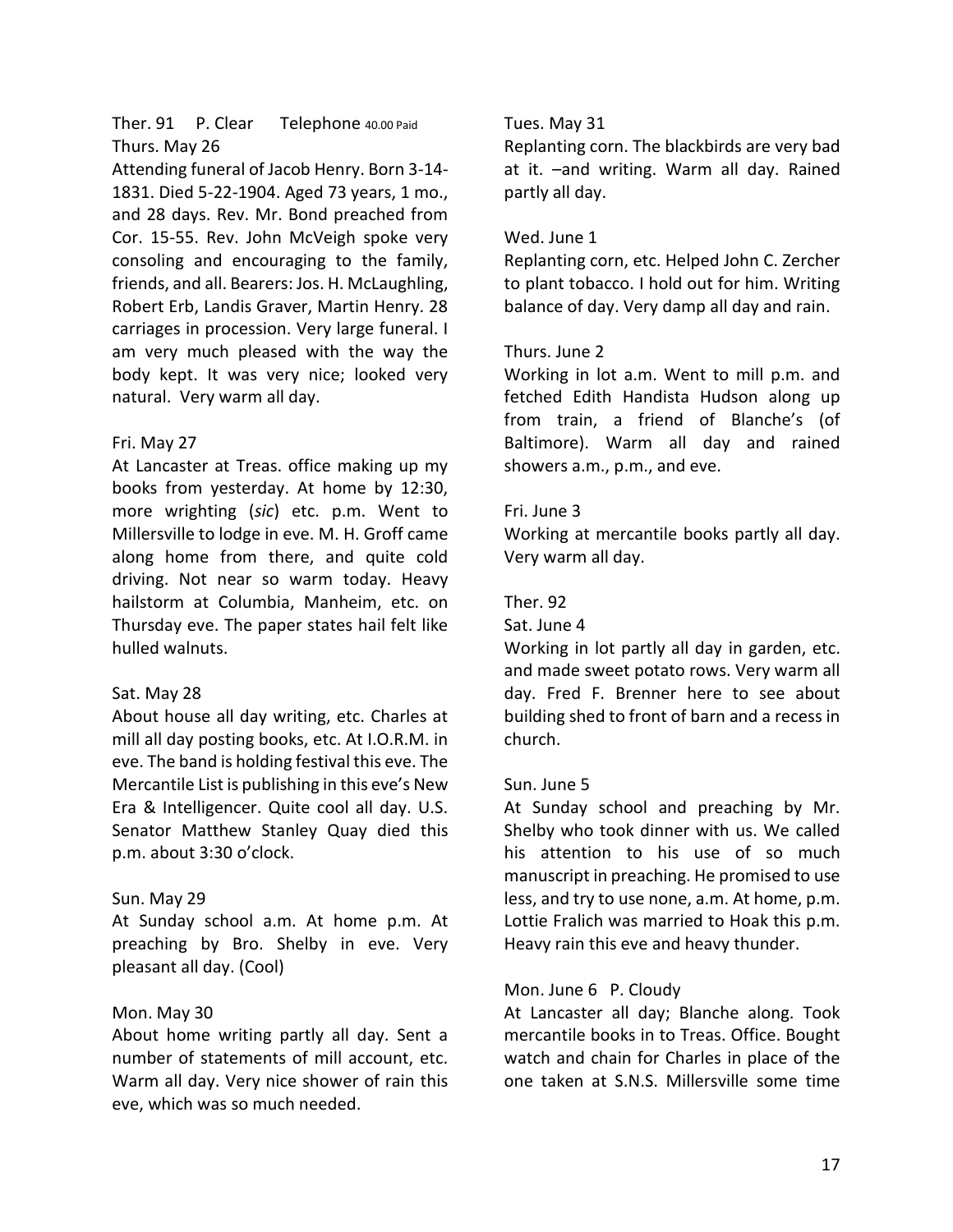ago. Heavy rain and thunder storm this eve. Very warm all day.

# Tues. June 7 P. Cloudy

Planted sweet potato sprouts in lot below garden and worked in shop all of p.m. Very warm a.m. Heavy rain p.m. The Conestoga Creek is reported as being very high today.

# Wed. June 8

Working about house and shop, etc., etc. Pleasant day.

# Thurs. June 9

Working in garden and lot partly all day. Very warm all day.

# Fri. June 10

Rec'd word this morning of the death of Abrm. M. Myers at the county hospital (by phone). Went out and brought body to his last home from where the funeral will be held on Sunday at 1 and 2 p.m. Went to Safe Harbor and brought up casket and supplies in eve. Raining partly all of a.m.

# Sat. June 12

Lining casket, etc., for Abrm. Myers. Sent case to cemetery, etc. At I.O.R.M. in eve and at the Strawberry Festival for benefit of our church in eve., but on account of rain it was not a success. Very warm.

# Sun. June 12 Paid 65.00

Attending funeral of Abrm. M. Myers. Born June 7, 1841. Died June 9, 1904. Aged 63 years, 2 days. Rev. Jacob Thomas opened the services and Rev. Abrm. Witmer preached from text Ecclesiastes 9-10. Bearers: A. C. Charles, Jacob Charles, Ezra Eshleman, Jonas Harnish (nephews). 26 carriages. Very large funeral. Mrs. Amos K. Benedict was buried at Mt. Zion this p.m.

# Mon. June 13 P. Cloudy

Was called to Safe Harbor this morning to take charge of the body of Jacob E. Benedict's child. Funeral to be held on Wednesday p.m. at Green Hill Church. John C. Zercher will take charge, as I am going to Harrisburg tomorrow to attend the sessions of the G.C.I. of the I.O.R.M. drove to Lancaster and took dinner at Mr. Bruner's whose 75 birthday was celebrated today. Had a very pleasant time. Wife and Blanche came along home with me and Charles went back to school. Very pleasant day.

# Tues. June 14

Left home early this morning for Harrisburg to attend the session of the G. C. of the I.O.R.M. that is meeting there. Left home at 5 a.m. John C. Zercher took me to Lancaster where I met Dist. Deputy G. S. and he and I went together. We stopped at the Eagle Hotel with Mrs. Wm. Farmer, her husband having died quite recently, and then went to the Great Council, which met in the Board of Trade building. Pleasant all day.

# Wed. June  $15$   $10-$ - $\blacksquare$  P. Clear

Attending session of Great Council of I.O.R.M. all day at Harrisburg. Some very important business being before that body and acted upon. John C. Zercher attended the funeral of Jacob E. Benedict's child, aged

\_\_\_. Buried at Green Hill. Very pleasant day. A terrible accident happened to an excursion party at Sunday school. Scholars and teachers and friends at New York. It is supposed that over 1000 lives were lost. (Fire erupted aboard the steamboat General Slocum in New York City's East River.)

# Thurs. June 16 P. Clear

At Harrisburg attending closing session of G. C. of I.O.R.M. Settled for hotel bill, 3.50. Viewing parade. 5000 men are reported as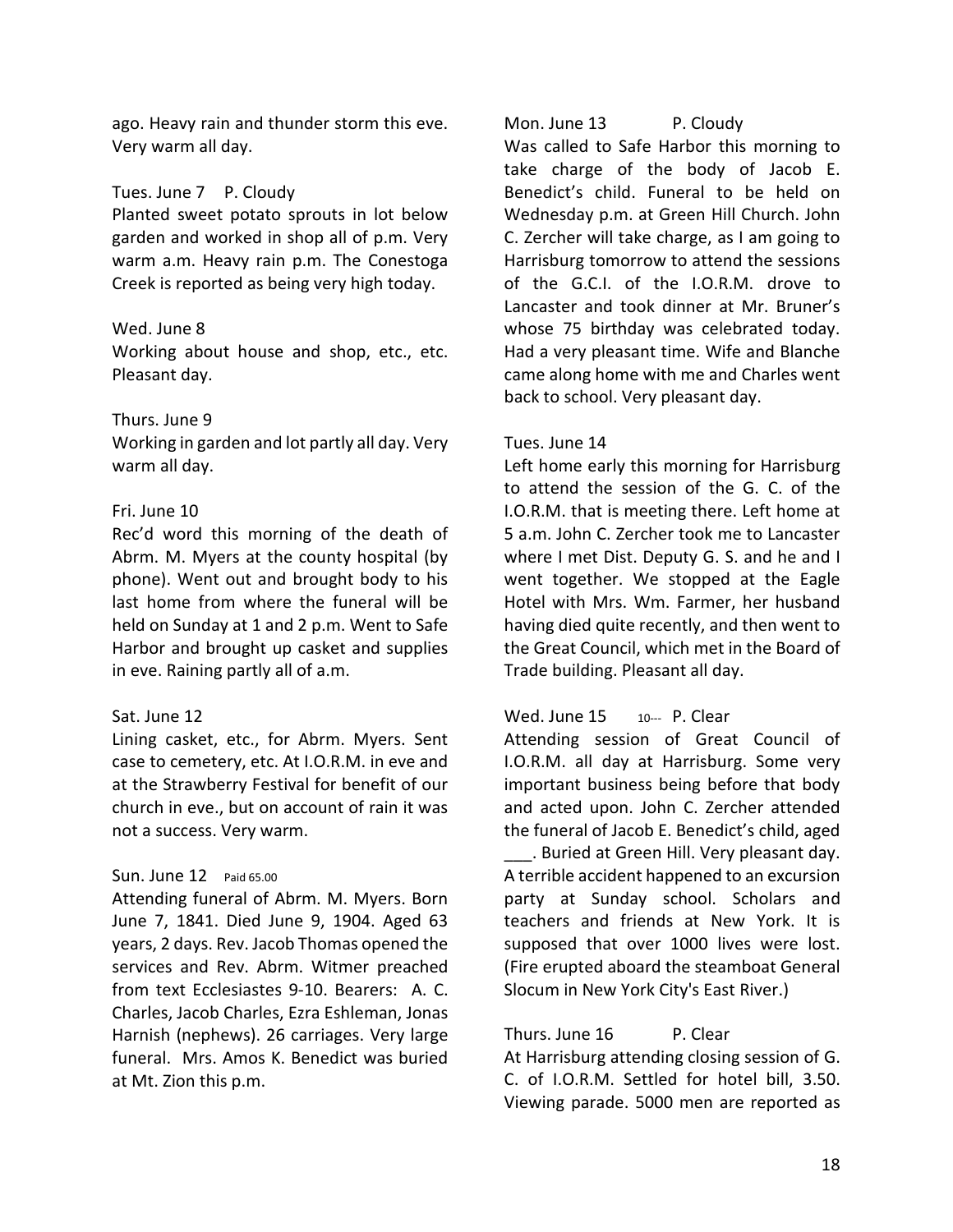being in line. Started for home at 4:25 p.m., arriving there at 7:45. Took supper and then went down to George Myers to see after body of sister that was shipped from Philadelphia and brought from Lancaster by John C. Zercher this noon. Funeral will be held tomorrow p.m. at Marticville. Very beautiful day.

#### Fri. June 17 13.00

Attending funeral of Ida M. Myers. Born July 1, 1865; died June 13, 1904. Aged 38-11-12. Rev. Bond and Rev. Hunt of Millersville charge, spoke from Rom. 8-28. Bearers: Harry Benedict, Amos S. Benedict, David Weidlich, Charles Eshleman, H. Frank Hess. 8 carriages. Large funeral at church; very fine floral display, one a cross 4 feet long. Very threatening weather; warm all day.

### Sat. June 18

Working about house all day. Charles down posting books at mill. At J. R. Yentzer's in eve. Very warm.

# Sun. June 19

At Sunday school and preaching a.m. About home p.m. and eve. Very pleasant all day. Children's Day at M. E. Church this eve.

#### Mon. June 20

At Lancaster, wife and Blanche along. Doing work at Treasurer's Office, etc. Warm all day.

Tues. June 21 P. Clear Went to Herr's Lime Kiln, fetched 6 bu. lime for mason's work at shed in front of barn \$1.20, a.m. About house getting ready for Masons, etc. p.m. Very warm a.m. Rain p.m. (Gust) Cooler in eve.

Wed. June 22 P. Clear At Lancaster all day. My last appeal day. Asked for and rec'd exonerations for J. D. Tripple, Wm. Riale, W. R. Boyd, and my bro. E. H. Z.; and a reduction of 1000 for H. M. Stauffer. Paid mine 5.75. Had quite a talk with Co. Commissioner Greider M. L. about the bridge at Safe Harbor. He said he would do all he could toward having it built soon. Jos. M. Witmer here putting up wall in front of barn for shed for driving in and tobacco, etc. Very pleasant day, much cooler.

### Thurs. June 23

Worked hard all day helping Jos. M. Witmer at wall in front of barn, mixing mortar, etc. John Rhinesler (?) up from mill harrowing corn and plowing same. Very cool this morning and quite warm during day. Sent check to B. and Loan for May payment.

# Fri. June 24 Clear

Worked hard all day. Finished wall. Paid for same \$6.00 to Jos. M. Witmer for 3 days. Lime cost 1.20 at kiln. Very warm all day.

# Ther. 95 P. Clear

#### Sat. June 25

Worked hard all day cleaning up and leveling off around walk. Am very tired, not used to this kind of work, and so very warm. Charles at mill posting books acct. I made my G. C. report this eve. to IORM. Very warm all day.

#### Ther. 97

Sun. June 26

At Sunday school a.m. About house p.m. At church in eve. Preaching by Roy Leinbaugh, student at F and M. Thunder, gust, very light rain. Very warm all day.

# Mon. June 27

Was called out at 2:15 this morning to come to Manor Twp. to take charge of the body of John Lines Sr. Embalmed body. Funeral on Wednesday at 9 at house, at 10:30 at Mt. Zion church, this place. Came home and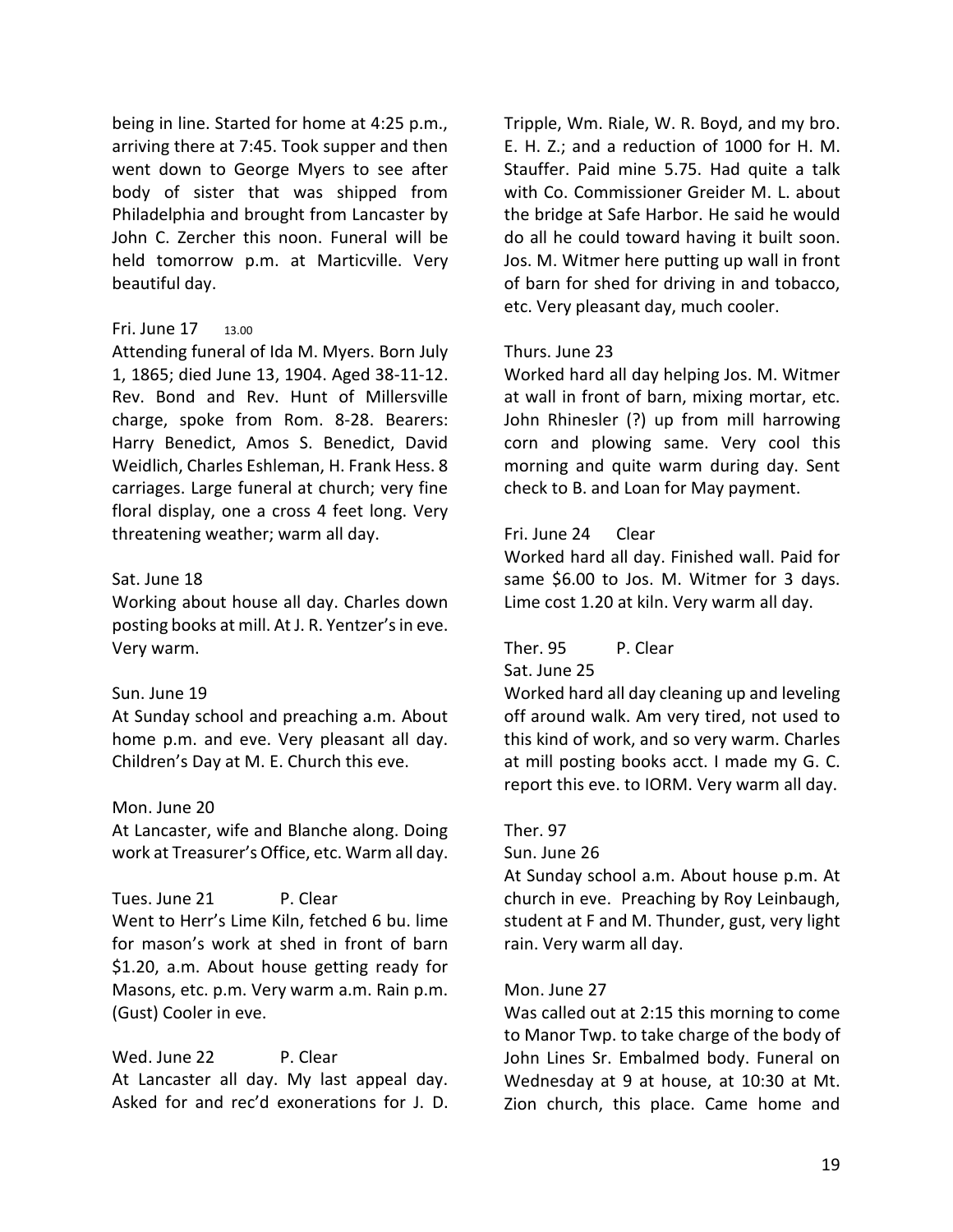went to Lancaster, took Blanche along. Paid Jonas F. Eby and Son for corn. Corn rec'd some time ago. Not nearly so warm this eve. Very much cooler.

#### Tues. June 28

Went to Keperlings to look after body, found it all right. Fetched casket from Safe Harbor Station, etc., a.m. Took case to Mt. Zion Cemetery. Lined casket, etc. p.m.

#### Wed. June 29 Casket 32.00+Shroud 5.00= 37.00.

Attending funeral of John S. Lines. Born May 9, 1826. Died June 26, 1904. Aged 78-1-17. Rev. Mr. Mengel preached from Rev. 21 + 4. Bearers: John Bleacher, John Elmyre, Andrew Aument, and Benj. McMullen. 8 teams. Small funeral. Left house at 9 o'clock a.m., and went via Rock Hill, Safe Harbor, and then to Mt. Zion Church, arriving there at 11:25 with tired horses, all on account of bridge being away at Safe Harbor. It is very unhandy. Very warm all day.

#### Thurs. June 30

Working at corn hoeing and thinning all day. Home in eve. Very warm all day.

#### Fri. July 1

Working at corn and trimmed out trees, etc., along edge of woods and corn patch. Very warm all day.

#### Sat. July 2

Working about house a.m. Rec'd word this noon of the burning and death of Jacob L. Bitts' daughter Grace of Lancaster. She started the fire using coal oil. The oil took fire, exploding the can, setting fire to her clothing. This occurred about 10 a.m. and she died a few minutes after 12 noon. Went in and took charge of body and found it very badly burned. Embalmed same, wrapping it up entirely with cloth saturated with fluid.

Brought body along out to my place and will take it down tomorrow. Warm all day.

#### Sun. July 3

At Sunday school and preaching by Mr. Shelby, a.m. At home, took the body of Grace B. Bitts down to her grandparents' house (H. H. Bitts). Chas. and John Zercher went to Lancaster for to bring out casket from Ex. office. Warm all day.

#### Mon. July 4 Casket 22.50 Cash 10

At home lining casket, etc. a.m. Attending funeral of Grace B., daughter of Jacob L. and Rebecca Bitts, born Dec. 13, 1893; died July 2, 1904; aged 10-6-19. Rev. Mr. Bond opened the services and Martin Groff preached the sermon from Matt. 4-41. Latter clause. Bearers: Frank, Wm., Edward, and Guy Bitts, 4 Bros. and Uncles of dec'd. 11 carriages. Body kept very nicely. Very warm all day.

#### Ther. 93

#### Tues. July 5

At Lancaster all day. At Treas. Office on duty several hours and attended to some business, etc. Warm all day; thunder gust in eve with light rain.

#### Ther. 96

#### Wed. July 6

Mowing grass a.m. John C. Zercher and I hauling in hay, etc. p.m. I am almost frayed out the eve, very sore and tired; have it all in without any rain. Charles at mill a.m., helping at hay p.m. Very warm all day.

#### Thur. July 7

Mowing grass in the orchard John and I, a.m. About house, p.m. and eve. Charles took wife and Blanche over to Beckie's at Rock Hill and went to Millersville for his truck and fetched them home in the eve. Charles rec'd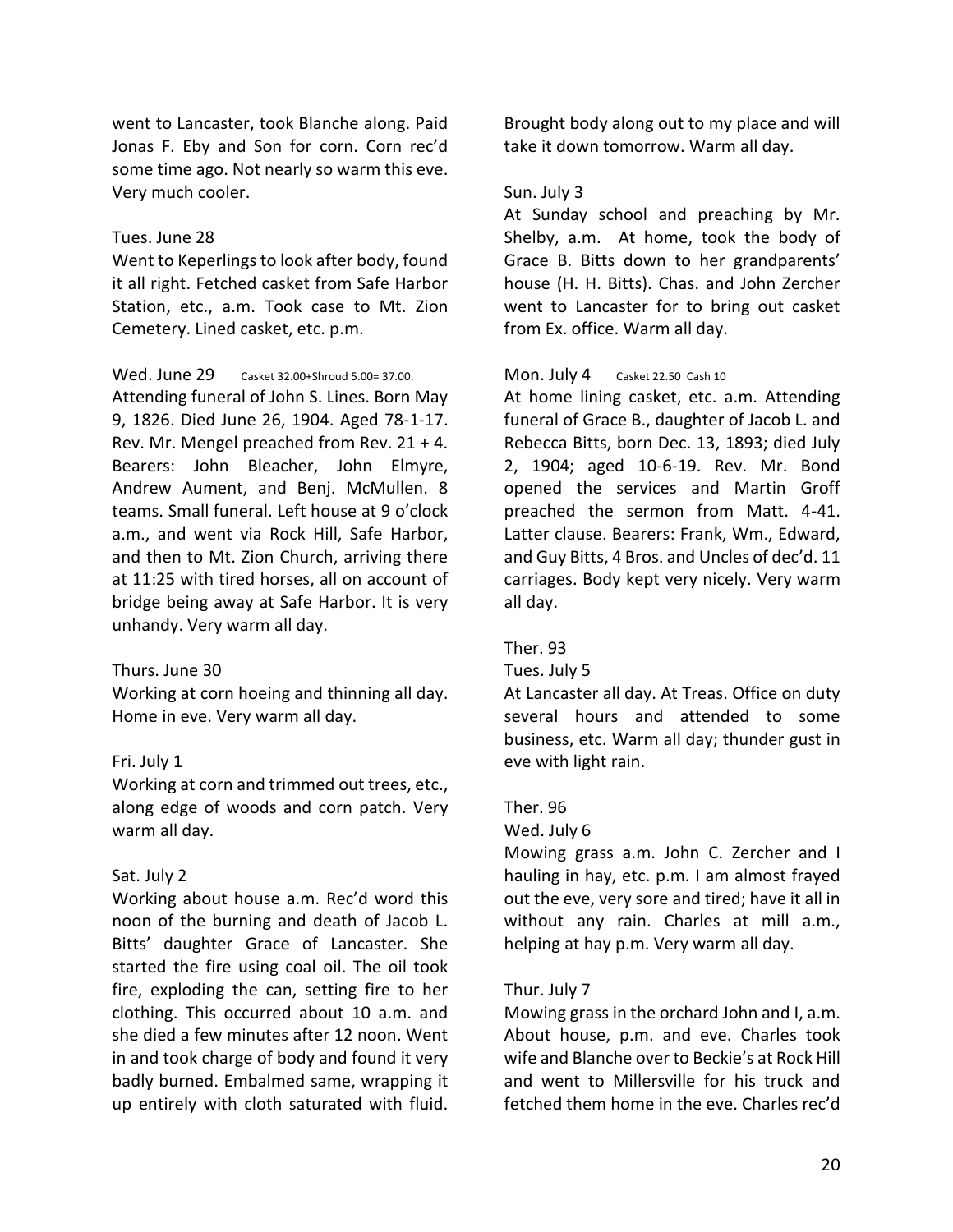a postal from Metropolitan Hotel, Asberry Park, notifying him to come on for a waiter. Very warm all day. Light rain in eve.

# Fri. July 8

Made line fence between Benj. F. Henry and the Urban lot. Aldus M. Charles put up the wire fence. John Zercher and I put in the posts, etc. Was hard work. Paid Charles for fence \$5.60. Warm all day. Light rain a.m. Partly cloudy.

# Sat. July 9

At Lancaster all day. Took Charles along in, bought him clothes and seen him off on the 10:30 train, Keystone Express for Asberry Park, N. J., where he will be one of the waiters at the Metropolitan Hotel for the season. Hope he may have a nice time and prove satisfactory to his employer. Very pleasant day.

# Sun. July 10

At Sunday school, and preaching in eve. Decided to hold celebration on the 23rd just p.m. and eve. Warm all day. Martin Bleacher died very suddenly this a.m. He was found dead in his bath room, 23 E. Vine St. Lancaster city. He was formerly of Marticville.

# Mon. July 11

Working about house all day. Helped John C. Zercher to shovel, harrow his tobacco a.m. Very warm all day. Our heifer *(sic)* dropped calf this p.m. Had a letter from Charles this eve. He likes it very much.

# Tues. July 12

Working about house a.m. getting in hay. Out in the Urban orchard, etc., p.m. Wm. Bitts took charge of the stage this morning, which he bought off John J. Eshleman lately. Very warm. Heavy rain about 3:30, the heaviest rain this summer, and another heavy shower at 9:20 p.m. While I am wrighting (*sic*) this, it is just pouring rain. The Lee and Richmond show is in the town tonight. Hard on them.

# Wed. July 13 Clear

Digging in posts for hog sty, etc., a.m. Drove to Safe Harbor, paid freight on car grain and on lumber for self. And ref'd church (540+ 101= 646) from there to Daniel G. Rankin. But was not home, and then home. Blanche along. Very beautiful day (cool). The air is very pure. Martin Bleacher buried at Marticville M. E. Cemetery today.

# Thurs. July 14 Clear

Working about house all day. Hauling lumber from car (mill team). Had Amos F. Martin to fix iron gate post that Harry Jenkins broke off last fall. Paid him \$1.00 for same and put it to its place again.

# Fri. July 15

Working about house all day. Chas. Kreider helped to haul balance of lumber off of car at Safe Harbor. Paid him for same \$.75. I put center post in at front gates (iron) and hung them to close. Put balance of hay in, etc. Very pleasant day. Warm.

# Ther. 102

Sat. July 16

At mill all day. Posting accounts. Busy all day. Very warm all day. Rec'd a letter from Charles. He likes it very well.

# Ther. 102

#### Sun. July 17

At Sunday school and preaching by Rev. Shelby a.m. At home p.m. and eve. Very warm all day. Ther. was 89 at 6:30 this eve. in the shade. It is very close, scarcely a leaf moving.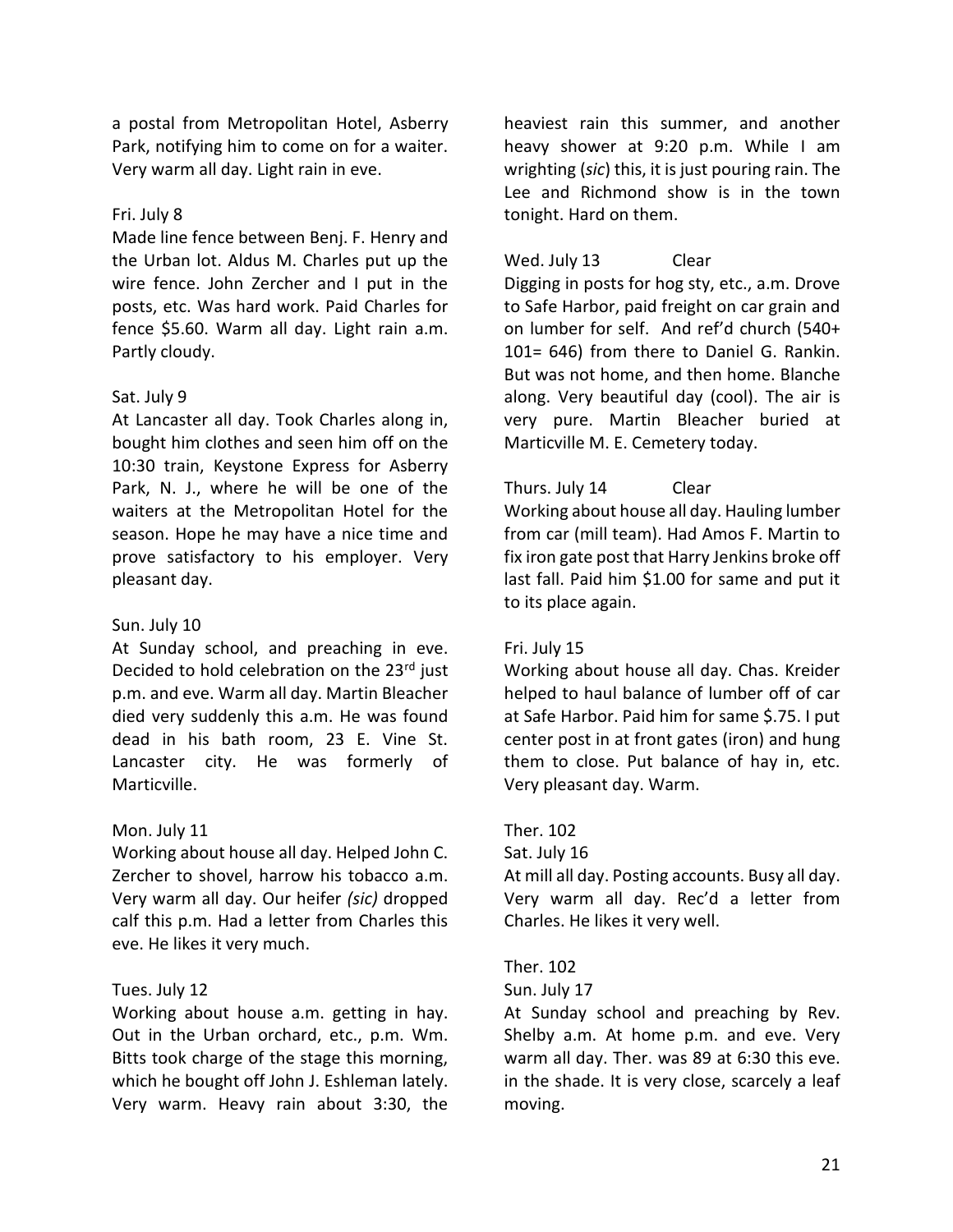### Ther. 100 Mon. July 18

At Lancaster all day. Dr. Good along. I was in the Treasurer's Office all of a.m. I was very highly complimented by Mr. H. L. Slager, Deputy Treasurer. He has been in the office for 5 years and he said (not to flatter) that I have the largest number of returns, over \$1000 more of assessments and less exonerations than any of my predecessors. Best books and least mistakes. He said Mr. Grissinger of last year was good but mine is very much better, and would be very glad for my reappointment, but this is not the rule. Thanks, Mr. Slager. At home in eve. Very warm all day.

# Ther. 98 P. Clear Tues. July 19

Mowing grass in orchard and out at church. Started Masons to put ref. wall for recess at church. Jos. M. Witmer doing the work and in orchard, etc. balance of day. Rec'd hay of Val Knisley and paid him \$1.00 on same. Very warm all day. Light rain about 5 p.m. but did not cool off much. More air today but very warm where air did not reach you.

# Wed. July 20

About house all day. Fred L. Brenner came with Amos Dietrich, George Brenner, and Roy Duke and commenced work on the attachment to barn. Busy all day. Warm all day.

# Thurs. July 21

About house all day. Brenner and men here today working at shed. Warm all day but very very pleasant day.

# Fri. July 22

Working about house all day. The carpenters only worked 7 hours on account of rain. Raining partly all of a.m. Cloudy p.m. Damp all day. Wife fell this eve in stepping off of back porch and sprained her right ankle very badly. She is not able to walk on it at all. Hope it will soon be better.

# Sat. July 23

Working about the house and had John C. Zercher to take boards, benches, etc. to woods for Sunday school celebration this p.m. Went to the church and left for the woods about 1:20 with band. Had a very nice time. The children seemed to be pleased very much and a large crown this eve. Miss Oretta Eshleman and Miss Alma Fralich did the collecting for the band. They did fair collecting—12.36. The band charged us \$10.00 for playing. Partly cloudy all day, but a beautiful day. Light showers about 9:00 p.m.

# Sun. July 24

At Sunday school in a.m. At home p.m. At church in eve. Warm all day.

# Mon. July 25

At Lancaster all day. Blanche along in to doctor (Paigon). She seems to be getting stronger. Bought things for house, milk, and for barn. Very warm all day. Rain in p.m.

# Tues. July 26

Working at buildings and carpenters here. Getting along nicely. Very warm. Rain p.m.

# Wed. July 27

Working about buildings all day and at church. Rec'd word this eve of the death of Levi Wilson's child. Went over and took charge of body. Very warm all day.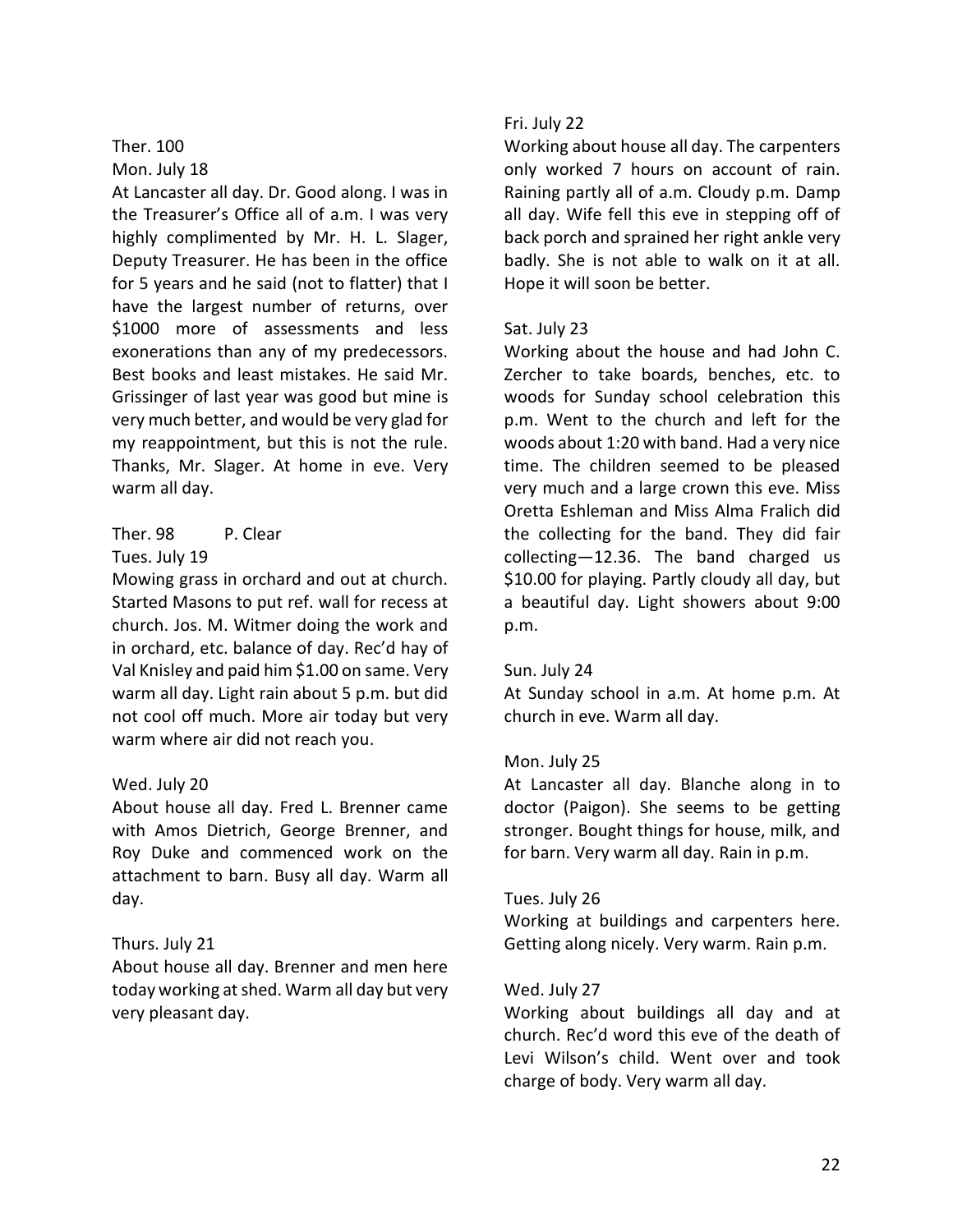# Thurs. July 28

About house all day. Cleaning rubbish at building, etc. Very warm all day. Light rain.

# Fri. July 29 6.50

Attending to burial of infant son of Levi and Martha Wilson. Born 7-17-1904. Died 7-27- 1904. Aged 10 days. Buried at Brick Mennonite Church, Willow Street. No services. Warm all day.

# Sat. July 30

Working about house cleaning up about buildings, etc., all day. Very warm all day.

# Sun. July 31

No Sunday school or preaching at our church today on account of church repairs. At M. E. Church in eve. Rev. Mr. Bond spoke. Very warm all day.

# Mon. Aug. 1

At Lancaster attending meeting of County Committees. We organized by electing Sam'l W. Diller chairman, and attended to other business. Returned home about 4 o'clock p.m. Very warm. Several nice showers of rain.

# Tues. Aug. 2

At Lancaster by stage. Working at books at Treas. Office. Light rain a.m., p.m., and eve. Wm. E. Keene, Dan'l Eckman, and Anna Caldwell have typhoid fever.

# Wed. Aug. 3 P. Cloudy

Hauling lumber to Urban barn. Have home posts to Urban property for fence, a.m. Making fence at home and at mill. Ear corn in and at fence, p.m. John C. Zercher all day. Warm all day.

# Tues. Aug. 4

Working about house all day. Made fence between yard and barnyard and hung gate, etc. John C. Zercher helped all day. The sun was very warm, not so warm in eve.

# Fri. Aug. 5

Working about house all day. Was down with Mr. Wm. E. Keene all last night. He has typhoid fever. He rested real well. John C. Zercher not working for me today. Very warm all day. Delilah Bruner came here this eve.

# Sat. Aug. 6

At mill partly all day posting books, etc. At I.O.R.M. in eve. The following committee on annual supper was appointed: A. J. Zercher, Benj. H. Montgomery, Edw. Duke, Christ Urban, A. F. Martin. Very warm all day.

# Sun. Aug. 7

At Sunday school a.m. At home p.m. and preaching in eve by Rev. Mr. Watts. Very warm all day.

# Mon. Aug. 8

At Lancaster, Blanche along. At Treas. Office. Paid Mr. M. Likens Co. my years dues \$30.84. Bought things for house, etc. Thundergust last night. Light rain. Pleasant all day. Paid John C. Zercher cash \$3.00.

# Tues. Aug. 9

Working at mercantile books partly all day. Rev. M. M. Noacher (?) spent part of the day with us. I was at church in morning helping paper hangers to move scaffold. Very pleasant day. Cool.

# Wed. Aug. 10

At Lancaster all day. Finished up my mercantile business today. Amt. rec'd \$1197.00. Less postage, mileage. They are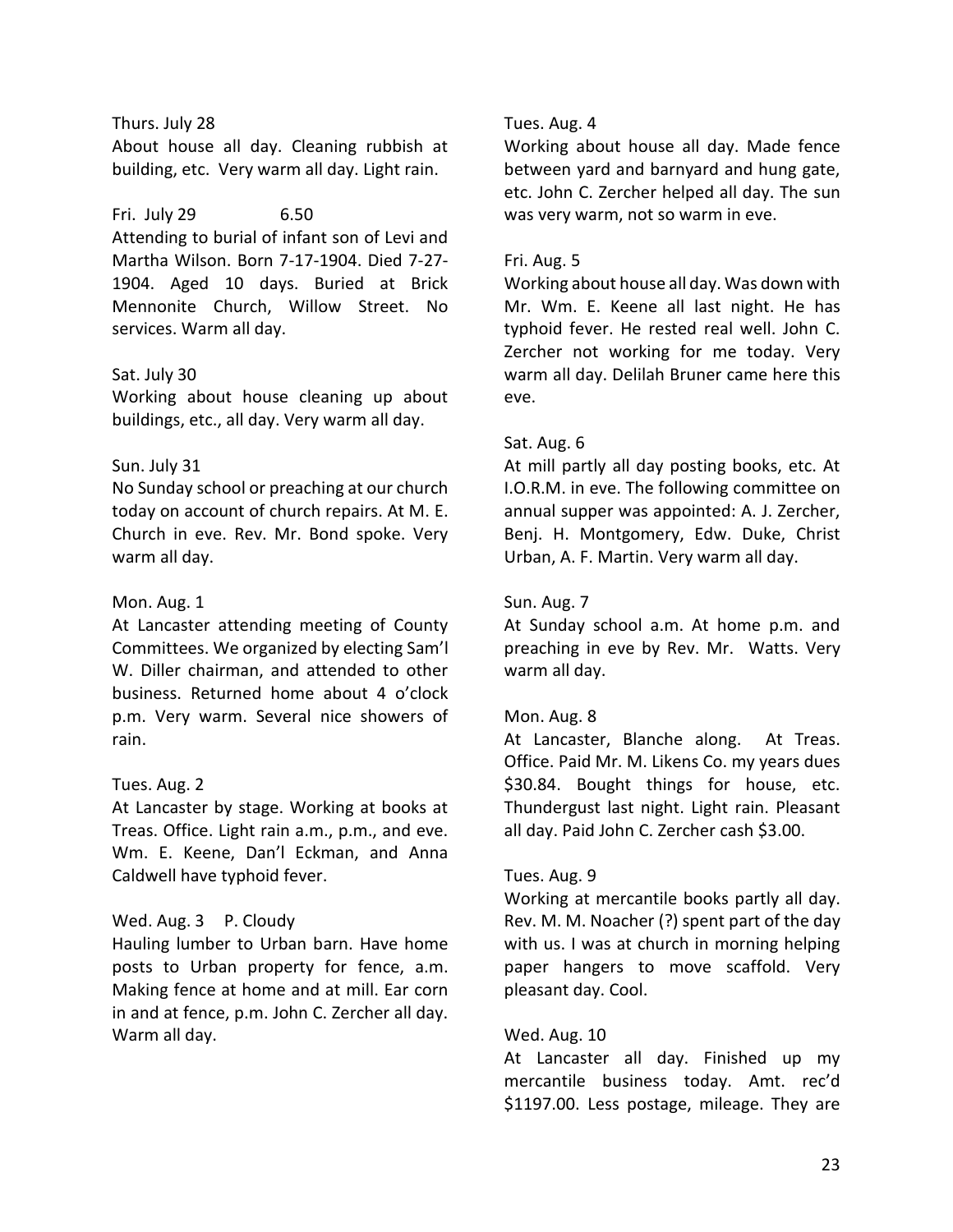highly pleased with my work. Bought a few things for house, etc. Very warm all day. Light rain a.m. and p.m. And very heavy rain about 6:30 p.m.

# Thurs. Aug. 11

Working at house a.m. Drove to Morton's and took tally (special) for the undertakers' outing and went to Pequea where we had supper at the River View Hotel (Mr. Wingastring (?) Prop.) and spent the p.m. very pleasantly. Returned home on the 6 o'clock car arriving at 7:30 p.m. Wife along. Very pleasant day.

# Fri. Aug. 12

At home all day. Mowed yard, etc., a.m. Fixed pump in upper cistern. Put new leather on buckets, etc., etc., p.m. Esther and Sarah invade. Spent the eve with Blanche. They are certainly lively girls. Very pleasant day. Cool. Paid Mr. C. F. Newell 25.00 by check on acct. of church papering.

# Sat. Aug. 13

At mill all day posting books, etc. Martin Groff went to Green Hill S. S. celebration. At eve at I.O.R.M. We held our annual chicken corn soup supper. Everything passed off very nicely so far as supper was concerned, but some of the members did not act the part of bro very much. The committee was A. J. Zercher, Chairman; A. F. Martin, Edw. Duke, B. H. Montgomery, Christ Urban. Very pleasant all day. \_\_Two years ago this supper cost a trifle over \$40. This year \$15.42. Note difference.

# Sun. Aug. 14

About home all day. Very tired and not feeling so well. Wife and Blanche drove over to Rock Hill this p.m. to Beckers. Very pleasant day.

# Mon. Aug. 15

At Lancaster afternoon attending to business. At home about 4 p.m. Rec'd word this evening of the death of Mrs. Joseph Aston on Back Harbor Road. Embalmed body, etc., in eve. Funeral on Thursday a.m. Fetched Mary Bruner along out. Very warm all day.

# Tues. Aug. 16

About home and went down to see after body. Everything all right, a.m. Working about house p.m. John C. Zercher took apples over to Denlinger and made cider, about 41 gal. John worked ¾ day. Very pleasant day.

# Wed. Aug. 17

Boiling apple butter with cider, 16 crocks. Lined casket, etc. Sent sauce down to house by John C. Zercher in eve. Not feeling well at all myself. Will put body in casket tomorrow morning. Very warm all day. Very heavy gust in p.m. and one in eve. A great deal of damage done by hail (Mountville, etc.).

# Thurs. Aug. 18 35.00

Attending funeral of Susan B., wife of Jos. Aston. Born 8-18-32. Died 8-15-1904. Aged 71-11-27. Rev. Mr. Romig preached from 2 Cor. 5-1. Rev. Martin Groff preached from St. John 4-4. Bearers: Christ K. Elwood, Chester K. Aston, John Dobles. No hearse; carried from house to church. Large funeral. 82 persons took dinner at house a.m. Went to mill and them home p.m. Very pleasant day.

# Fri. Aug. 19

Went down to Jos. Aston's after stools from funeral yesterday, etc. Helped to paint, etc., at church p.m. Cool and damp all day.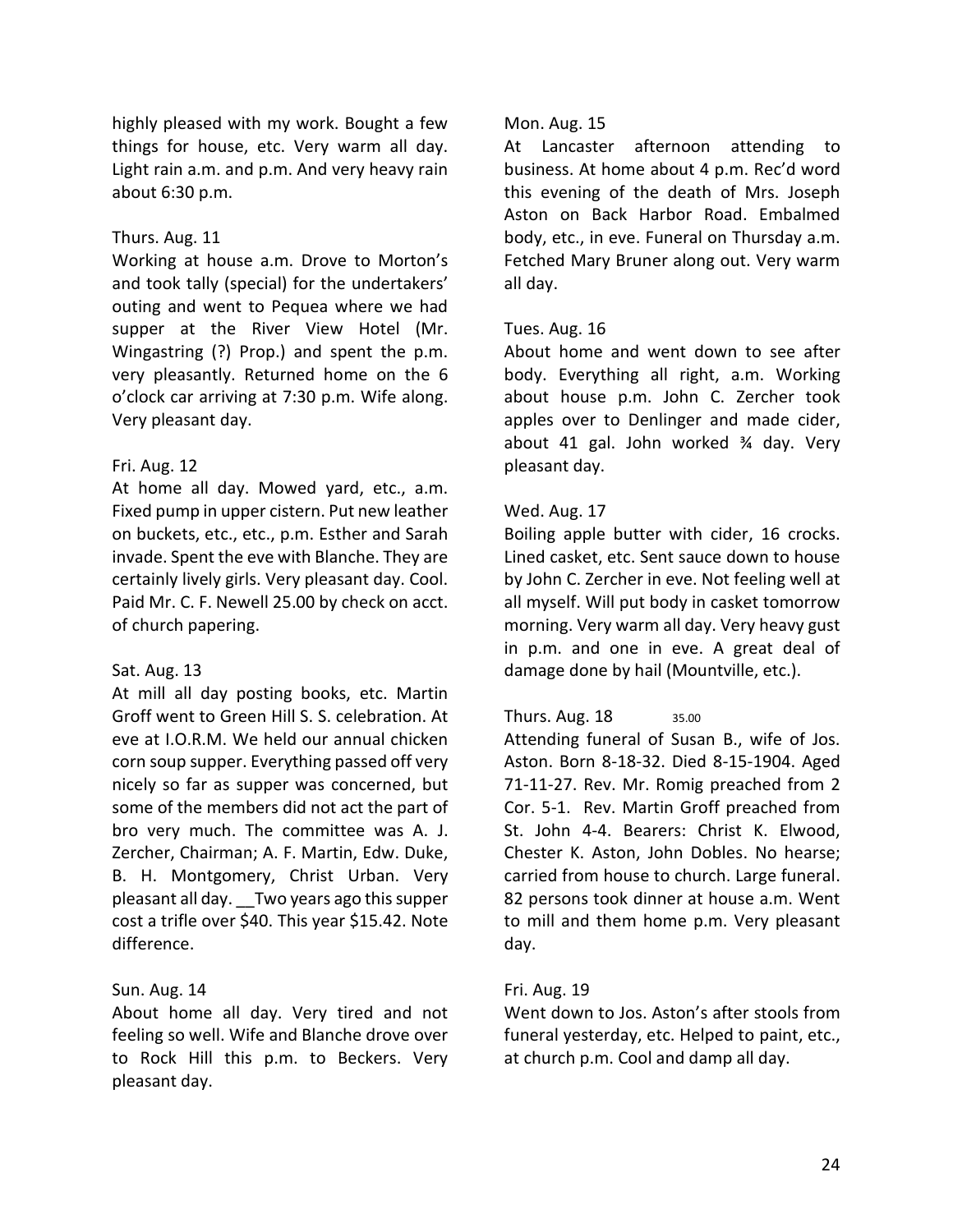### Sat. Aug. 20

Painting at church with Henry and Chas. Hill. Helped a.m. Working about house p.m. At I.O.R.M. in eve. Had some trouble with J. B. Urban with regard to a statement circulated about trained nurse for Mr. Wm. Cramer. Damp partly all day. Heavy rain in p.m., also in eve. Paid Wm. G. Henry 1.00. David B. Fontes took his 2 shoats away this p.m. Will get the rye later.

# Sun. Aug. 21

Went down to see mother (Blanche & J.) and found her very well. Spent the day very pleasantly. Returned home eve. Very pleasant day.

# Mon. Aug. 22

At Lancaster all day. Blanche along to doctor. John C. Zercher began cutting tobacco today. Very warm p.m. Light rain in morning. Thunder gust in eve. Mr. Wm. E. Keene and David Eckman are reported worse this eve. Bro. John J. Good is reported very poorly. (old age)

# Tues. Aug. 23

Working at church all day. Pleasant all day.

# Wed. Aug. 24

Wife and Annie Hill went to Lancaster for carpet for church. I was at church painting all day and varnishing seats. Pleasant all day.

# Thurs. Aug. 25

Working at church all day. Pleasant day.

# Fri. Aug. 26

Was called to come to Wm. E. Keene and take charge of his body; he died this morning at 7 o'clock. Embalmed body and made arrangements for funeral for Monday at 9 at the house and 2:30 at New Providence.

Went to Lancaster on business. Returned home in eve.

# Sat. Aug. 27

Very busy all day. Lined casket etc., etc. At I.O.R.M. in eve. Beautiful day.

# Sun. Aug. 28

Attending rededication services at our church this a.m. At Keene morning and eve. Had children service in p.m. Passed off very nicely, and at preaching in eve. Rev. M. M. Froach preached in morning and spoke to the children in p.m. Rev. Mr. D. W. Gerhart in eve.

# Mon. Aug. 29 Paid \$97.00

Attending funeral of Wm. E. Keene. Born 4- 14-60. Died 8-26-04. Aged 44-4-12. Rev. Noah Z. Hess and Uncle C. B. Miller preached from Gen. 18-25. At his late home at 9 a.m. We took dinner and then took body to New Providence Mennonite Church when Rev. H. S. Shelby preached from 119 151 verse. Bearers: Wm. Benedict, Al. T. Henry, B. H. Montgomery, Willis Sternebauer, Frank McMillan, Christ Urban. 31 carriages. This was one of best caskets I ever furnished. Very large funeral at both places. He will be missed and a very fine man. Body kept fine, looked very natural. Beautiful day; only dusty.

# Tues. Aug. 30

Helped John C. Zercher to hang up tobacco in the Urban barn this a.m. At mill p.m. Fetched stools, etc., from Keene's this morning. Pleasant all day.

# Wed. Aug. 31

Working about house all day. Very pleasant day.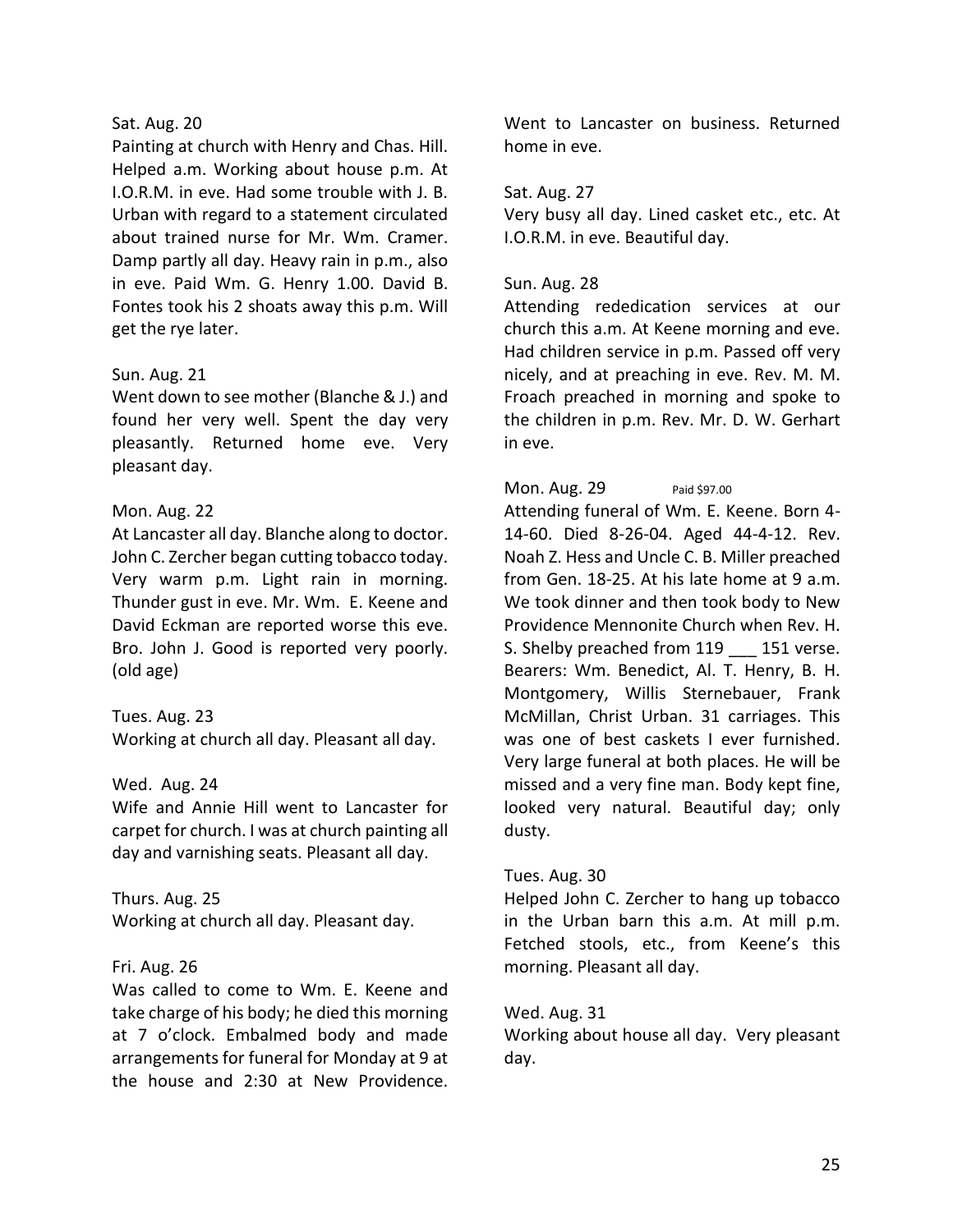### Thurs. Sept. 1

Working about house all day. Sent statements to Dbton. Pleasant all day.

# Fri. Sept. 2

Put window in hen house and helped wife to boil apple butter. Pleasant all day.

#### Sat. Sept. 3

Working about house a.m. At mill. Had very heavy thunderstorm, a few hail. No damage but very heavy rain washed the roads very badly. P.M., Mrs. Sue J. Keene paid me for her husband's casket, burial, etc. this eve. \$97.00. This is the most satisfactory. "She is very much pleased." At I.O.R.M. in eve. Did not stay on account of gust. Went home to family. Very warm today.

### Sun. Sept. 4

At Sunday school and preaching by Rev. Mr. Shelby a.m. At home p.m. resting, am very tired and seem to be run down. Martin F. Good and wife here in eve. Very pleasant day. After the heavy rain the air seems so pure.

# Mon. Sept. 5

At Lancaster. Blanche along. Attended County Committee meeting. Decided to hold primary October 1 to nominate Prothonotary. Give them all a chance. Labor Day parade at Lancaster. Very pleasant day.

# Tues. Sept. 6

Working about house all day. Wife, Blanche, and Mary Bruner over at Amos Graver to spend the day. Our son Charles returned home from Asbury Park this eve after an absence of nearly two months. We were all very glad to see him. He is very much pleased with his stay there. Pleasant all day.

### Wed. Sept. 7

Working about house and helped John C. Zercher in his tobacco nearly all day. Very pleasant day.

#### Thurs. Sept. 8

Working about house all day and helped John C. Zercher in his tobacco. Quite warm.

### Fri. Sept. 9

At mill all day. Posting books, etc. Quite warm all day.

#### Sat. Sept. 10

At mill all day. Posting books, etc. At I.O.R.M. in eve. Light rain this eve.

### Sun. Sept. 11

At Sunday school a.m. At home p.m. At preaching in eve by Rev. Mr. Shelby. Pleasant all day. Mrs. John Sweigart died last night; will be buried here at the Reformed Cemetery on Wednesday a.m.

#### Mon. Sept. 12

At Lancaster. Bought car barn of H. K. Keller and attended to other business. Quite warm. Showers p.m. Thunder gust in eve. Some hail in river corner.

#### Tues. Sept. 13

At mill partly all day. Posting books. Partly clear.

#### Wed. Sept. 14

At mill all day, posting books, etc. very damp, rainy all day. Mrs. John Sweigart was buried at Reformed Church this a.m.

# Thurs. Sept. 15

Working about house a.m. At mill p.m. The young folks had a surprise party for Charles. About 150 young folks took supper. They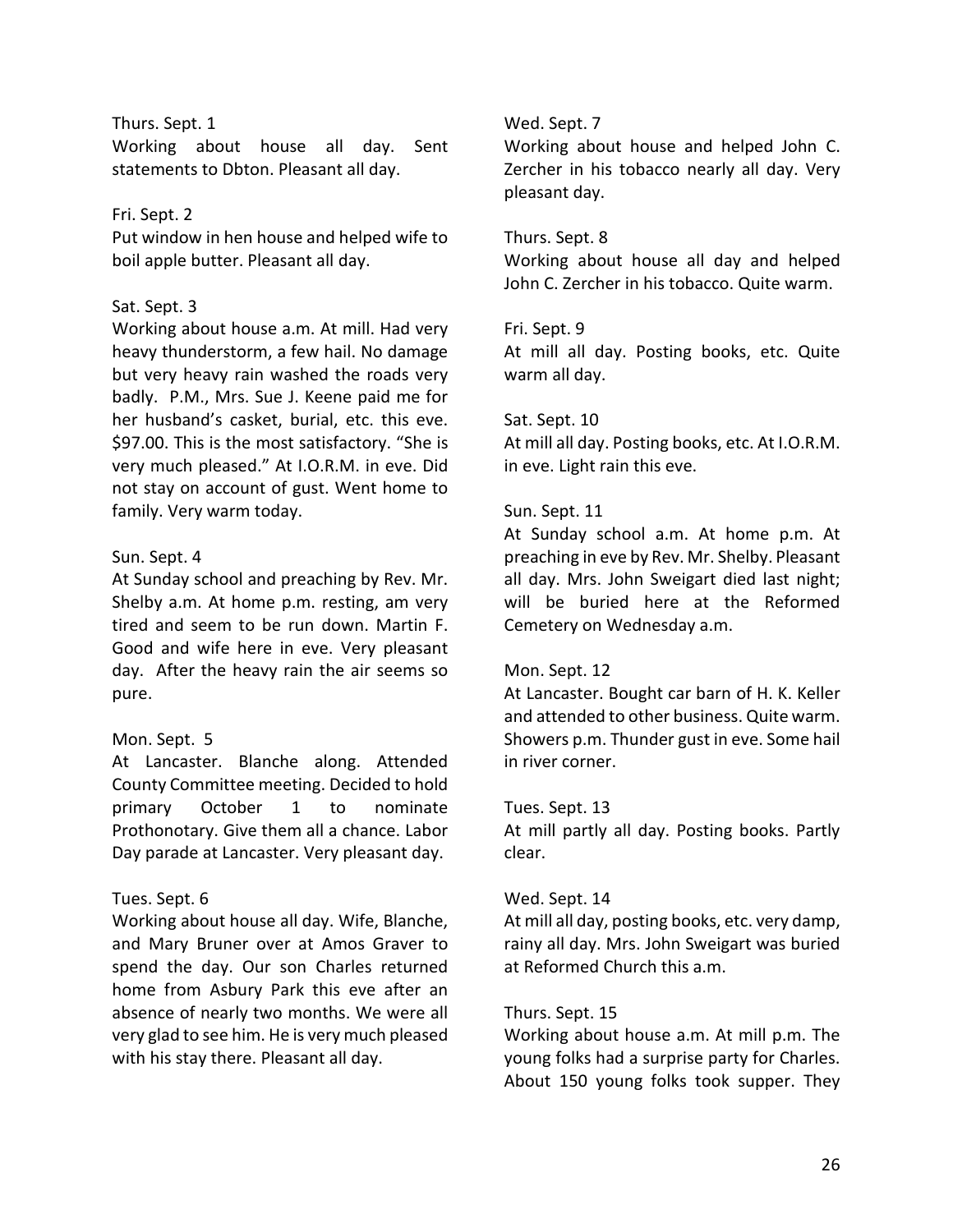certainly had a fine time! Very pleasant day, but much cooled.

### Fri. Sept. 16

Picking up apples for cider and went to mill about 10 a.m. for balance of day. John C. Zercher took apples away and made cider, 107 gallons. Expect to boil butter tomorrow. Quite cool all day, but pleasant. Paid Bro. Emmanuel \$10.00 on account of tin roof.

### Sat. Sept. 17

At home all day. Boiled apple butter today of one barrel of cider. Went to I.O.R.M. in eve. Very tired. Very pleasant day, warm.

### Sun. Sept. 18

At Sunday school and Harvest Service a.m. At home p.m. and eve. Samuel Eby, wife, and daughter spent the day with us from Salunga. Very pleasant day.

#### Mon. Sept. 19

At Lancaster took Blanche to Dr. Kellog for osteo---- ailment, and attended to some other business. Very pleasant day.

# Tues. Sept. 20

At mill all day working at books, etc. rainy and damp.

### Wed. Sept. 21

At mill all day unloading car barn and working at books. Much cooler. The indications are for frost.

# Thurs. Sept. 22

About house, wife and Blanche at Lancaster a.m. At mill p.m. much cooler; thermometer down to 34 degrees this morning and a very heavy frost done a great deal of damage to tobacco. Cold raw wind all day. All indications are for another frost tonight.

#### Fri. Sept. 23

At mill all day. Finished books to September 1 and commenced in September. Very heavy frost this morning, heavier than yesterday, and cold all day. Had fire in mill office very uncomfortable with out the 36 degrees this morning.

### Sat. Sept. 24

At mill all day working at books, etc. At I.O.R.M. in eve. Moderating some but cold raw wind. No frost this morning.

#### Sun. Sept. 25

At Sunday school a.m. At home p.m. At church in eve. Preaching by Rev. H.S. Shelby, Pastor. Partly cloudy all day, much warmer, but still cool.

#### Mon. Sept. 26

At Lancaster on business. Blanche along to doctor. Returned house p.m. Damp partly all day.

#### Tues. Sept.27

At mill and brought up straw from H. M. Stauffer and paid for same. Pleasant all day.

#### Wed. Sept.28

Went down to see mother this morning. Bought 4 hens of her for \$2.10. At home in eve. Damp all day.

#### Thurs. Sept. 29

Wife, Blanche, and Charles went to the wedding of Miss Olivia May Harnish, daughter of the late Jos. S. Harnish, to Samuel L. Herr of Manor. Chas. was usher to the organist Miss Blanche Hostetter. The bridal party accompanied them to Lancaster. I was taking out sweet potatoes a.m. and at the public sale of Jacob Glick's personal property. At house in eve. Damp partly all day.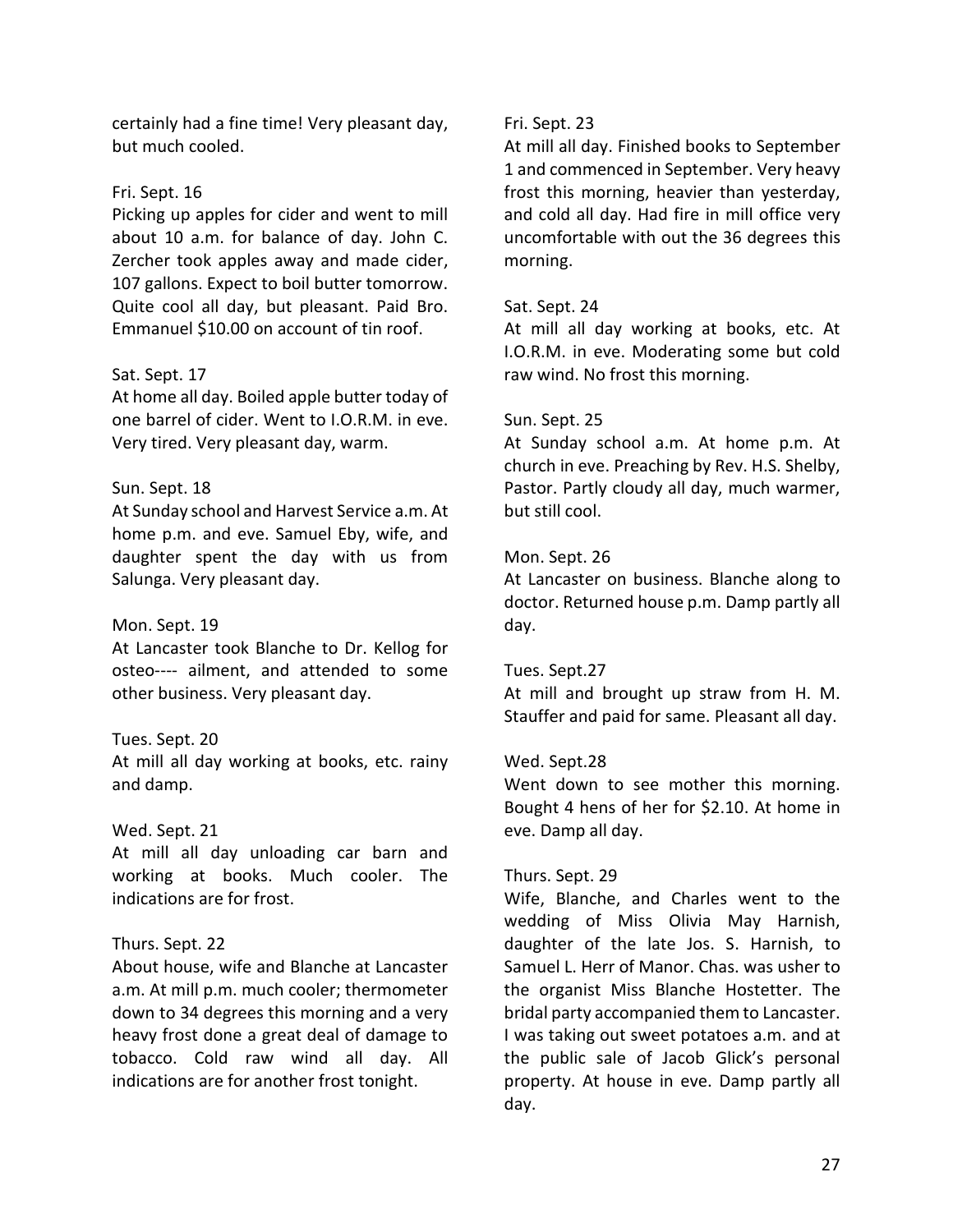# Fri. Sept. 30

Taking out sweet potatoes, etc. John C. Zercher getting lot ready for seeding. Rather damp. Very stormy all day and cool. Charles birthday today. He is 20 years old. How time flies. I think it can scarcely be so.

# Sat. Oct. 1

Seeded part of lot about 2 acres to rye, put phosphate \$4.85 on by drill of J. W. Morrison. Paid for same, a.m. Fixed water courses, etc., and went to Mr. Shenk's Long Lane and insured contents of house and barn. Then to Rock Hill, Safe Harbor mill, and house. At I.O.R.M. in eve. Mr. Miessenkopf, District Deputy G. S. was there and raised up the chief's elect. Very stormy partly all day, and cool.

# Sun. Oct. 2

At Sunday school and preaching a.m. At home p.m. Took a walk out on the Urban lot and found a peach tree in the lower woods full of fine peaches. They were fine. Will cultivate in the spring if I live. Stormy partly all day and cool.

# Mon. Oct. 3

At Lancaster all day. Blanche along in and will spend the week at her grandfather's, Mr. Bruner. I made arrangements for political meetings at Colemanville, Fred Shoff, Shenk's Ferry and Conestoga Centre. Attended to other business at house in eve. Cool all day. Wore overcoat to Lancaster.

# Tues. Oct. 4

Husking corn and picking apples a.m. At mill p.m. and picking apples John C. Zercher picked all day. Heavy frost this morning and cool all day. Car corn came in this morning.

# Wed. Oct. 5

Picking apples all day. Chester Kreider and John C. Zercher worked all day. Pleasant but cold.

# Thurs. Oct. 6

Finished picking apples a.m. and picked fallen up for cider. John Kreider worked all day, Chester Kreider till noon. Warmer.

# Fri. Oct.7

John C. Zercher fetched team up from mill and loaded up apples a.m. Went to Hess Cider Mill and made 127 gal. Pleasant all day.

# Sat. Oct. 8

Working at house a.m. At mill p.m. At Rock Hill eve. Attending Republican mass meeting. I called the meeting to order after which B. Frank Markley Presided. J. B. Myers, J. W. Brown, and Frank S. Groff, Esq.'s, addressed the people. Mr. Groff made a good speech. Pleasant day; light rain in eve.

# Sun. Oct. 9

At Sunday school and missionary meeting a.m. At house p.m. At preaching in eve by Rev. Mr. Shelby. Pleasant all day.

# Mon. Oct. 10

At Lancaster, fetched Blanche along home. Rec'd my check for milage in Mexican tile business, \$138.00. This closes that business. Paid for hearse harness at Kreckeld \$32.50. Bought things for house, etc. Very warm all day.

# Tues. Oct. 11

Finished husking corn here on house lot, a.m. Put balance of potatoes in cellar, etc., p.m. John C. Zercher was painting tin roof's all day. Dr. Witmer (coroner) phoned out that Frank Witmer (known as Crazy Frank) died at the General Hospital this morning of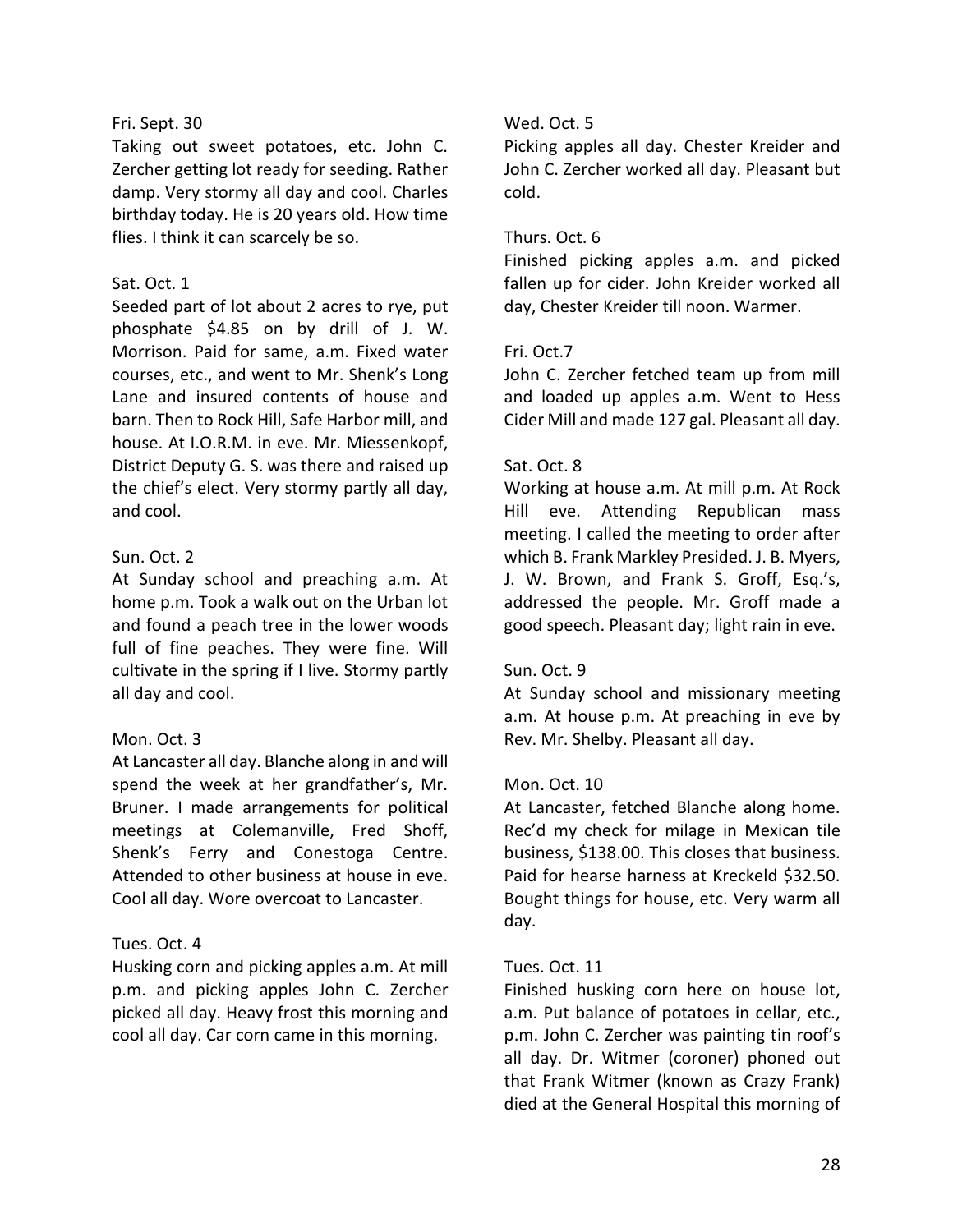perinetes (?) caused by a bruise and stated on his death bed that Jacob Herr over on the Widow Kendig farm had kicked him. A warrant was issued and he was arrested and Edw. Duke (Constable) told me it is correct that he kicked him. Herr was taken to Lancaster this eve. Warm all day.

### Wed. Oct. 12

At home all day. Working in shop and putting away sweet potatoes, etc. Rained last night and a.m. Very welcome rain. Much cooler. Jacob Herr was held for trial on account of kicking Frank Witmer.

# Thurs. Oct.13

Working about house. John C. Zercher brought feed from mill for self. Went to Safe Harbor in eve and called a political meeting to order as county committeeman and had H. M. Stauffer to preside as president of the meeting. Had a very nice meeting. Very pleasant eve but a cold raw air.

# Fri. Oct. 14

Working about house and at mill p.m. Very pleasant day.

# Sat. Oct. 15

Working about house and at mill p.m. Very pleasant day.

#### Sun. Oct. 16

At Sunday school and preaching by Rev. Mr. Shelby a.m. At house p.m. Wife and Blanche drove down to see Mr. Fickes this p.m. Pleasant all day.

#### Mon. Oct. 17

At Lancaster, had Blanche in at the doctors (Kellogg) again. Very pleasant day but cool.

Tues. Oct. 18. At mill partly all day. Pleasant all day.

### Wed. Oct. 19

At mill a.m. and husking corn. Frank Henry moved to the Mrs. Keen property day.

### Thurs. Oct. 20

Husking corn all day. Very tired this eve. Should go to Shenk's Ferry for a political meeting but am to tired. Partly cloudy all day. Pleasant. Blanche at Lancaster at doctor.

# Fri. Oct. 21

Working about house all day. Planted poplar tree out front where one died. Very heavy rain last night (early this morning) and this a.m. At Millersville in eve. At lodge. Maris H. Groff along over. Very pleasant in eve.

### Sat. Oct. 22

Working about barn and went to Lancaster about 10:30 to hear Jos. Cannon of Illinois, Speaker of House of Rep. of Washington, speak at Rocky Springs. He is certainly a very able speaker. He spoke about 1 hour and then followed by H. Bird Cassel President. It was supposed to be between 3 and 4 thousand people present. Very large parade in eve. Cool but very pleasant day.

#### Sun. Oct. 23

At Sunday school a.m. At home p.m. Alma Fralich and mother spent p.m. with us. At preaching by Rev. Mr. Shelby in eve. Much cooler all day. Feels like snow. Had a light shower of rain. Cloudy all day.

#### Mon. Oct. 24

At Lancaster. Had Blanche along in to doctor and ex-rays and attended to some other business. Cold all day.

#### Tues. Oct. 25

Finished husking corn a.m. Mill team came up and hauled balance down to mill. A good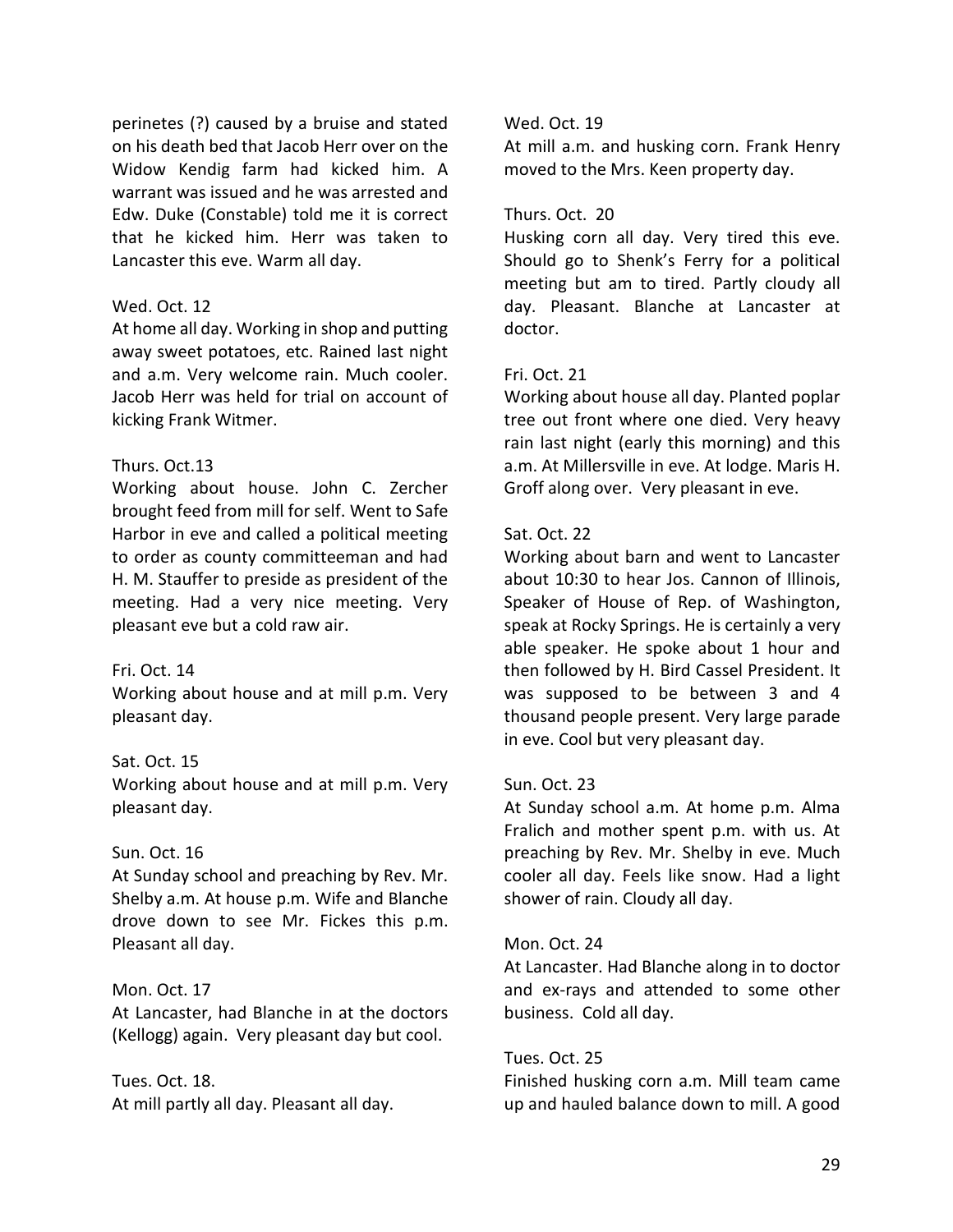crop. Over 100 bus. of shelled corn off of the Urban lot p.m. Went down to political meeting at Fred Shoff's in eve. Dr. B. F. Good went along. I called the meeting to order after which Christ Shoff presided. Speakers John M. Groff, Mr. Johns, Mr. Rehm, Esqs., Hon. Wm. Brosius, Hon. Milton Heidlebaugh, and Hon. John H. Landis. Cool and damp.

# Wed. Oct. 26

At mill all day posting books, etc. Cold raw wind all day.

# Thur. Oct. 27

Wife and Blanche at Lancaster all day. I was cutting wood a.m. and cleaning up about barnyard and cutting wood p.m. At home in eve. Raw cold wind all day. Rec'd word this eve of a car barn being in for me.

# Fri. Oct. 28

Went to Lancaster for Bill Lading for car barn. Paid at the Union Trust Co. for same and returned home a.m. Went to Safe Harbor and paid freight on car barn and began unloading this p.m. Cold this morning. Moderating.

# Sat. Oct. 29

At mill all day. Finished unloading barn this p.m. Our political meeting at J.W. Morrison's Hardware Store was a grand success. I called the meeting to order and A. F. Martin served as president of same, with a long list of vice pres. and sec'ys. I had the honor of having our Congressman Hon. H. Bird Cassel with us which was quite a treat. Speakers A. Johns, Esq., H. H. Rhineer and H. Frank Eshleman who made one of the best speeches I heard on local issues. The best of order prevailed. Pleasant day and a model eve.

# Sun. Oct. 30

At Sunday school and preaching by Rev. Mr. Shelby a.m. Ida Good and Mrs. Lena Martin Smith spent the p.m. and took supper with us. Cold raw wind all day.

# Ther. 25

### Mon. Oct. 31

At Lancaster. Blanche along. Attended to some mill business, etc. Coldest morning of the season. Plenty of ice. Ther. 1 degree below freezing.

# Tues. Nov. 1

First day of rabbit season. Walked out with gun a few minutes but did not see any. Rec'd word of the death of Mrs. Michael Benedict at Alfred Herr's, their son-in- law. Went up and took charge of body. Funeral will be Thursday at 2 p.m. at Conestoga Centre M.E. Church. Raw cold wind.

# Wed. Nov. 2

Fetched casket from station, etc., a.m. Lined casket, etc. p.m. Not so cold.

# Thurs. Nov. 3 (35.00) Paid

Attending funeral of Fanny Hiller Benedict, wife of Michael Benedict. Born Feb. 14, 1824. Died Oct. 31, 1904. Aged 80-8-17. Rev. John McVeigh preached from Isaiah 64-6. Bearers: Ed. Bortzfield, Marin Agon, Mart. L. Foyt, Geo. Pries. 8 carriages. They were very well pleased with my work. Cloudy a.m. Partly clear a.m.

# Fri. Nov. 4

At mill all day. Working at books. Pleasant but cold.

# Sat. Nov. 5

At mill partly all day working at books. Pleasant but cool. At I.O.R.M. in eve.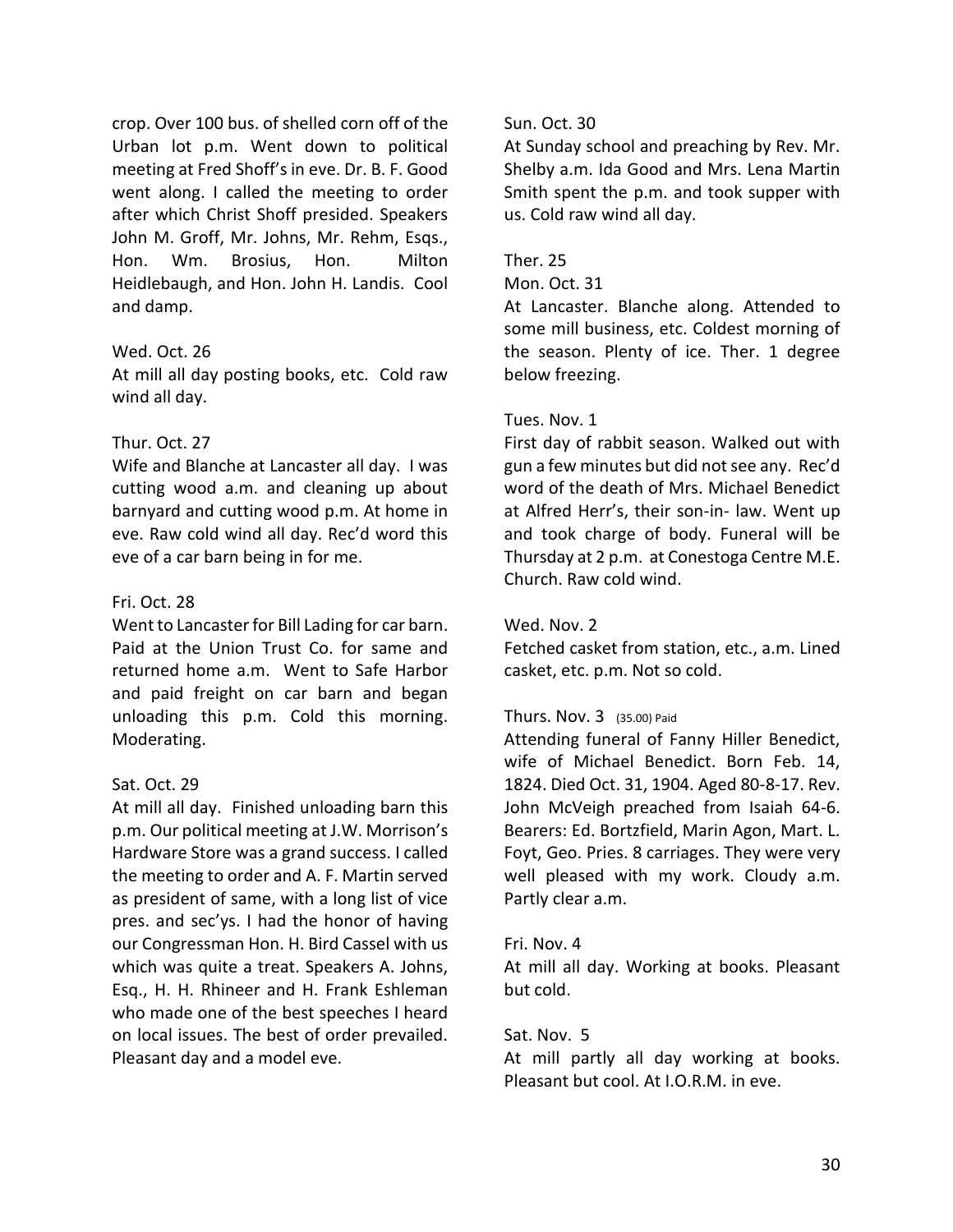### Sun. Nov. 6

At Sunday school in a.m. At house p.m. At church eve. Had our home missionary service this eve. Pleasant but cool all day.

### Mon. Nov. 7

At Lancaster. Took Blanche along. The campaign is growing very short and warm, especially the local. Pleasant all day.

### Tues. Nov. 8

At the election polls all day. Voted for Roosevelt and Fairbanks for President and Vice President; Rep. John P. Elkins for Sup. Court and the straight Rep. county ticket. There were 381 votes polled: Roosevelt, Rep. 355; Packer, Dem., 16; Prohib., 2; Elkins, 348; H. Bird Cassel, Congress, 228; J. M. Brecht, Indep., 113; Milton Heidelbaugh, Rep., State Senator, 229; Chandler, Indep., 108; Assembly, Rep., Wm. Brosius, 230; and Homsher, 229. The full county ticket went to Lancaster after the count was made and took John Z. Wade (judge) along. Very beautiful morning, cloudy toward eve. Paid B. K. Lawyers 3.12 for J. O. O. F.

# Wed. Nov. 9

Big time at Lancaster this morning when the returns came in. Roosevelt and Fairbanks are elected by a very large majority, and the full Republican (straight) ticket by a very large majority. Returned home about 11 a.m. Cold damp wind all day. Had horse clipped today by Wm. Sangrey. Paid him 1.25 for same.

# Thurs. Nov. 10

Wife and Blanche at Lancaster all day. Working about house. Took out celery, etc. Heard of death of Mrs. Wm. A. Haskell, Lancaster, and John M. Wissler, Highville, today. Raining p.m., much colder.

# Fri. Nov. 11

Rec'd load of straw of H. M. Stauffer. We hauled it a.m. At mill p.m. A great many men, machines, and horses arriving at Safe Harbor for the new railroad work there. Much colder all day. Sold my tobacco today to Jacob B. Harnish for 9.75 per hundred, and fillers thrown in.

# Sat. Nov. 12

At mill all day. At I.O.R.M. in eve. New bylaws adopted this eve. Pleasant day, but cloudy this eve. Looks for rain.

# Sun. Nov. 13

At church, no Sunday school; only about ½ doz. out. Mr. Shelby here. Began snowing about 10:30 a.m. Wife, Charles, and I went to Andrew Good's for dinner and spent p.m. Snowing very heavy up to about 8 p.m. No intermission, and blowing. Not much drifting, snow wet. Get much colder.

# Mon. Nov. 14

Shoveling snow, etc. a.m. Working about barn and shop p.m. About 18 inches of snow fell yesterday. Something very rare for so early in the year. Telephone connections are severed. Much colder.

# Tues. Nov. 15 Clear

Working about house a.m. John C. Zercher and I shoveled the drive heaps around in p.m., and I went to mill and fetched up some feed. Very beautiful day over head, but roads very muddy.

# Wed. Nov. 16

Called out last night at 12 o'clock to take charge of body of Marion Trissler daughter of Benj. F. and Mary. Embalmed body and arranged for funeral on Saturday at 9 at home and 10 at M.E. Church, this place. Went to Lancaster and phoned to Harrisburg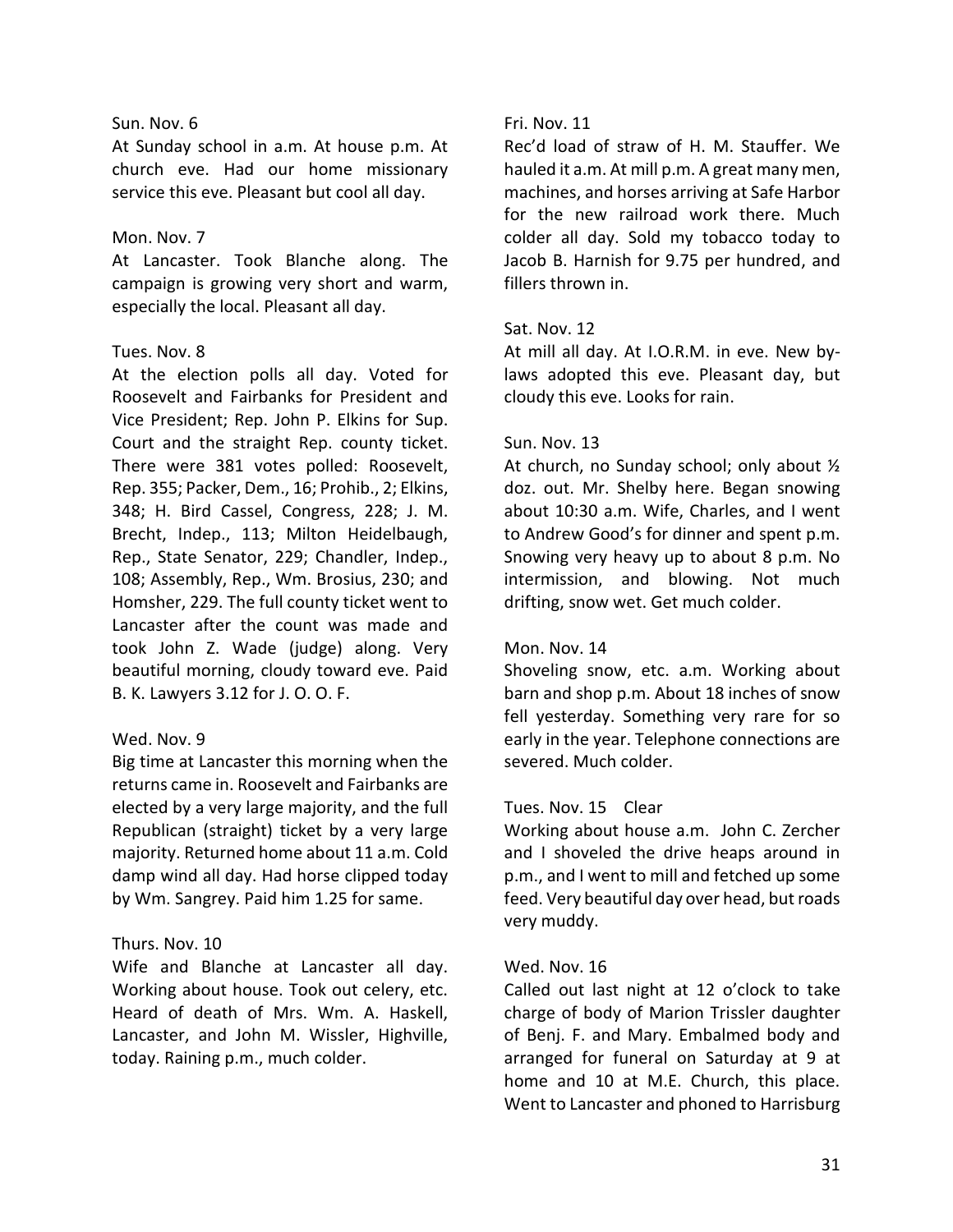Burial Care Co. for covered casket (steel gray) and handles. Brought cashmere, etc. along out. Blanche went along in; will stay til tomorrow. Returned house around 3:30 p.m. roads very muddy. Very pleasant over head.

# Thurs. Nov. 17

Went to Safe Harbor to mill and fetched casket from station. Lined casket, etc. At Trissler's to look after body; keeping nicely. Cold raw wind.

# Fri. Nov. 18

Took case to cemetery and shroud to Trissler's. Took casket and lining to Trissler's in eve. on account of taking Blanche along out tomorrow morning to help to dress her, etc. Blanche made shroud, one of the finest she made. I am certainly pleased with it. This is a steel gray casket, the first I have used. It is fine.

# Sat. Nov. 19 \$46.50 cash

Attending funeral of Mary C. Trissler, daughter of Benj. F. and Mary Trissler. Born July 25, 1888; died Nov. 15, 1904. Aged 16- 3-20. Rev. Mr. Bond of M. E. Church preached Mala. 3 Chap. 17 verse. Bearers: Howard and Blaine Warfel, John and Frank Duke. M. B. Good drove with hearse, but friends walked to church. I walked with them. Church was filled. She certainly left bright evidence back. Very nice day. Quite a lot of snow laying yet.

# Sun. Nov. 20

At Sunday school, decided to hold Christmas services on Christmas evening (Sunday eve) a.m. At home p.m. At church in eve. Very pleasant day.

# Mon. Nov. 21

At Lancaster. Took Blanche along in to doctor. Returned home about 4 p.m. Pleasant day, not so cold.

# Tues. Nov. 22

Getting ready for butchering, etc., a.m. At mill p.m. Pleasant day, but cloudy in eve. Looks for rain. Sent money order to Ref. Pub. House for Sunday school supplies and one to Hallmark Co. for Christmas services. Expected to hold our parade on the result of the election, but the band would not turn out. So a number decided to hire another band and hold it later.

# Wed. Nov. 23

Butchered 2 hogs. D. B. Foutz Butcher \$1.25 to his credit on acct. Jac. M. Henry helped. Paid him \$1.00. Hogs would have weighed about 250 and 225, roughly. Went to Safe Harbor to bury infant (stillborn) of Fasnacht, brought it up to Mt. Zion Church and John Pries to bury it on free ground. Finished butchering in eve. Very pleasant day.

# Thurs. Nov. 24

Working about house. Took sausage over to Martin L. Good to smoke. Reading up about yard and barn, etc., etc. Thanksgiving Day. Partly clear and colder p.m. Cloudy in eve. Looks very much for snow.

# Fri. Nov. 25

At Lancaster. Had Blanche to doctor. Hired Mountville Band after consulting Newel Insley, J. W. Morrisson, and Dr. I. M. Witmer for our parade here next Tuesday eve., in honor of the election of Roosevelt, Fairbanks, and Cassel, to pay them \$45.00, and they bear their own expenses, a.m. Jacob McAllister and I went down and reserved the building jointly of R. B. Baker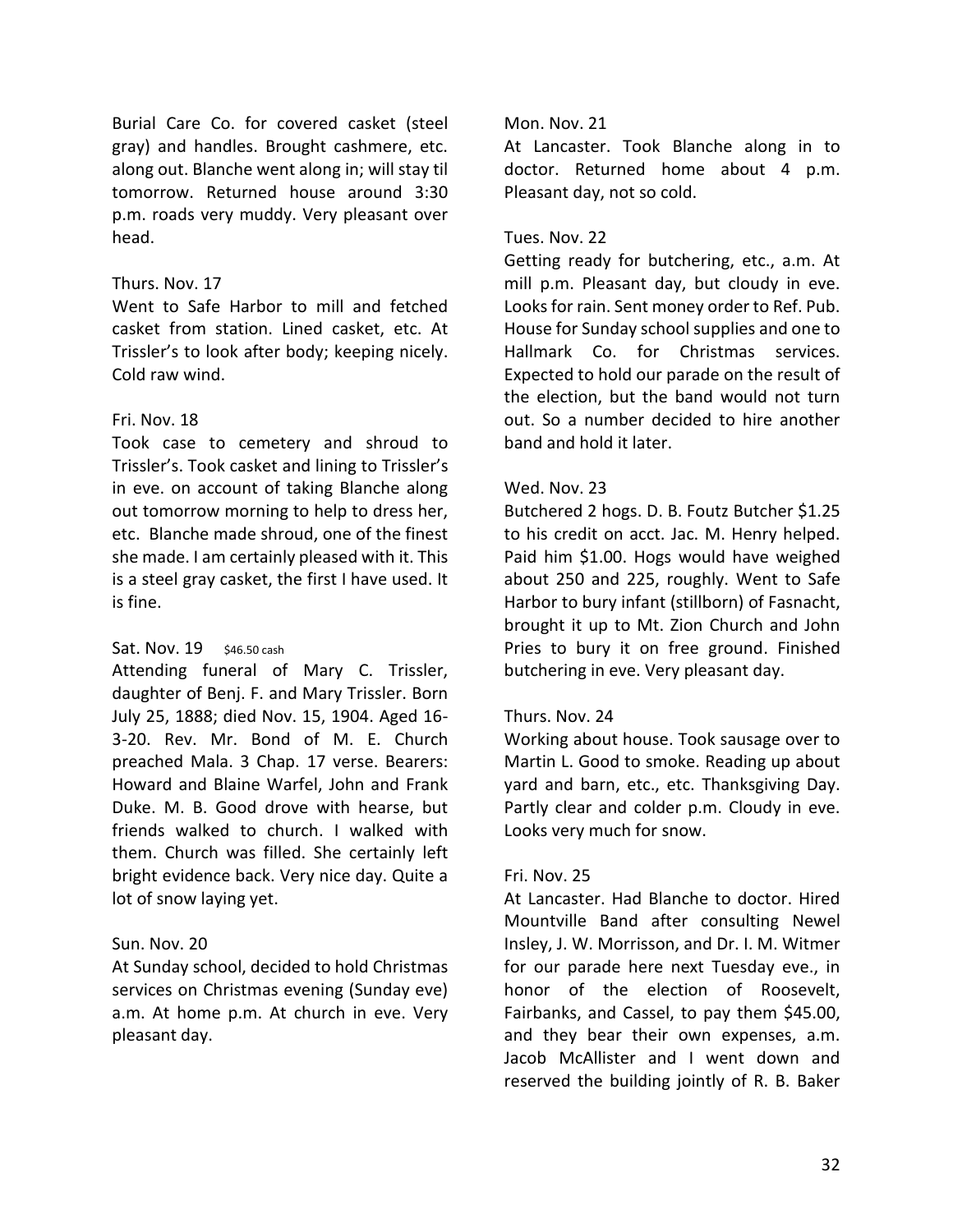(Miller), p.m. Much colder; cold raw rain all day, a few snow flakes in a.m.

### Sat. Nov. 26

Picking out apples, etc., etc., a.m. At mill p.m., and I.O.R.M. in eve. Snow storm p.m. Much colder and some snow (very light). Partly cloudy all day.

# Sun. Nov. 27

At Sunday school, assigned the parts for our Christmas services, and preaching by Mr. Shelby, a.m. About house p.m. and eve. Cold all day.

### Mon. Nov. 28

At Lancaster. Had Blanche along in to the doctor, but he was not home; was called away. Attending to some business. Rec'd phone message of the death of Elmer Gochenaur's child at West Willow. Will go out tomorrow morning. Cold all day.

#### Tues. Nov. 29

Went to West Willow early this morning to take charge of body of infant daughter of Elmer Gochenaur. Funeral will be held on Thursday at 9 o'clock at house, and 10 at Boehm's Church, Willow Street. At mill and made rough box p.m. Damp and light rain in eve. We were to have our parade, but on account of the Mountville Band not being able to get here, did not have it. We have dropped the matter of parading with band.

# Wed. Nov. 30

Took rough box to Boehm's Cemetery, Willow Street, from there to Lancaster, and lifted Bill of Lading, for can corn and oats and can bran. Arrived home at 1:30 p.m. Finished lining casket, and then went to Safe Harbor and station and mill. P. cloudy, moderated very much from yesterday.

#### Thurs. Dec. 1 13.50 cash 5.00

Attending funeral of infant daughter of Elmer and Clara Gochenaur, Irene Minerva. Born May 8, 1904; died Nov. 28, 1904. Aged 6 mos. and 20 days. Rev. John E. McVeigh preached from 2 Samuel, 12 chap., 23 verse. I served as bearer; 6 carriages. Charged \$12.00 for casket and 1.50 for shroud, a.m. At mill and took bags, etc., along down. Much colder all day. Some of the young folks had a walk around this eve in honor of the Republican victory. I took no part in it.  $-$ Look in memorandum.

### Fri. Dec. 2

Went to mill a.m. Cousin Andrew Zercher and wife took dinner with us and spent a few hours with us. They are on their wedding trip, a.m. Went to H. C. Linter's sale of horses, cows, hogs, etc. at his farm near Safe Harbor. Cold all day.

# Sat. Dec. 3

At home a.m. At mill p.m. At I.O.R.M. in eve. Sleeted last night and roads slippery today. Had a horse sharpened. Cold raw wind all day.

# Sun. Dec. 4

At Sunday school and practicing for Christmas, a.m. At home, Henry W. Hess and son Elam here for dinner and spent p.m. with us. At church in eve., preaching by Rev. Mr. Shelby. Pleasant day.

#### Mon. Dec. 5

At Lancaster attending to some business. Attending court as a witness in the Wm. Riale case with the Old Guard Insurance Co., but did not come up, and was put off for Thursday. Arrived home about 4:30 p.m. Rec'd word about 6 o'clock p.m. of the death of Henry Lawrence, a neighbor, of cancer.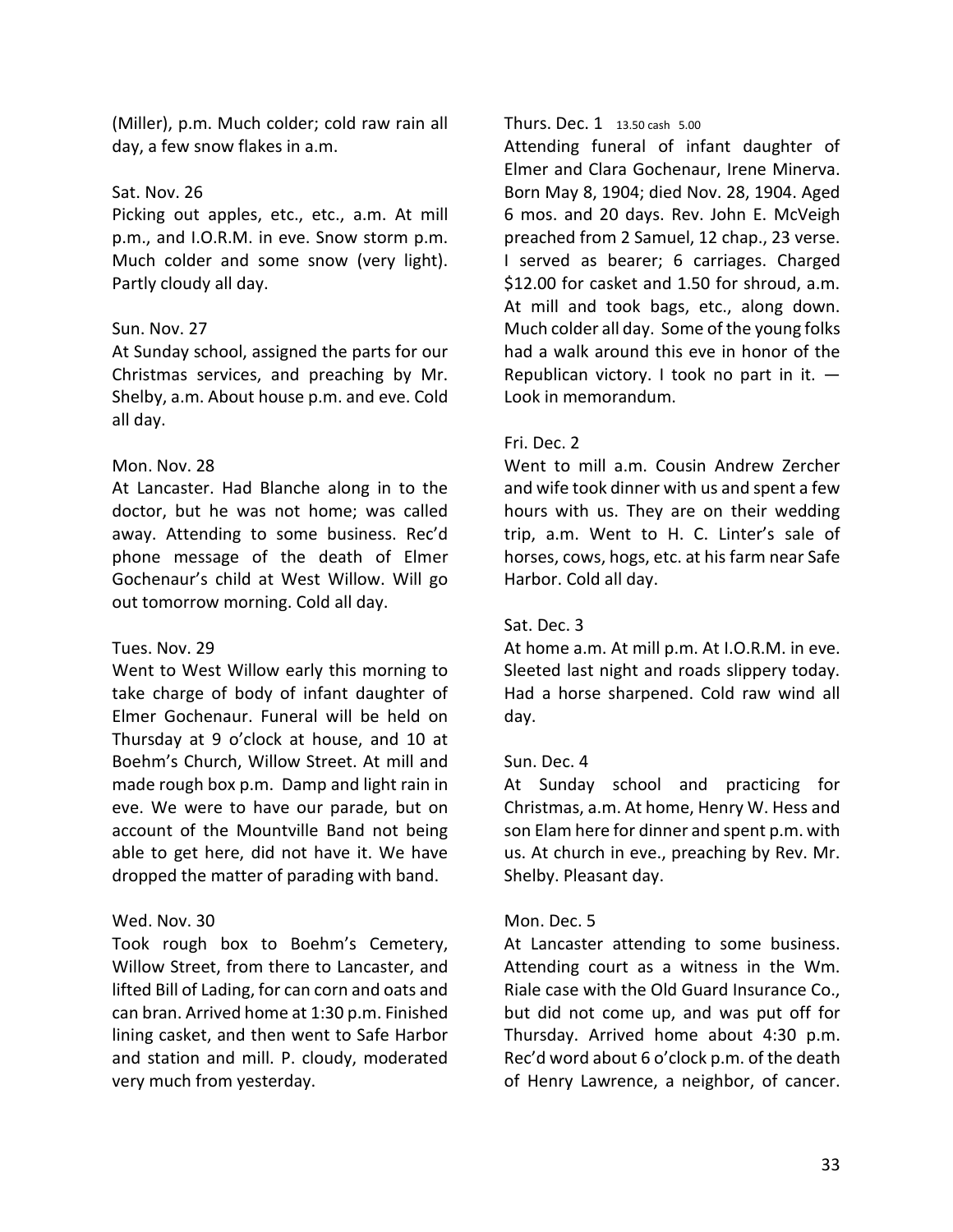Went down and took charge of body. Cold all day. Snowed about 4 inches today.

### Tues. Dec. 6

Working about house and went to mill p.m. Work in shop at casket, etc., and washed hearse, p.m. Practicing for Christmas in eve. Beautiful day over head, but cold.

### Wed. Dec. 7

Took rough box to St. Mary's Cemetery in Lancaster, for Mr. Lawrence. Fetched lining, etc., and corn barrels Engle's Bottling Works for niece, a.m. Lining casket, etc., p.m. Few flakes of snow and much colder.

# Thurs. Dec. 8

Took casket to Lawrence's this morning and then went to attend court on the case or W. R. Riale vs. the Fire and Storm Insurance Co. of Lanc. Co., for to recover damages for ice flood at Safe Harbor on 8 March last. After spending all day (nearly), it was none-suited, as plaintive failed to make out a case. Coyl and Keller for plaintiff, and John M. Groff for defendant. Came home at 5 o'clock p.m. and went down to Lawrence's and dressed body and put it in casket ready for tomorrow morning. Blanche along to Lancaster to doctor. Cold all day.

Fri. Dec. 9 Casket, etc. 50.00. Slippers 1.00. Dinners 5.00. \$56.00. Paid 12-17-04

Attending funeral of Henry Lawrence. Born \_\_\_; died \_\_\_; aged\_\_\_. Services were held at St. Mary's Catholic Church, corner of Prince and Vine. Music was grand, especially a solo by Mrs. Berd (Martin) Long. Bearers: J. W. Morrisson, John Z. Wade, Al. M. Charles, and Ezra L. Bortzfield. 7 carriages. By request of George Lawrence, we all took dinner and had our horses fed at the Lincoln Hotel. I paid the bill \$5.00. Returned home about 4 p.m. Cold, raw all day.

# Sat. Dec. 10

About house working all day. Snowed last night and snowing all day and getting colder.

# Ther. 4 Above

Sun. Dec. 11

At church this a.m. No Sunday school on account of snow and cold. At home p.m. and eve. Coldest day of the season.

### Ther. 10 above

Mon. Dec. 12

Working about house. Went to mill for feed for horse, hogs, and chickens; had to ford creek. (I certainly do not think it is right that there is not some provision made to cross over without fording.), a.m. At home working about barn, etc., p.m. Cold all day.

### Tues. Dec. 13

About house a.m. Attending a meeting (public) at the election room here for the purpose of considering the building of a trolley line from Lancaster to New Danville, Conestoga Centre and Safe Harbor. The following officers were elected to preside: President H. M. Stauffer, Safe Harbor; Vice Pres. J. R. Yentzer; Sec'y. and Treas. A. J. Zercher. A committee was appointed by the Pres. to look over the route: M. H. Groff, J. R. Yentzer, A. M. Charles, John Eshleman, J. W. Morrisson, and A. J. Zercher at this end. Cold all day.

Ther. 8 above Wed. Dec. 14 Working about house all day. Cold all day.

Ther. 6 above P. cloudy

Thurs. Dec. 15

Wife and Blanche at Lancaster to the doctor and do some shopping. I was about home all day. Cold all day.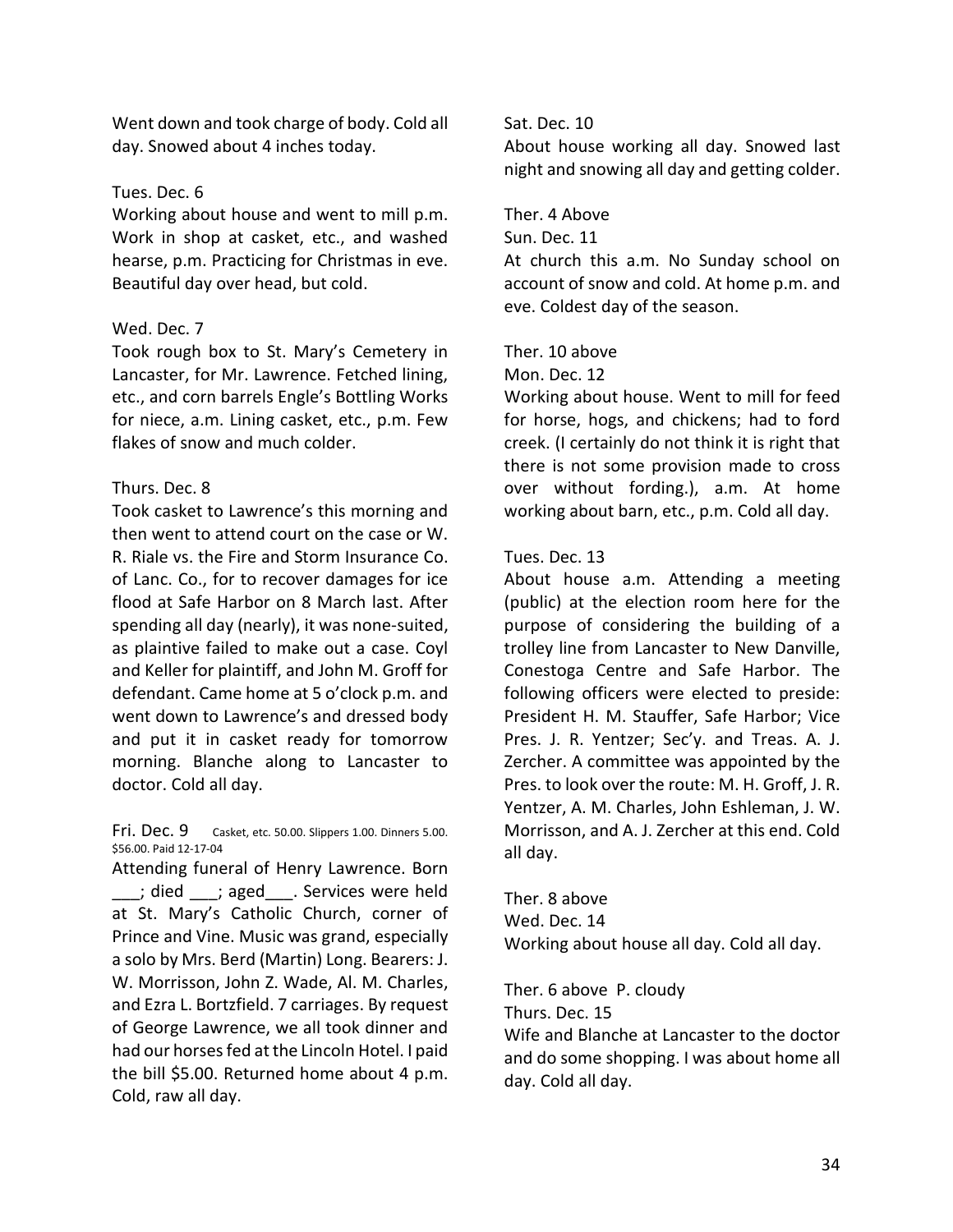# Fri. Dec. 16

At Lancaster p.m. on trolley business. H. M. Stauffer, Pres; A. J. Zercher, Sec'y. and Treas.; Jonas E. Shenk, Maris H. Groff, and Aldus M. Charles made application for a charter for building and operating a trolley line between Lancaster and Safe Harbor, to be known as the Lancaster and Safe Harbor Trolley Co. The following stock was subscribed for by us: Jonas E. Shenk, 100 shares; A. J. Zercher, 100; H. M. Stauffer, 72; Aldus M. Charles, 72; M. H. Groff, 16. Par value \$50 per share. John M. Groff, Esq., Solicitor. Paid in stock \$1800 at Union Trust Co. Went to F. and A. M., Millersville. M. H. Groff along. Had our annual banquet. Cold all day.

# Sat. Dec. 17

At mill partly all day, Charles and I posting books. At I.O.R.M. in eve. Snowing all of p.m. and eve. Cold all day. Geo. E. Lawrence here, paid me for burial, etc., of his father.

# Sun. Dec. 18

At Sunday school in morning. Small school on account of snow yesterday. At house, p.m. At church in eve. Cold all day. Sleighing is much better.

# Mon. Dec. 19

At Lancaster, bought things for house, mill, and church. Rec'd encouragement on trolley. Moderating very much. Sleighing is fine.

# Tues. Dec. 20

At mill all day posting books, etc. Was very sorry to hear of the burning of Jonas E. Shenk's barn near Levan's Mill on the New Danville Pike. He being very much interested in our new trolley line. Hope it will not affect it any. Cold all day. Snow storm p.m.

# Wed. Dec. 21

Fetched sink of Albus Gardner's from Bro. Emmanuel, and put coat of paint on it, and working about house balance of day. Moderating but colder in p.m. and eve.

# Thurs. Dec. 22

Sorting apples a.m. Shredding corn fodder p.m. At church in eve., practicing for Christmas service. John Kendig dehorned the heifer today. Blanche and Charles at Lancaster a.m. Charles helped to shred p.m. Cold all day.

# Fri. Dec. 23

Finished shredding corn fodder about 9:30 a.m. Paid Harry Hoak for same, \$6.75, including gasoline, etc. Paid Christ Urban \$.75, Sam'l Plastino \$.25 for helping a.m. Cleaning up about barn and yard p.m. At church in eve., decorating for Christmas service. Quite a change in weather; not near so cold.

# Sat. Dec. 24

At mill partly all day. Took a few presents along for M. H. Groff and family (miller). Drove over the new railroad bridge, put up by Kasbaugh and Co. for their use. They deserve a great deal of credit for doing same as the county commissioners have failed to make any provision whatsoever for the public to cross. It is certainly not right to drive horse through the creek this kind of weather and time of year. Moderated but colder.

# Sun. Dec. 25

Not much Christmas for me. Rec'd word this morning of a man being found dead In the Exchange Hotel stables, Safe Harbor. Went down in company with J. W. Morrisson, Deputy Coroner and found body terribly mangled in face, and breast tramped in. He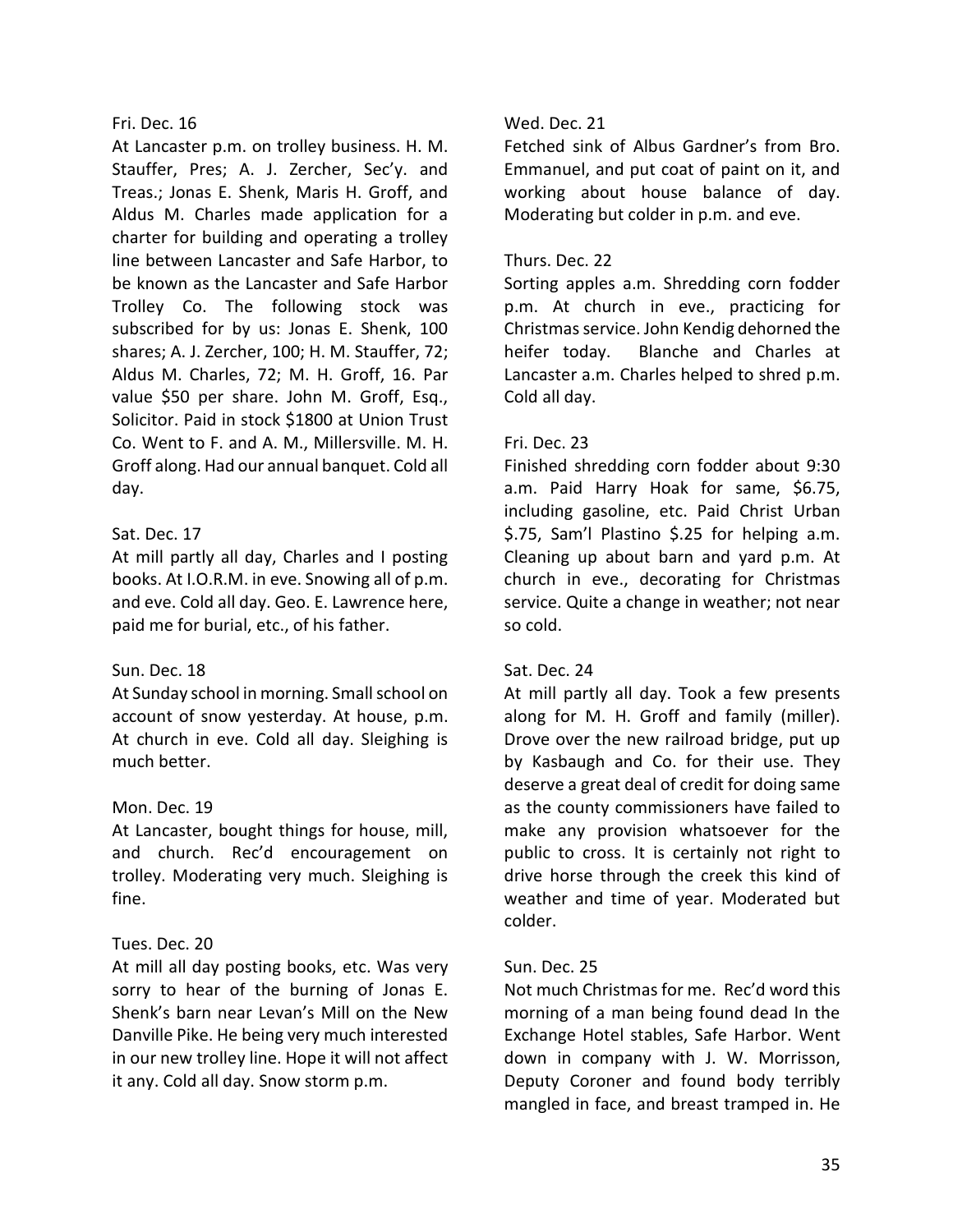being kicked and trampled by a horse belonging to the proprietor. Following were the coroner's jury: H. H. Kuntz, H. M. Stauffer, Chas. Hall, Benj. B. Brach, A. J. Zercher, and Edward Pye. Verdict that he came to his death by being kicked and trampled by a horse at Exchange Stable, and no blame attached to anyone. Brought body along home and dressed it up this p.m. Quite a job. At church in eve. Did not have Christmas entertainment on account of weather. Snowing nearly all day and cold.

### Mon. Dec. 26

Not doing much all day. Keeping holiday partly all day. Very sloppy.

### Tues. Dec. 27

About house a.m. Attending meeting of trolley line interest at New Danville in p.m. Very much interest shown, and quite a few people there. A committee of three were appointed to employ a surveyor and go over the several routes proposed and ascertain which would be the better. Committee: J. R. Yentzer, A. J. Zercher, Jonas E. Shenk. And report at a meeting to be called by the president H. M. Stauffer. Very damp all day.

# Wed. Dec. 28

About house and walked to Safe Harbor to Kasbaugh's office to see what was to be done with body of Matthew Callahan, the man killed at Safe Harbor Exchange Stables. They have not heard from any of his friends as of yet. And from there to mill, and walked home in p.m. Rec'd phone message this eve. from Mr. Billett, the hotel proprietor at Safe Harbor, that he would bury the body at his expense if the friends did not call for it, if I would hold it til Friday. Much colder and very stormy all day.

### Thurs. Dec. 29

At Lancaster, Blanche along to doctor. Mr. Yentzer and I went to see John M. Groff, Esq. about surveyor for trolley road. He advised us to see W. W. Greist, who gave us a few pointers, and with Mr. Keller, gave us a great deal of encouragement, and promised to help us all they could, and said in their opinion it was the thing to do to get the road through from Safe Harbor to Lancaster as direct as possible. They being pres. and vice pres., representatives of the Conestoga Traction Company. Very cold this morning.

### Fri. Dec. 30

Helping to lay road tax today. The rate was 3 mills, one mill higher than last year. Bro. Emmanuel helped, he clerking for Geo. L. Warfel, Supervisor for Lower End, and I for Mart. B. Good, Supervisor of Upper End of twp. We finished by 3 o'clock. Working about house balance of day. Cold raw air all day.

Sat. Dec. 31 Casket \$35.00, Shroud, etc., 5.00. \$40 paid by Chas. S. Billett, prop. of Exchange Hotel.

Buried body of Matthew Callahan at Catholic Cemetery, Safe Harbor, PA, in first line back of church 4 graves from above toward church. Father \_\_ performed burial services by request of Mr. Chas. S. Billett, hotel keeper at Safe Harbor Exchange and also ordered the burial, etc., by me, a.m. Went over company bridge to mill and returned home. About home all of p.m. at I.O.R.M. Paid in 1.00 dues; we revised by-laws, etc. See #2 of memoranda. Very beautiful day. Just like spring. The river is in pretty bad shape. The ice is running very thick. This closes another year, and we have many things to be thankful for.